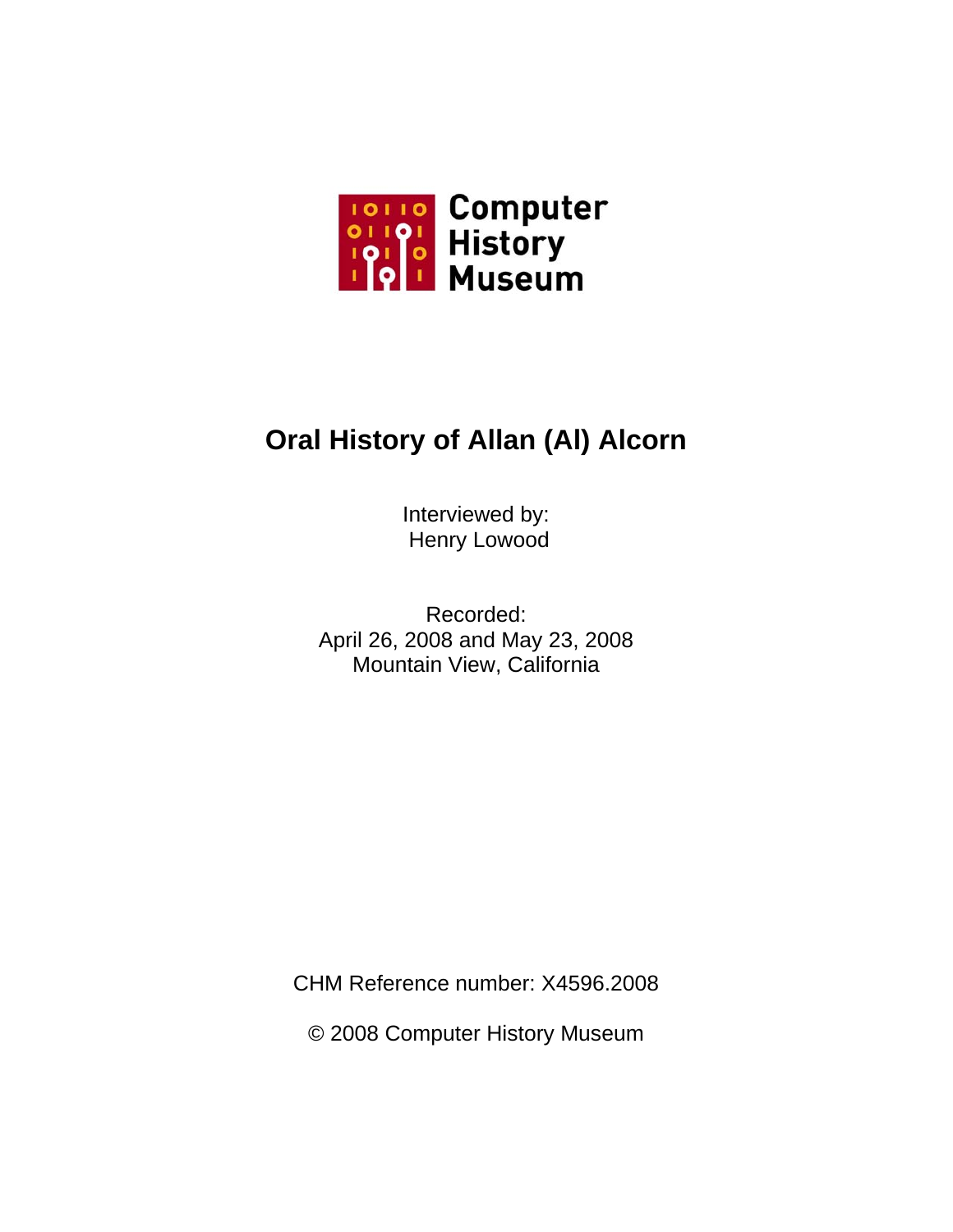**Henry Lowood:** Ok Al, thanks so very much for agreeing to do this oral history. I wanted to start right at the beginning and ask you to give a little background about your family, where you were born and where you grew up.

**Allan (Al) Alcorn:** Yeah, I was born and raised in San Francisco in 1948, just after World War II, baby boom, and lived in various places. We were kind of a lower-middle class family, moved around in San Francisco, various apartments, and I guess the most interesting thing is eventually we wound up at an apartment flat in 520 Ashbury, just a half a block from the corner of Haight-Ashbury. When I was very young I always had an interest in technical sort of things, and I wound up talking my dad [into something] -- My mother and father got divorced when I was pretty young. My father, a Merchant Marine said "Ok," and signed me up for a correspondence course under RCA on radio TV repair, electronics, and so I was in junior high school when I took this course, and it was basically a technician's kind of course; how to solder. It wasn't a whole lot of theory; it was just the practical stuff. So my father wasn't around, but across the street was a very nice man named Emmett Marrujo and he ran, and owned and operated a television shop [S&M TV Repair] down on Haight Street, down towards Divisadero, and so in junior high school I'd go down there and hang out. Remember I was in junior high, and I got to the point where I could fix things, and I actually had a tube caddy. This thing would be hard for me to carry, you know. You've got to remember, I couldn't drive a car because I was too young; I was like 14, 15. I remember that didn't deter me. I still wound up driving cars anyway, and the repair man, I mean, did this for years and I got to be very good at it, and in that business in those days it was all vacuum tubes, and when the TV, the outside guy, he'd go from the shop to the person's house, and if he couldn't fix the TV by replacing the tube, which most of the time you could, he'd take the chassis out of the whole TV and bring it to the shop. The inside guy, he had to be able to fix anything; he was like a journeyman position, you know, and I got to the point where I could do that. The other thing about this shop that was interesting is by after lunch, most of these guys got pretty drunk, and so I'd be the only sober one there, and they'd have a crap game which started about 3:00 in the back room. So I basically got to run the shop for a while so it was pretty fun. And it was really a great [experience]-- He was kind of a surrogate father to me, and it worked out well because when I went to Lowell High School in San Francisco. Great High School, I believe Bill Hewlett went to that school; a college prep kind of high school, and <inaudible> physics. Thank God I had a good education there and I was on the football team.

I was actually quite a jock. I wound up playing all-city football with OJ Simpson. I was all-state, and I had offers for a few colleges, and eventually I was not offered a scholarship at Cal, but I got into Cal based on that, and leveraged that to get in and quit the football team after a week. I decided to be an engineer or a football player. I thought my career would be better off as an engineer. So, but where it really paid off was about the first year my father paid for the tuition. It wasn't that much at Cal in those days, but then he got a heart attack and he couldn't pay anymore. Now here I was-- and this is of course in the middle of the '60s, that reading, writing, revolution time-- and I really wanted to stay there for two reasons: One, I liked the place, and secondly it was the Vietnam War, so if you didn't do that you, you, you know-- Some of my friends, you know, died in Vietnam, so you don't want to do that. So, I stayed there and I went to the college job search thing and there was an opening for a TV repair man three blocks off of campus on Telegraph Avenue at Hubbard Radio and Television Repair. It turns out Mr. Hubbard who owned the place, his son was a professor in one of my classes in electrical engineering. So, he really trusted me and it was a great deal. I worked my way through college, but I'm not pleading hardship because I actually had a key to the place, I could come any time I want, I got piece work, and I was able to comfortably pay my way through college fixing TVs, and I got <inaudible> journeyman thing. It also was a great base when the People's Park riots happened. It was right in no man's land, so I got to see both sides of the tear gas and everything.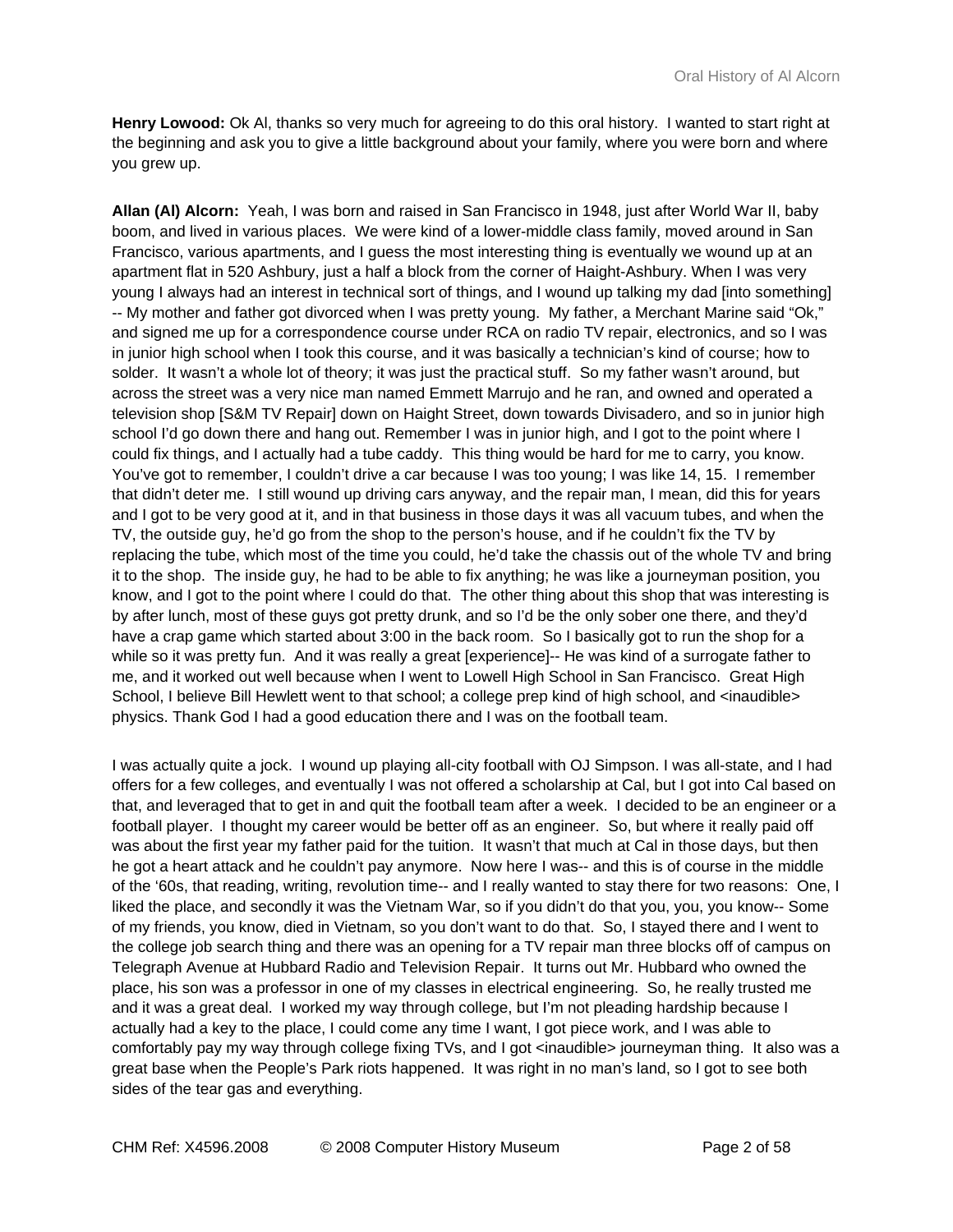**Lowood:** So there was never any doubt really that you would go into engineering given...

**Alcorn:** Right, and I remember I really, really liked electronics. I remember buying the first transistor [BC?] 107, you know, and playing with it and that stuff, but like most people, you know, I said well, I guess I should be an electrical engineer. There was also another very interesting-- Ah, the other telling thing was when I was in junior high school there was a program at Polytechnic High School which is nearby our home in Haight-Ashbury. My brother went there. Very, very tough bottom-end school, and they had a thing called Lux Lab that was just-- in a separate building, just next to the main building, and it was about electronics, and I wanted to be in that class because I was a bright, young kid in junior high school, and they had--it was oversubscribed, I showed up, but I couldn't get in, and it was just by luck of the draw, toss of the coin. I was very depressed. That's when my father got me the RCA correspondence course. So, I was the youngest guy to ever complete the correspondence course.

**Lowood:** So immediately at Berkeley you went into electrical engineering as soon as you could?

**Alcorn:** Not off the bat. It was electrical engineering computer science. I had decided that I liked analog electronics, this whole new field of digital electronics, and computer science didn't really interest me. It just seemed like, you know, kind of a different problem. The elegance and the artistry in an analog circuit appealed to me; amplifiers, oscillators, you know, linear stuff, non-linear stuff, those kinds of equations. I really enjoyed that, but thank God at Cal in those days they force-fed you enough. They made me take a course EE101 which was Computer Programming, so then it was Fortran on a 7090, 7094, punch cards and all that; later a 6400 Control Data. I probably would not have taken it had it not been that they forced me to, and thank God I got that exposure, and also digital circuits and stuff like that. So, I got a broader education than I wanted, but it's what I needed, you know.

**Lowood:** I've read you say that you like to solve analog problems using digital and so on. Did this mix that you had in your education kind of set you up to think about using different kinds of digital technology as they came online through the early 1970s and maybe applying them to the areas that previously had been areas of analog electronics?

**Alcorn:** The real moment it did that was when I got to my junior year at the factory a.k.a. Cal Berkeley; not a warm and fuzzy place, right? And the pressure of the war and the protesting going on, all this conflict, I got to the point where many students do. I almost dropped out. I just didn't like the whole thing; too much pressure. So I decided ah, the work-study program. There was a work-study program that was pretty well unknown at Cal at the time; there were 50 <audio gap>. Ok so I decided to participate in the work-study program, and that was a program where you would work in industry for paid for six months and then go back to school for six months. Cal was on the quarter system at the time. And I thought, oh great, I'll make a lot of money and I'll save up all this money that will help pay for everything, and I had a heck of a time getting a job. I put my resume out. I couldn't get anything- no response, not a response, and my mother worked as a secretary for an executive in an insurance company and this guy knew Mr. Roberts who was the President at Ampex and said "I'll get you a job." So I finally gave up and said "Ok Mom," and boom, I get into the interview process and I'm hired by Kurt Wallace at the Video File Group. That exposure to high resolution video technology and well-done engineering, really, really top flight crafted skill, excellent work was really a great exposure and really, you know, I now had to do things I now saw what an engineer did, which usually doesn't happen until after you've graduated, and I imagine some people do this and discover they don't really like the field they've studied for because it's not the same as going to school. It's not the same s fixing TVs. And I really enjoyed it. I enjoyed the people.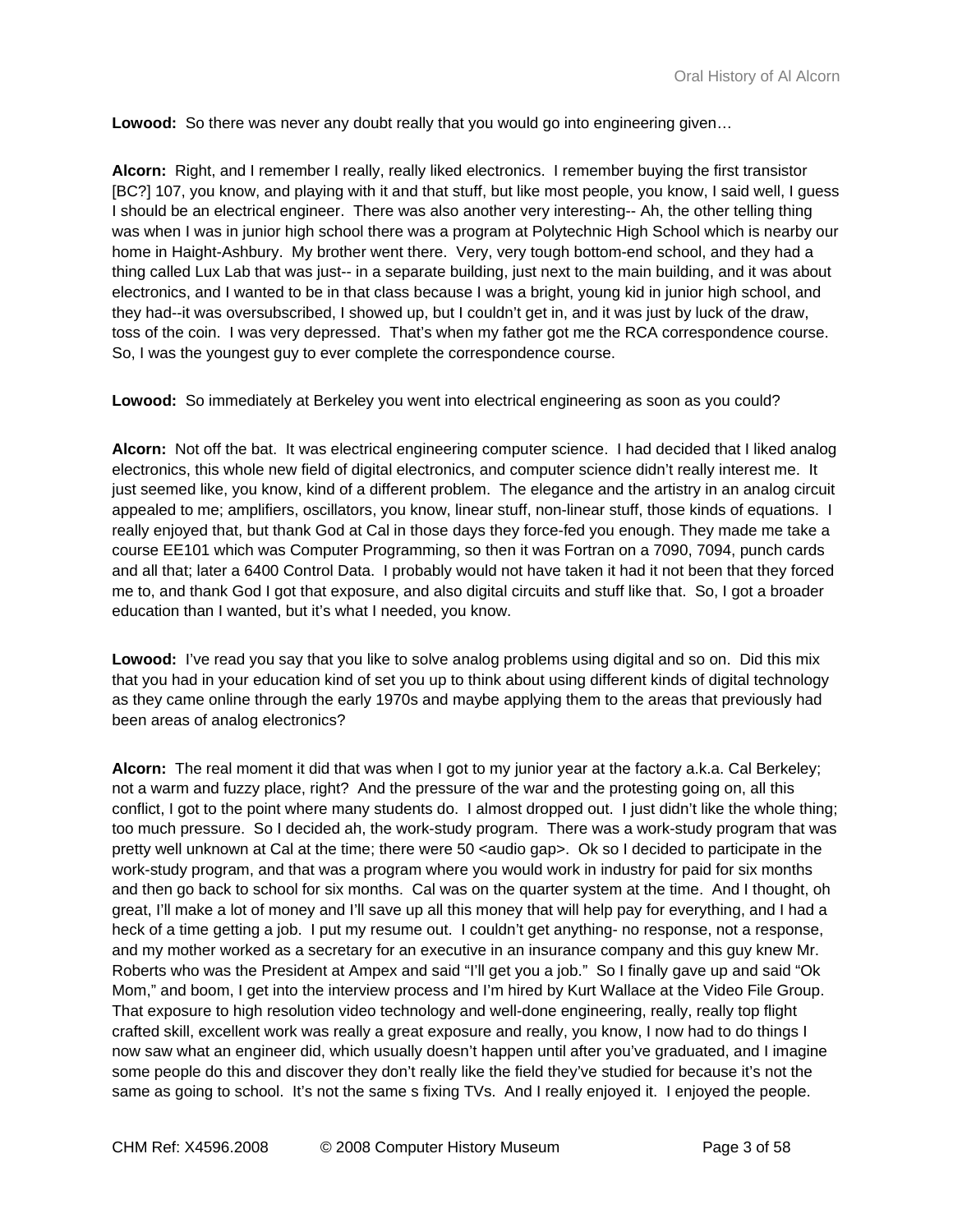That's where I met Nolan Bushnell, Ted Dabney, Steve Mayer, Larry Emmons, those kinds of guys while there. And so when I went back to school, boy I now was focused because then I said "Gee, I want to answer these questions: How do I build a certain band pass amplifier? How do I solve this problem? How do I do these things?" And these questions were there for me so I was a much better student for the things that I knew applied.

**Lowood:** So something like spring, summer you were at Ampex and say fall, winter you would be back in classes. Not coterminous in any way, but you spent the full six months really working.

**Alcorn:** Absolutely. Lived down in Silicon Valley and did that, yeah.

**Lowood:** Ampex was a very hot company in the '50s and into the '60s; very underappreciated today of course because people have seen a lot of other companies come and go in Silicon Valley. Could you talk a little bit about what it was like at Ampex and what the feeling was there when you arrived?

**Alcorn:** Yeah, exactly. It was one of the pioneer companies in the valley. I mean there was Lockheed of course, and there was Fairchild. I don't believe National had even started then, so it was really the pioneer company that started out with an audio tape recording, and then pioneered video tape recording, and I worked in a spin-off. We were very lucky. It wasn't really a spin-off, it was a division called Video File which was a group that was headed by Charlie Steinberg, who later became the President of Ampex and Mike Felix, one of the smartest guys I ever knew and John Watney was there; very good technical people and a few of the people that were involved with the video tape stuff, so they really knew this stuff really well. The product they had was a big system. The idea was to use video tape, this two-inch wide video tape in a different format all together to store documents, to actually store, retrieve readable documents. So, it required a very high-resolution camera. It wasn't television standards, it was 15 frames a second, over 1000 scan lines; custom stuff, which was good because now you're unstuck from "Oh, this is what television is," you know, 525 line 15 kilohertz horizontal. This is all different, and so I did a lot of analog stuff. But then there was one of the things they had to do, one of the experiments they had me do was make--because people were complaining about getting epileptic seizures watching these displays at 15 hertz, even though they were long persistence phosphors. They wanted to see, maybe they could do a two-to-one interlace, or a four-to-one interlace, and so I had to build a sync generator that would do all these weird standards, and the way you built sync generators in those days was like a divide by five, divide by seven. They were very difficult, tedious things to build. I mean, a sync generator that Ampex had for the building was like a rack of electronics. So, and I having known TTL from my days at Cal, I built a sync generator with digital dividers that was easily modifiable, so with a few switches I could do all these things and make changes-- just to save me work because I'm lazy. I could just do all these different experiments and see how it would work. So that's where I started applying this stuff. And the other very similar thing for me-- What happened was that the plan was to do the six months back at Berkeley and then go back to Ampex for six months and then do enough to graduate and I'd get a job, but at Ampex-- and I'd retire with a gold watch and be happy.

By the time I'd finished-- I came back, Ampex had a problem. Now they were in trouble. They had this fundamental problem because they were doing audio tape recording, and reel-to-reel audio tape, and they were selling the stuff at retail and they were in the return business, and they had all of a sudden the first loss they ever posted, and now they couldn't hire me back. But my old boss, Kurt Wallace, who's still a friend wanted to put me on ice basically and had a company run by Johnston, an Englishman. I think he did Alto Computer, I'm not sure. But anyway, this was a company called Peripheral Technologies. He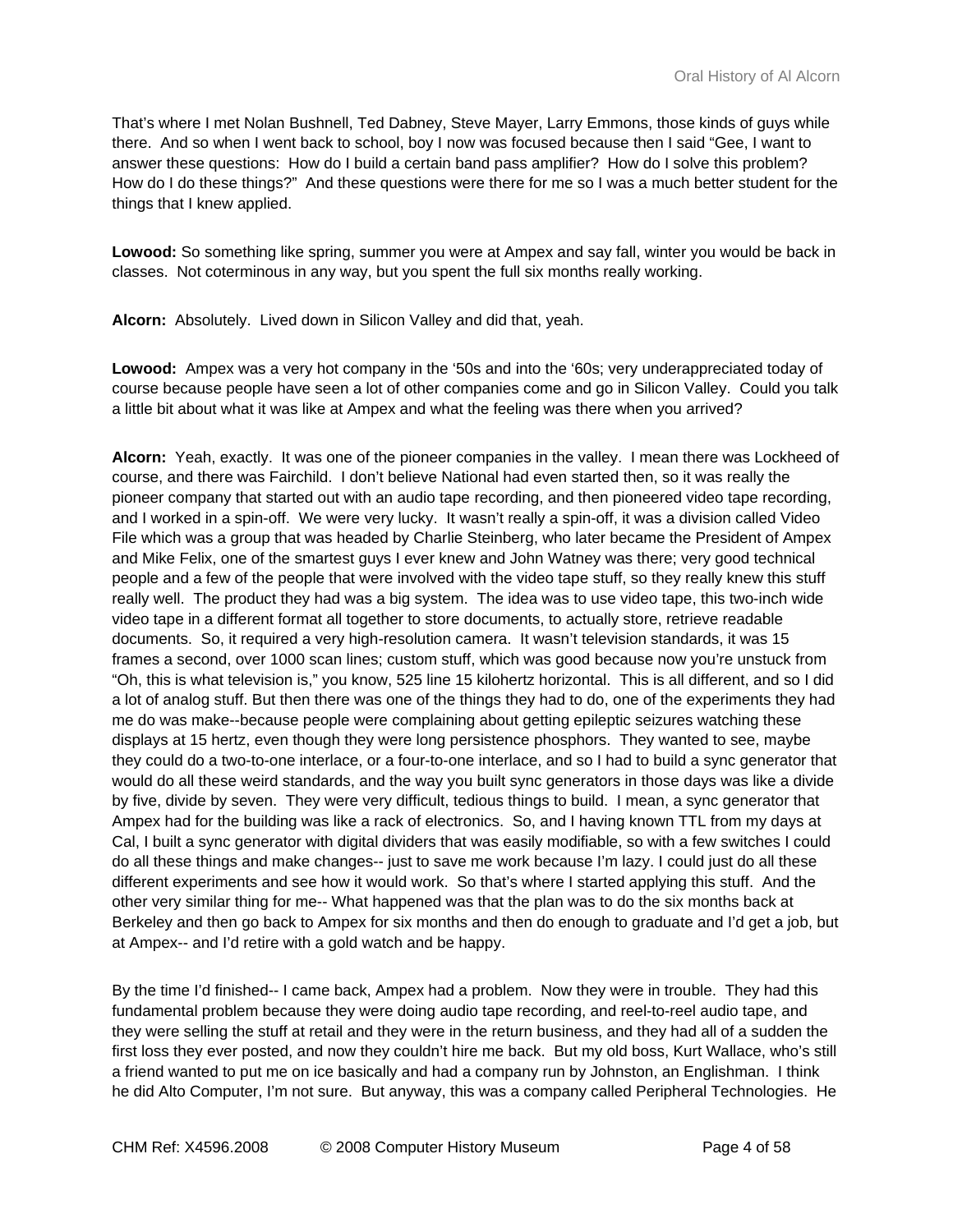got me a job there. It's funny, he said, "Oh, they'll be out of business in six months or so and I'll get you back, so just go there." I was basically a junior tech at that company, and they built computer output microphone machines. So this is back in the days when there were legions of people typing data into this computer system to do billing and stuff like that, and the idea was to keep the records on a microfiche as opposed to microfilm, so they had a funny camera, but they had a lot of electronics, all TTL that would take the data, and spool it from I guess mag tape they used, and spool it to microfilm. So they had a good engineer, a good analog engineer and a really good digital engineer, hardware engineer, and they shared two ends of a big table, and they worked very well together, and I really apprenticed. I wish I could remember the digital engineer's name. He was excellent, and showed me some of the conventional tricks and the tricks of the trade, how to do some of the stuff which <inaudible>.

## **Lowood:** So this was probably 1970 maybe?

**Alcorn:** Yeah, this was probably-- Yeah, because I was first at Ampex in '68 so this was 1969, '70.

**Lowood:** You did get back to Ampex.

**Alcorn:** What happened was, the company got bought by Pertech, a Southern California company. Surprise, instead of going out of business they got bought, and okay, and so it's in Orange County and I wasn't on the list, being a junior engineer, of the guys that had moved down there, but was on the edge of the list. So they actually flew me down to interview, which was like, "Oh wow, this is cool," and I interviewed them and basically they hired me and paid to move me down, and rented an apartment in Laguna Beach. It was wonderful, and so at that place I learned more about digital-- pretty much doing nothing but digital electronics and the occasional power supply fix, so it was very interesting because it was a lot different than Berkeley. And just as an aside I had-- I was somewhat of an activist at Cal in that era and I was very involved with People's Park and in fact in the book People's Park you'll see three of my photographs. I'm an amateur photographer, and so they were pretty good photographs in this book. I had some of my photographs printed up as 11 x14s [that] were on exhibit. So I had these prints, and I put them up on my cubicle of the confrontation between the Blue Meanies and the students and it was pretty like, really-- they were good photojournalism. I remember one of the vice presidents of Orange County coming in huffing and puffing, looking and saying "Why don't you have pictures of kids throwing tear gas at the cops?" I go, "Hey, where do you buy tear gas? They wouldn't sell me tear gas." And I go, "Where did you find this out?" I read it in the Orange County Daily Register. But I got away with it, and it was funny, that's how I grew a beard because if you grew a beard you'd get fired. So, I wanted to see.

## **Lowood:** And what happened?

**Alcorn:** I didn't get fired. And then about that time I wound up-- Ampex recovered a bit and Kurt said, "Hey, do you want your job back?" I said "Yes," and I moved back up to Redwood City and now I was full-time junior engineer at Ampex at \$1,000 a month.

**Lowood:** I'm not sure if the timing works out, but did you know Lee Felsenstein at Berkeley at all?

**Alcorn:** Never knew him there at the time, no. We were around obviously, but we were throwing different rocks I guess.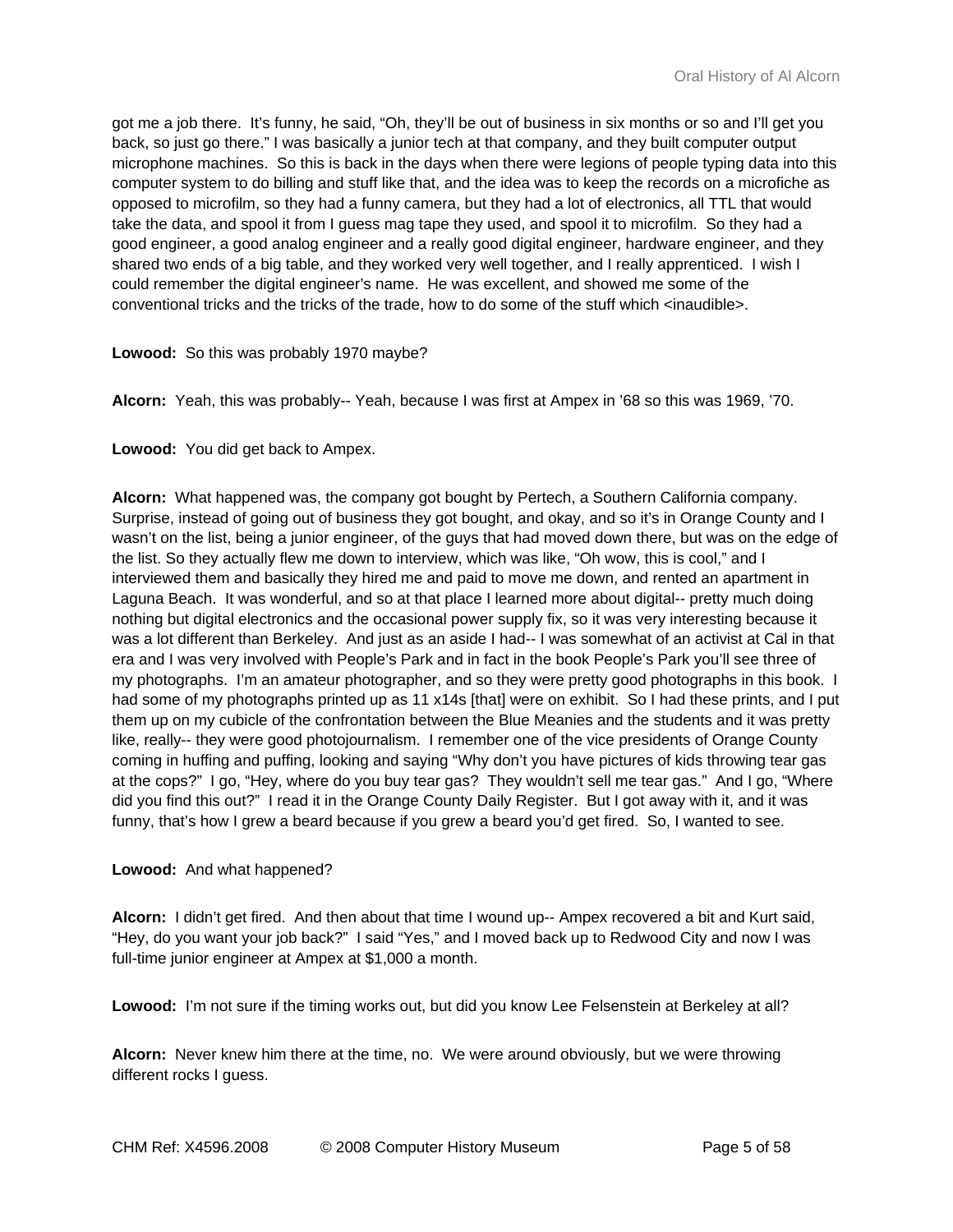**Lowood:** So now you've got back to Ampex. Did you go into the same group that you had been in before?

**Alcorn:** Yes, I went to the very same group as before minus Nolan who had spun off to do this crazy, stupid thing called Computer Space, this video game. I mean, what an idea, you know. And Nolan was always a puzzlement because he wasn't the greatest engineer, but he was-- he had actually formed a stock buying club, where you get enough guys together that can pool enough money where they actually get an account to buy stock. It wasn't as common for people to buy stock in those days, and so he was more of an entrepreneur than an engineer, but he was okay, and he was obviously very, very bright. He reported to Ted Dabney, so when Nolan left Ted was still there so I took Nolan's old place--office--but I worked for Ed De Benedetti on the camera.

**Lowood:** So the chronology then was that Nolan was there when you were there on the internship, and then when you left and came back, by that time he had already left.

**Alcorn:** That's right, and we have talked to "Hey, Nolan's quit. Wow, he quit?" I mean, this is not something you did back in those days. It was a very crazy maneuver, and he was from Salt Lake City and the whole thing.

**Lowood:** So were all of you guys in the Video File part of Ampex as well? Were Nolan and Ted Dabney, all the people, in the same group?

**Alcorn:** Yeah. In fact, Patty Ewart was the Plant Nurse back when they had plant nurses and we hired her as a secretary. She was my secretary for many years.

**Lowood:** There were a number of people who eventually ended up at Atari who came from Ampex. Today we might say in a way it was sort of a spin-off. This kind of thing is very common of course in the Silicon Valley.

## **Alcorn:** Now.

**Lowood:** Now, but at the time what was it like?

**Alcorn:** Well, there were others. I mean, <inaudible> Division spun out. There were people-- and there was another group from Trans American Insurance, Trans something [Trans-American Video, Inc.], that stole the concept of Video File. Now, you know-- I mean, if you're going to steal something, then steal something that's going to make money. So they were sniping at people, and so there were people spinning out. That was going on, but it wasn't as prevalent as it is today, and indeed frankly what happened, the reason I got hired was I was recruited by a recruiter to go to work at this competition for Ampex, and they flew me up from Orange County to interview and they were like a mile down the street from the Video File Group which was in Sunnyvale, not Redwood City. And they kind of dropped the ball. Once I finished the interview, they said goodbye. I'm sitting here, you know, <inaudible> take a bus to the airport. I mean like I didn't have a car, I was-- but I just walked over to Video File and showed up and said "Hey guys." These guys say "Hi, I was going to work for them,"-- I gave them all the information that I'd learned and they said "Hey, we'll buy you lunch," and then shortly after they said "We'll hire you."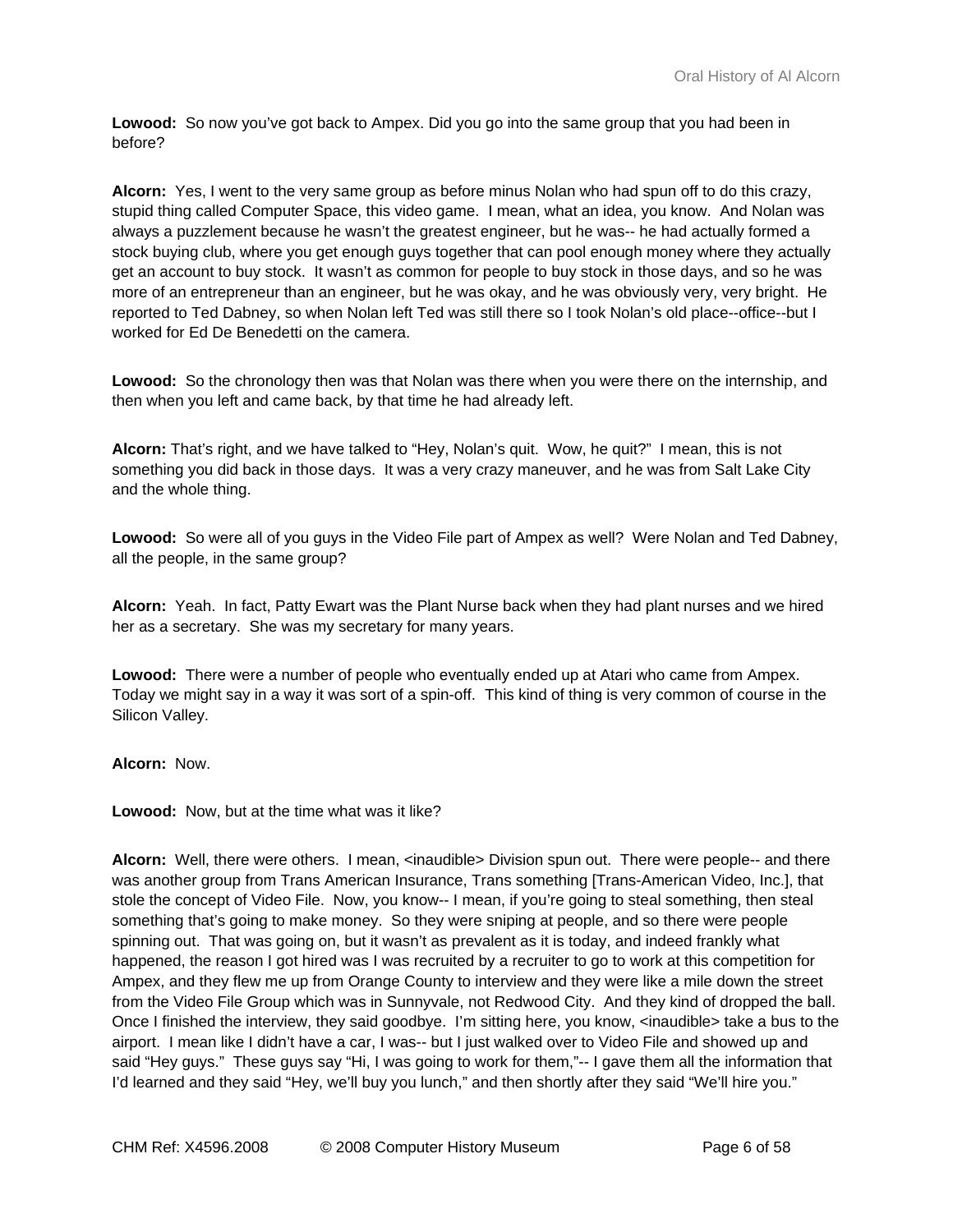**Lowood:** Just to close up the Video File thing, what was the intended market for that?

**Alcorn:** Ah, yeah, there were like a few big customers. It was like the intended market for the computers, you know. They sold one to Southern Pacific to keep track of way bills, they sold one to the- they tried to sell one to the Department of Motor Vehicles to keep track of all the little slips of paper, these funny sized pieces of paper, and the most endearing one to me at the time, was one for the government which was-- and these-- they would stage these big computer systems in the back room on a computer floor, you know. They were huge. I mean-- and it was first-- the sign went up NSA, because they had signs over it and they came by to do the-- the generals came by and they go "We can't say that," so it was Fort Meade. Okay, the sign went up "Fort Meade". What's this? And then you can't do that, we're telling them too much, so then it was the Department of Defense, you know. It kept changing. So, now we called it Fort Dodd. That was the project, and one of our guys-- this is back when the NSA was still a big secret, so we didn't know what they were using it for. I didn't really care, but apparently had problems with the <inaudible>. We actually take the video picture, the video rates, and then to print them out they'd put it on a hard disk, because Ampex really invented the hard disk recording for video. It came from those guys, all that technology, floating heads and all that. And they physically slowed the disk down like ten to one speed and then ran it through some kind of a funny thermal printer with a funny line CRT and the wet-back paper and made prints that way, you know. If the disk wouldn't work they had a crash and so we sent a buy back there, one of the techs, one of the engineers back there who could make the disk work but when they got there they wouldn't let him see the disk because he might have something in his eyes he could read the data off the disk, and they finally said, "Well what if we grind it up in little bitsy pieces, can you fix it then?" He said "No," and he said "Can you grind a disk like that?" "Yeah, oh yea. I got trippers and" so and we went away and he said "Every time I went to the bathroom a guy would be sitting there holding a .45 looking at you while you're going." So it was all these funny stories, so that was the market. They sold maybe five or six systems, you know, big systems and, you know, it was not really a great product, but boy with the great technology that was there and the engineering process of how to get boards built, I think that's very important.

**Lowood:** So, Bushnell's left now when you get back. You're working at Ampex. As we know Bushnell then went on to do Computer Space and had this connection with Nutting [Associates] and eventually he founded Syzygy +in the middle of 1972. In that chronology when did he actually come to you? What were the circumstances of him coming to you?

**Alcorn:** What happened was I think the technical details-- and you should check this with Nolan-- my understanding was he gave Nutting Associates a license to build Computer Space and that's why it says "Syzygy engineered" on it through Syzygy Company. Then he and Ted Dabney came on as VP of Engineering as contractors or consultants as opposed to full-time. And then as I think as Nolan said the game didn't sell that well-- and Nolan found the guy [Dave Ralston, marketing director of Nutting Associates] because my understanding was they shared the same dentist. Mr. Nutting was like this coinkydink. It's the only person who manufactured coin-op stuff west of the Mississippi, so that was convenient. His previous machine was Computer Quiz, so hence the Computer Space name, you know, and then apparently they had a US sales guy that did all the sales, they had a foreign sales guy that sold one machine to Canada, and Mr. Nutting made him the president of the company, you know, and didn't like the US sales guy because the US sales guy made more money on commissions than he did, so you fire him. Nolan's saying "This is not how I run a company," but Nutting-- and so Nolan said to him, my understanding was that he says, "Look, you give me some equity in this company, make me a partner, and <inaudible> make this a very big company," and he said "No." Nutting told him "You're' just a kid, you don't understand business <inaudible>," and I won't do it. So, ok. So Nolan said "Great, we'll spin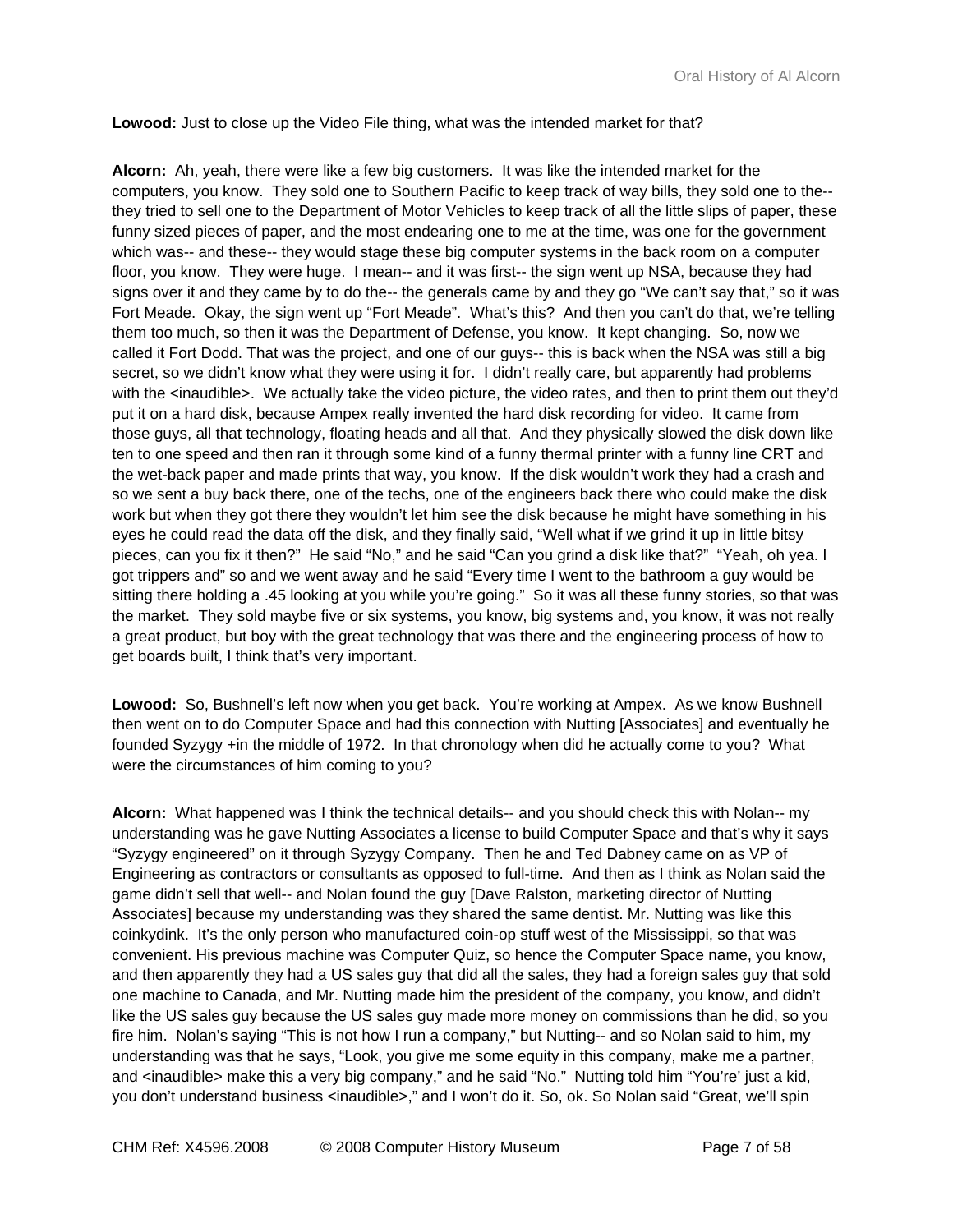out," so now he's decides to leave because Computer Space had kind of run its course and he wasn't going to-- he wanted to start his own company, this bold maneuver like "Whoa, how are you going to do this?" So they had royalty money income coming from this thing and they used it to buy slot machines and they had their own route. Nolan loved operating, so we actually had a route in the area of maybe 50 machines, and that's when Nolan came to me and said "Hey, I need to hire-- I want to hire you because I want to start this company and I think it would be really great." I suspect he hired me because I was cheap. I was making \$1200 a month by that time at Ampex, and he offered me \$1000 a month, so it was a cut-in salary, but things started degenerating at Ampex and it was really getting a little less fun than it was. There was a lot of economic pressure. They merged another group, the-- I forgot the name of it that did training, audio training for schools and stuff, and they didn't have-- there was an engineer there that-- I won't say his name, but he wasn't very good. So it was very frustrating to have to work with the guy. In fact, I, being subversive, this guy was working on a video head read amp, and he was just incompetent and every time you have to DC couple these amps, even though you're doing it up a very high frequency you have to DC couple them because they read and then they write, and when you write there's this huge pulse, so it charges up all the capacitors in the AC coupling and it takes forever for everything to settle. If you DC couple it, it doesn't happen. And furthermore, there's a part called the 733 [mu-733] which is a differential, it's a chip. <inaudible> was meant for this purpose <inaudible> used commonly, completely unaware. So, this guy would, he'd solve one problem and another problem would crop up and he'd solve that problem and go back. He was going in a big circle and it got to be where it was just like, the good engineers were going "This idiot." So one day, one afternoon I made up the right circuit, the correct circuit and put it in his machine where he didn't know it, actually put it in, and it worked perfectly. So, yes, yes, yes, I solved the problem. Then everybody laughed and said "By the way that's not your circuit. That's what I've been telling you to do for the last three months," and it was fun for me.

**Lowood:** Did you know Nolan well enough from the internship that he just called you up and said "Hey Al, I'm starting a new thing."

**Alcorn:** Yeah, we weren't tight but we knew of each other, yeah. We didn't share an office, but yeah. And he shows up; takes me to lunch in a company car. It was his blue station wagon, Chevy or Oldsmobile Station Wagon and the concept-- I've got to tell you, the concept of a free car, like wow, what an idea, you know, and he'd rented this space on Scott Boulevard, and it seemed like such a-- I mean come on, this was the era. I mean this was I think a real key thing that's hard to communicate to people today. You had the Vietnam War going on, you had this feeling that, you know, there was a Cold War, and remember we were building fallout shelters and there was this sense that we could be dead at any minute from nuclear annihilation, and you had people coming back from Vietnam in a box, dead, and our parents all survived the depression and thought that my God you got a college education, you are set. You know, don't screw with it, but we learned not to trust the government anymore, and we were young and adventurous and crazy risk taking. I mean, I was from Berkeley. Anyone who was from Utah certainly wasn't radical at the time, but there was this feeling of let's do something because, you know, life is short, and so there was this kind of a-- and my thought about the process was that "Oh yeah, he gave me a little cut in salary, he gave me 10% of the stock in the company," which had no bearing to me at all" because I didn't know what that was going to be worth, and I thought the company would fail. I knew that most startups didn't succeed, but I knew it would be fun working with them, and the idea of working in a very small company <inaudible> do everything, whereas at Ampex, you know, there was manufacturing, you didn't mess with them, and there was all this process which is good to know about, but you've got to just focus on drawing the schematics and testing things. So I had a big expanded range and then when it failed I would go back to Ampex. And I saw people that did that and came back on a much higher spot because now-- so it's actually a way to advance. So that was my fallback. We never really thought that this idea would be a big success.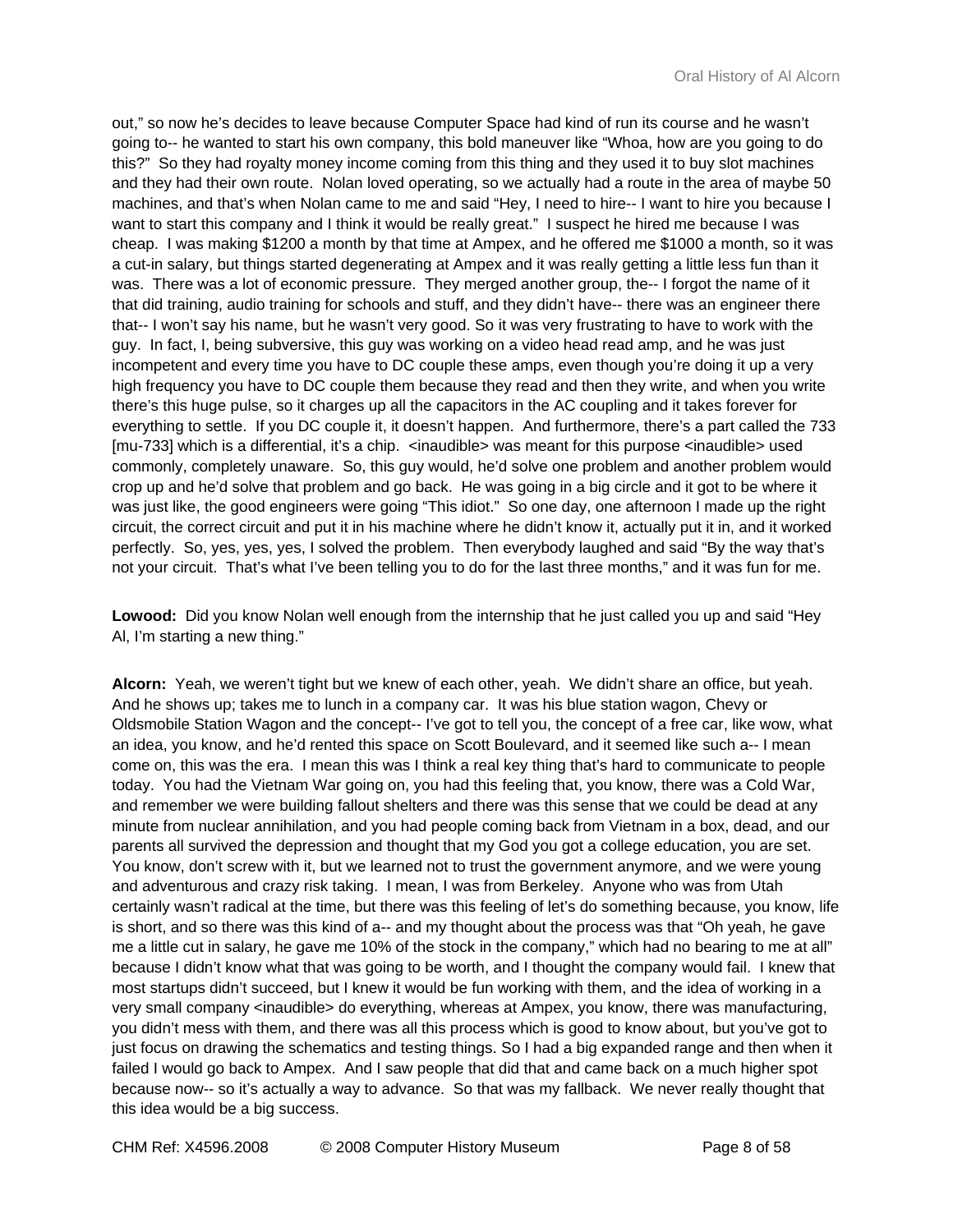**Lowood:** So that moment Atari-- It was called Atari by then, right?

**Alcorn:** No Syzygy. My business card.

**Lowood:** That's right. So at that moment it was basically Nolan, Al Alcorn and Ted Dabney.

**Alcorn:** Nolan, Ted Dabney, then me.

**Lowood:** Sure, but that was basically the company at that point. The other founder was Larry Bryan?

**Alcorn:** Ah, yeah. Well I'm glad you brought that up. Larry was actually a part of the original forming of Syzygy, whatever that was, but by the time Nolan hired me … See, the original idea of the whole thing of Nolan originally was to use a Supernova Mini Computer running a bank of video games so you could share it among a bunch of video games in an arcade to make an economic model. In fact my understanding-- you could ask him-- his wife was the secretary or the accountant of the corporation, and he had to check out to buy a few of these computers and they were like \$10,000 a piece, and she never sent the order. She thought it was so crazy, and by the time Nolan would have noticed if the chips or the computer wasn't there, he had designed out the need for the computer, because the computers were so slow at that time, you know. So there was this brilliant leap that Nolan made about how he could get rid of just a little bit of logic and could do the same thing the computer's going to do just much, much faster, so he didn't need the computers. Bryan was going to be the guy to program the computers. He was the programmer from Ampex that programmed these because we had our-- they're running this whole huge system. The video file was a little SLI or an ancient computer, not well known and it was, you know, a mini, and he knew how to program assembly language which was the thing in those days. But we didn't need them because there was no programming.

**Lowood:** So the equipment that was set up in Nolan's daughter's bedroom and all of that, he never actually set up a computer to run that.

**Alcorn:** Not to my knowledge. He never had a computer.

**Lowood:** Oh, interesting. And so Larry Bryan then was kind of superfluous at that point.

**Alcorn:** He was never in the office to my knowledge, never actually-- That somehow terminated before we actually opened the doors on Scott Boulevard.

**Lowood:** Okay, so it was the three of you. Is it true your title was Senior Engineer or something like that?

**Alcorn:** Yeah, something like that. It was never VP of Engineering. It was eventually VP of R&D or something like that.

**Lowood:** Was the idea that you were pretty much in charge of the R&D or the development part of it maybe more? What did you go into the company thinking your role would be?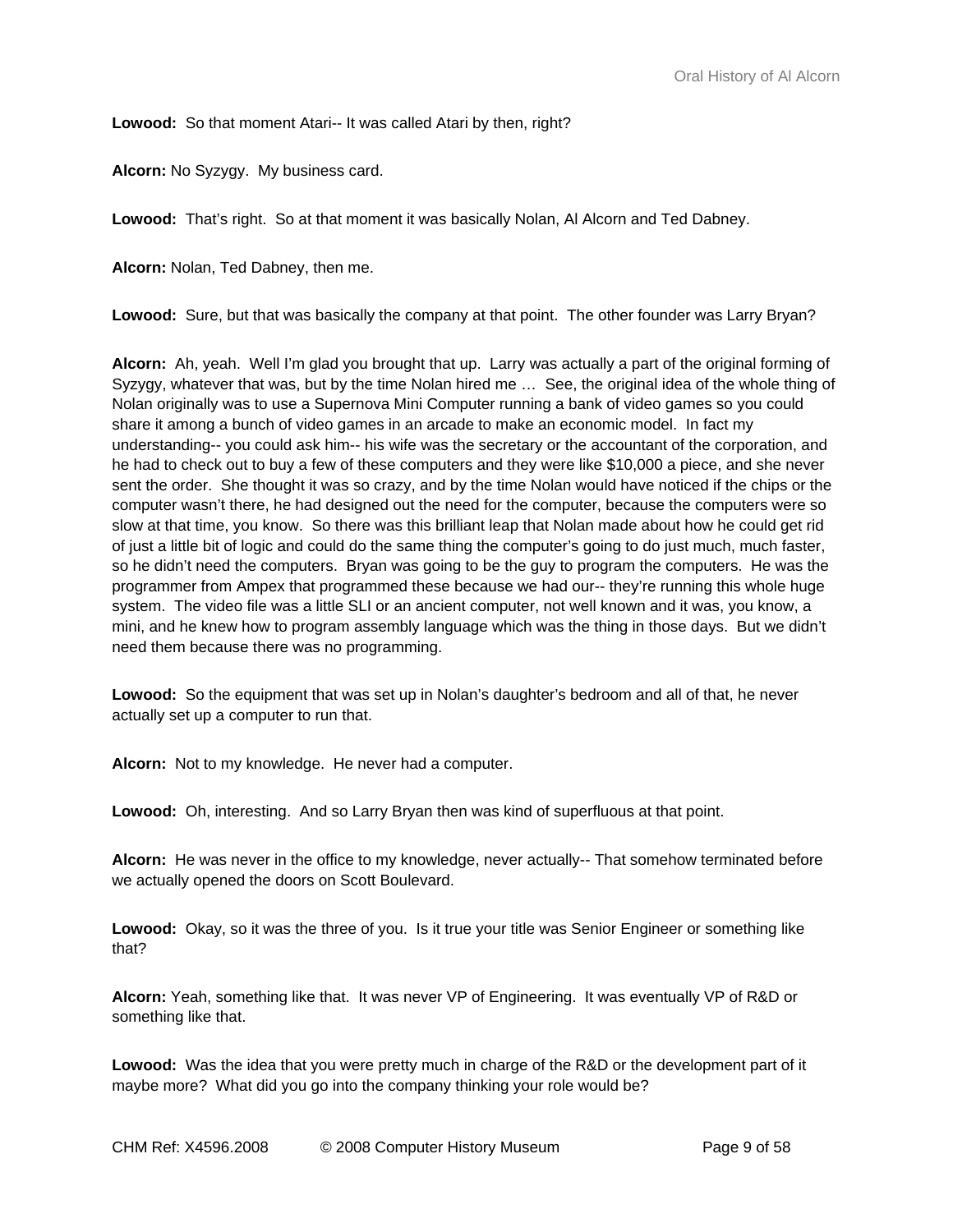**Alcorn:** I think-- Remember, both Nolan and Ted were Electrical Engineers, and I'm this junior guy, you know? I'm the low man on the totem pole, and I think the main feature is that I was cheap, right? And I'd go along with the gag, and I'm sure he would have loved to have hired the professionals back there, the real greats, but he couldn't afford them. Why would they leave, you know? So I was what he got, which I think was the best because I wasn't burdened with knowledge of how you do video. I knew how to do video from the old days, so what was your question again on that?

**Lowood:** What did you see your role as being?

**Alcorn:** So Nolan gave me this job to do Pong, a simple video game which we now know was just an exercise. So he left me alone to go do this. I mean, I suspect if it was the real game he would have been over my shoulder all the time, but because it was just this test, which I thought was the real thing, I basically had free reign to go do this, and I'd ask the question occasionally to Ted or Nolan about how to do this or that, and that's what happened. I wound up making [it], because I was lied to about it-- I thought it was a real game, so I put features in it to make it more playable, which if you think about it is an exercise. Why bother if nobody's going to play it? It's like the movie The Producers, you know? We're going to steal this idea from Magnavox, but it's a turkey so what's the problem? All of a sudden it's a success.

**Lowood:** So day one basically that was the assignment?

**Alcorn:** Absolutely, from day one Nolan-- "We got this contract from General Electric. We're going to do a home consumer video game, very, very simple, one spot," and I'm sure he got it from seeing the Magnavox. I think I must have seen an ad on television for the Magnavox.

**Lowood:** Of course there was that demo in Burlingame.

**Alcorn:** I was never there. Nolan was. Apparently Nolan went to see it, and I'm sure it gave him the idea for it, "Hey this is really, really simple," but we knew it wasn't a successful game. People didn't like playing it. It didn't sell very well. So, you know, let's just do the most simple game to save time, you know, and he had-- and Nolan had-- this is important-- a contract from Bally. He had gone and talked to Bally and he had a contract for a video game-- because <inaudible> there was Computer Space. That was the video game. So he was going to do one for Bally, and he had a pinball machine he was going to make. In fact, this is back …

**Lowood:** The pinball machine is not the Bally contract?

**Alcorn:** Yeah. Bally had three things we had to do for them: a pinball machine, a video game and I think some kind of a major arcade piece.

**Lowood:** There was a something I read, maybe you can correct this, that it was a racing game or something like that.

**Alcorn:** A video game?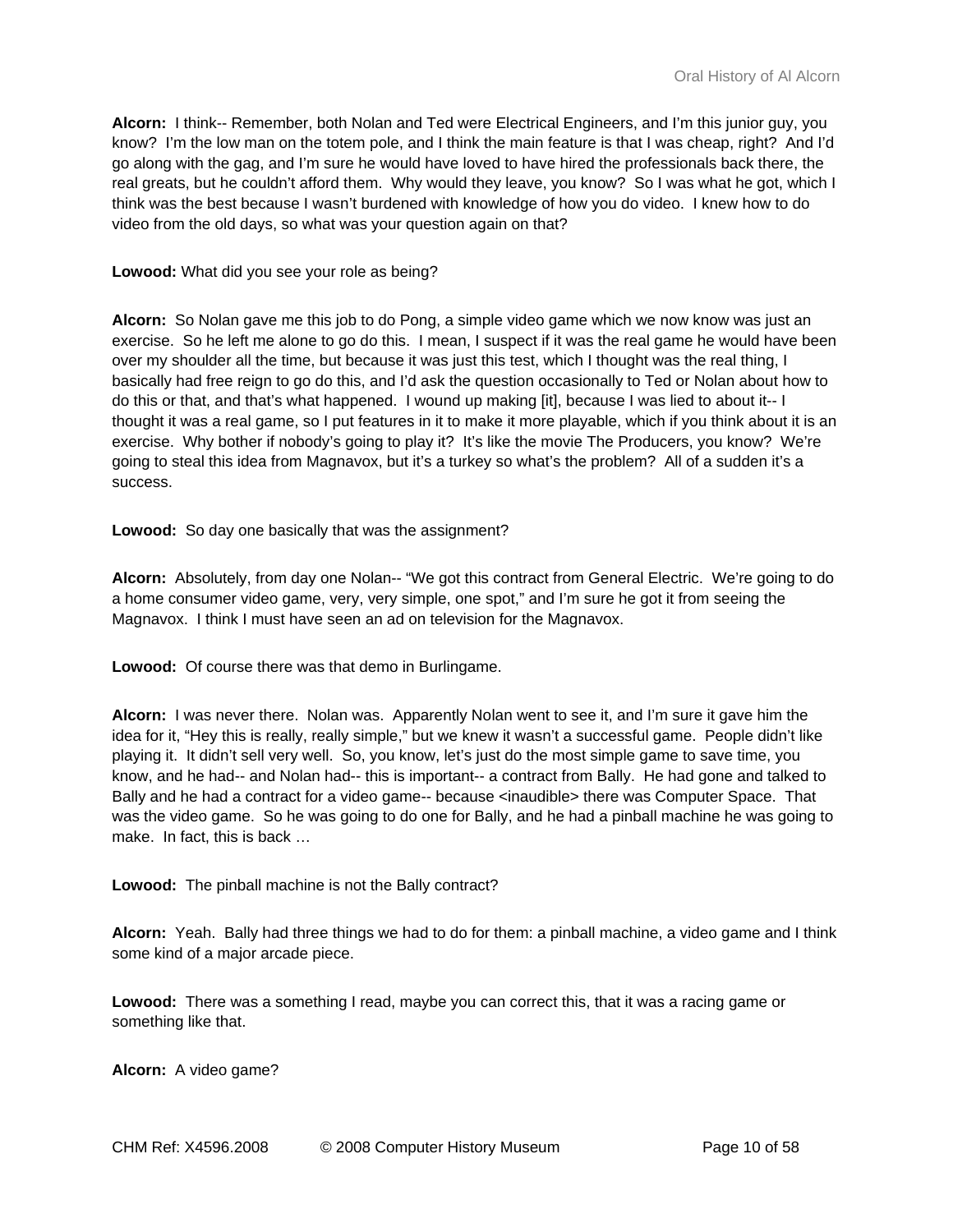## **Lowood:** For Bally.

**Alcorn:** I don't think it was-- well, the video game for Bally, who knows what it was going to be. No one was busy by the way designing a two-player Computer Space. He had an agreement, the contract with Nutting to do a two-player Computer Space, and so he did it, and I couldn't help him because I could not understand his design methodology. I could not read his schematics. If you've ever seen a Computer Space schematic you'll know what I mean. So it works for him, but not for me, so he was doing that and I was doing Pong, and as it came to pass Nutting, by the time he finished this thing Pong was out. Pong was a super hit, and Nutting wanted Pong, not that.

**Lowood:** And just to clarify, you didn't know anything about the Bally contract.

**Alcorn:** Oh no. I knew about the Bally contract. Oh, I knew about the Bally contract, but there was never a mention I was doing something for General Electric, and people from Bally actually came by. In fact, Sam Klein came by one time. That was very interesting. Sam Klein was like the Treasurer of Bally, and this was in the good old days. I hesitate to say too much but he was the darker side of the coin-op industry, a <inaudible> man and very self-assured, you know what I mean. Anyway, Ted Dabney was on the way out. That was a very, very touching, tender, sad moment. This was after Pong had gotten-- Maybe I'm jumping ahead in the story but-- but Pong was beginning to be in production. They were going to put it in production, and Ted was in charge of manufacturing it, and Nolan came into my office and said "Al I'm going to have to fire Ted and I don't want to lose you," because Ted and I were good friends. I said "What?" and he said "Ted isn't cutting the weight. He's not really competent at this, doing a job beyond his abilities," and I said "No." I said "Gee, I didn't know about quitting" but I was stunned and about that time Ted walked in. They had been arguing before, and so Nolan just asked him questions about what's our manufacturing capacity, how many people, obvious questions and Ted didn't have any answers for him and I go, "Wow, you're right Nolan." So we had to let [him go]. That was a very painful thing, a very sad moment. I really loved Ted, and that's when Ted left. So we were trying to build this--I was trying to put Pong into production and Nolan tried to finish off Computer Space and he had this weird project of a pinball machine he was building up in the back, but it was relays, and we didn't know relay logic. But there was one guy Herbert, Tom Herbert at Ampex, who was one of the good engineers, the top guy, and he knew relay logic. So Nolan got him to moonlight, to come in and do this stuff, and I remember we actually had a kind of a crude functioning wide bodied playfield pinball machine, and Herbert loved it for the odd reason. It was the first time he said he ever worked on anything that his daughter could understand. "Ah, it's a pinball machine." Because he worked on this big system. That's no fun. So he really enjoyed doing it, and I don't think-- it never went to Bally.

# END OF TAPE 1 / BEGINNING OF TAPE 2

**Lowood**: Okay, so I want to ask you a two-part question about when you're beginning the work on Pong and starting to settle into that. This is about two possible influences on what you were doing. And the first was, okay Computer Space, you said the schematics you found very difficult to read. So I just wanted first to talk about whether you looked at it, whether you looked at the circuitry and the kind of design decisions Nolan made. And secondly, whether you had any chance to see what was going on at Nutting, and how they were doing, what they were doing with Nolan Bushnell there and whether that also fit in to what you were beginning to develop with Pong.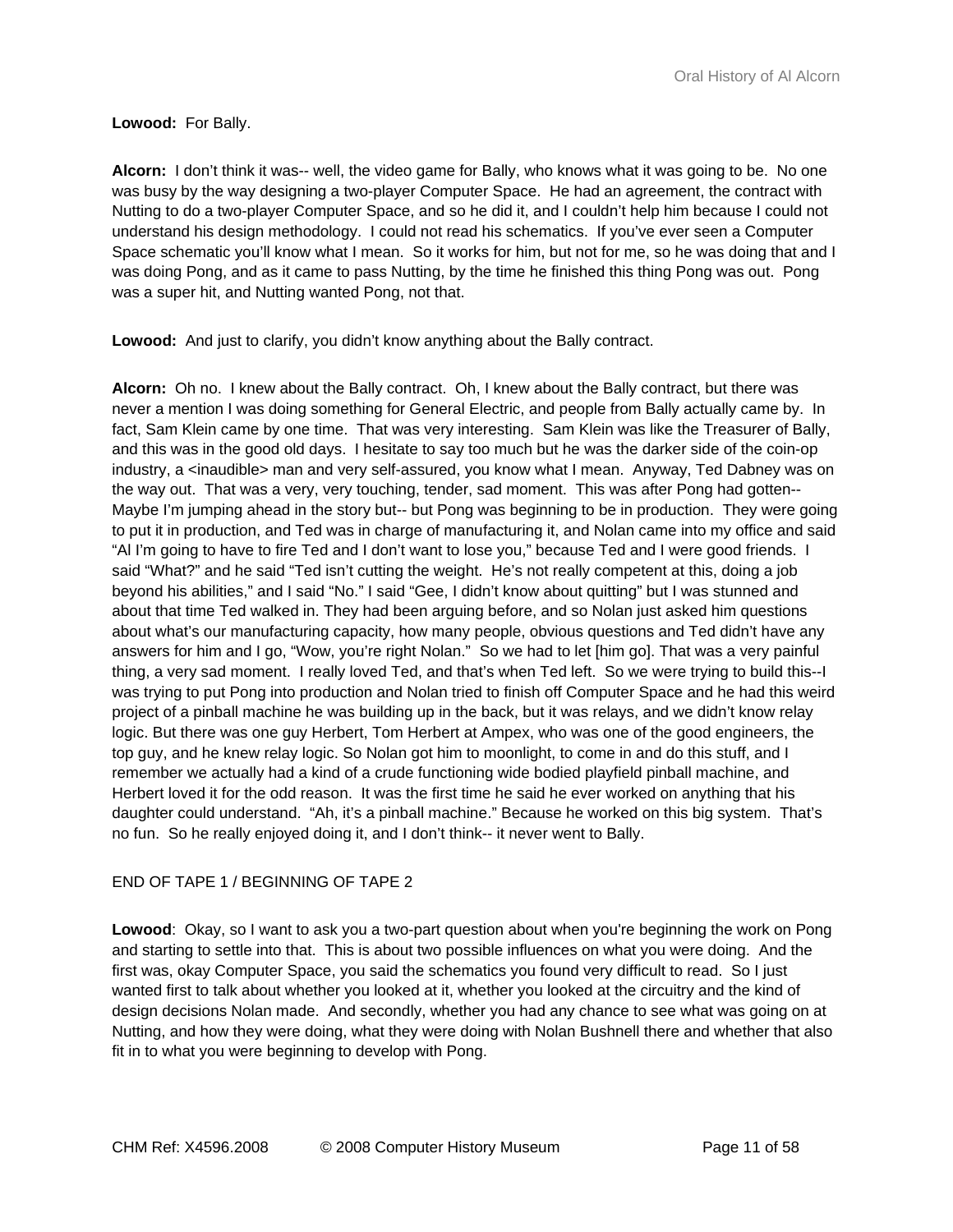**Alcorn:** Okay, yeah. Let me talk about the second one first. I was back at Ampex now, Nolan and Ted had left and they were working for Nutting Associates as I mentioned earlier. And one day there was like an invitation for the old team at Ampex, maybe four, five of us to go visit, see what's going on and have lunch, you know. So when I saw that, a couple of things struck me, the idea again of playing-- the whole idea. It's is the first time I really saw a video game on a TV set, so it's very clever using a TV set on one hand. But I knew a lot about TV sets from my day, fixing stuff, and this was the days when transistors were starting to come in. And Nolan somehow picked this vacuum tube General Electric TV set that was a dog-- I would never have-- a fire hazard as far as I was concerned, so that was one--and then the other [was the] cabinet that Nolan had chosen was really bizarre and interesting and had a lot of smell to it you know, from the fiberglass. So that struck me as odd, but the learning-- so other than that I didn't-- and other than hey there's a business here, you know, there's some play value here, it struck me as a complex game--a little hard to play. And then the other thing about learning from what Nolan had done. Nolan had filed a patent on the fundamental trick. The how to get rid of-- how to make a spot appear on a TV screen like Pong without having to do a memory map, a frame buffer, like what you would do today, because there was no memory other than flip flops. And so it was a very, very, very clever trick. And I think I perused, glanced at the patent and just verbal from Nolan you know how it was done, it was really clever. And it involved simply making a sync generator, a television sync generator which had you know, counters to count clock pulses to make a horizontal sync, and then counters to count horizontal sync to make vertical sync, and so you'd get the lines set up. If you had another sync generator and you just had it running at the same time, but not synchronous with it, just the same clock and you decided to take the second sync generator output and make a spot where horizontal and vertical sync happen the same time, that spot would appear randomly, somewhere on that screen, just by happenstance. You turn the power up, backup would be somewhere else. So now if you had that sitting there and you made the second sync generator a vertical counter, one less than the primary sync generator, that spot would appear to move up, you know, and if you made the count one more than the count, you'd appear to go down and similarly horizontal. So now, you've basically-- you're less than 20, 50-cents chips, and you now have a spot, you can put a spot anywhere. The funny part is you can't actually-- it's not easy, almost impossible to say I want this spot there. It's just there and you can make it move. I suppose you could force it to go somewhere, but that would have been a lot more circuitry, so that was just brilliant. And it all worked at- you know, the PTL circuits are working at 20, 30 megahertz, no problem in those days. Video was five megahertz so, hey, this was all pretty standard, pretty straightforward. But it was this happy relationship between using the digital TTL circuits which are absolutely ones and zeros, to do video which in those days was absolutely analog. There were no ones and zeros. And I remember at Ampex, Watney had some weird project where he was doing digital video, it was really weird. And he had these computer printouts that reflected video, video images of bits. And the word pixel wasn't in use, that's another whole story. But you know, like wow, I mean the merging of this and somebody in the audio group was doing, playing with digital audio and this whole idea was absolutely fascinating and new. And so we were very fortunate to be right at the cusp of making this happen. It didn't seem that revolutionary at the time, but it wound up being the first digital appliance consumers ever got their hand on, high speed digital appliance.

**Lowood**: In Computer Space, Bushnell had this thing with using diodes for the rockets, was that something you looked at?

**Alcorn:** Yeah, no. I thought that was a giggle, because I remember, remember back in those days RAMs had just come out from Intel, had made the first RAM chip. There really weren't ROMs, you could get them, but they were very, very slow and very simple, very crude. And you could do it that way, but those were expensive parts, and to just put the diodes on the circuit board was kind of cool. I also did not like how Computer Space had three printed circuit boards in a cage, that was very traditional stuff and I forget where, but I had seen other people designing products where they'd just make one big circuit board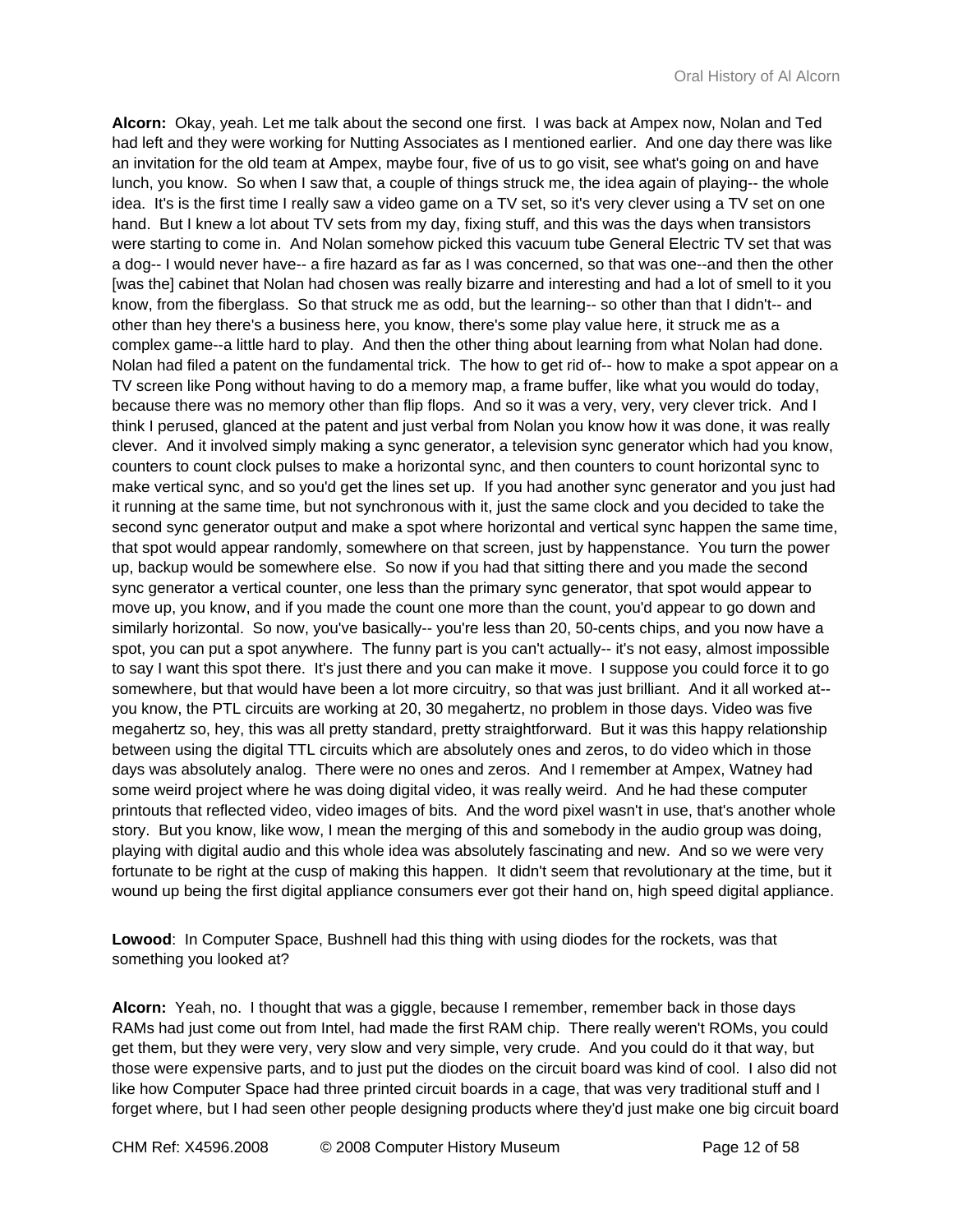and put it all on. It's much-- saves a lot of problems, a lot of quality reliability, and that's what I did with Pong, just put it on one big board.

**Lowood**: And some of these things, the way you were generating the images carried on all the way through to the VCS [Atari Video Computer System], didn't it? Because there you weren't doing bitmap either.

**Alcorn:** Oh right. I mean that was a whole other economic issue with semiconductor companies and how things were designed, and why we did our own designs.

**Lowood**: There were two other projects that I know about at this time that were related. One was the Galaxy Game at Stanford with Bill Pitts. Did you know about that?

**Alcorn:** Yes. One of the great things that Nolan did, we did. It was great happenstance. Remember I said Nolan had a route, and he had pinball machines out there, so in the back room on Scott Boulevard we had a kind of a small warehouse with a half-a-dozen pins that we'd move around. The way you'd made money in the business was that once a machine got played out at a certain bar, you'd move it to a different location and you could renew the earnings. So I got to go play the pinball machines in the back and that was good. I really enjoyed playing Fireball, it was really therapeutic. But also in the evening on the way home I would go and collect an occasional machine, especially the Pong machines. And it was very helpful because I then understood the needs-- there are several customers when you make a product. One, the obvious customer is the guy who plays the machine, but you also have the distributor you have to sell it to, and you have the operating environment and they need to have this. So, how do you collect the coins out of the machine in these things? And we had stupidly--you had to open the back of the Pong machine up to get the coins out. Well, that means to move the machine out, you know, no coin door, which was a problem. And so I would-- but one of our first locations after Andy Capp's Tavern, was the student union at Stanford. And right next to me was Pitts with his, what did you call it, Galaxy Game. And Nolan. We looked at this thing and my goodness, there was a teletype terminal sitting behind it, and he'd be in there modifying code on this thing. There was a vector scan display, from I think Hewlett Packard or Tektronics. There was a real minicomputer in there.

**Lowood**: Did Nolan ever say this is what I'd thought I was going to do?

**Alcorn:** No. In fact Nolan said, this is what not to do, he said this guy's giving away 2 or 3 bucks with every quarter you put in. It doesn't make viable sense at all. But to me the right thing, you know, okay-- I remember talking to him. I run into him occasionally, but he'd be there all day working on this thing, and it's probably the only place--one of the few places in America--people would play it, because you needed a physics majors to really play this thing. Meanwhile, we had this stupid Pong game sitting there, and I was scooping out fistful of quarters. The blank thing just ran forever and I said, well I'll see you later, so it was kind of an interesting-- and I've seen Bill since then and I just think it's wonderful.

**Lowood**: One other thing, and this just came out a couple of years ago. As kind of a random question, I didn't have it in the outline. A couple of years ago, Dean Takahashi wrote this piece. He was talking to Ted Hoff, and Ted Hoff mentioned that he had done a version of Spacewar! using the 4004 [Intel 4004] in 1972, that he had done it for sort of a demo, and he's written about that. That was not something that you knew about? Did you know Ted Hoff?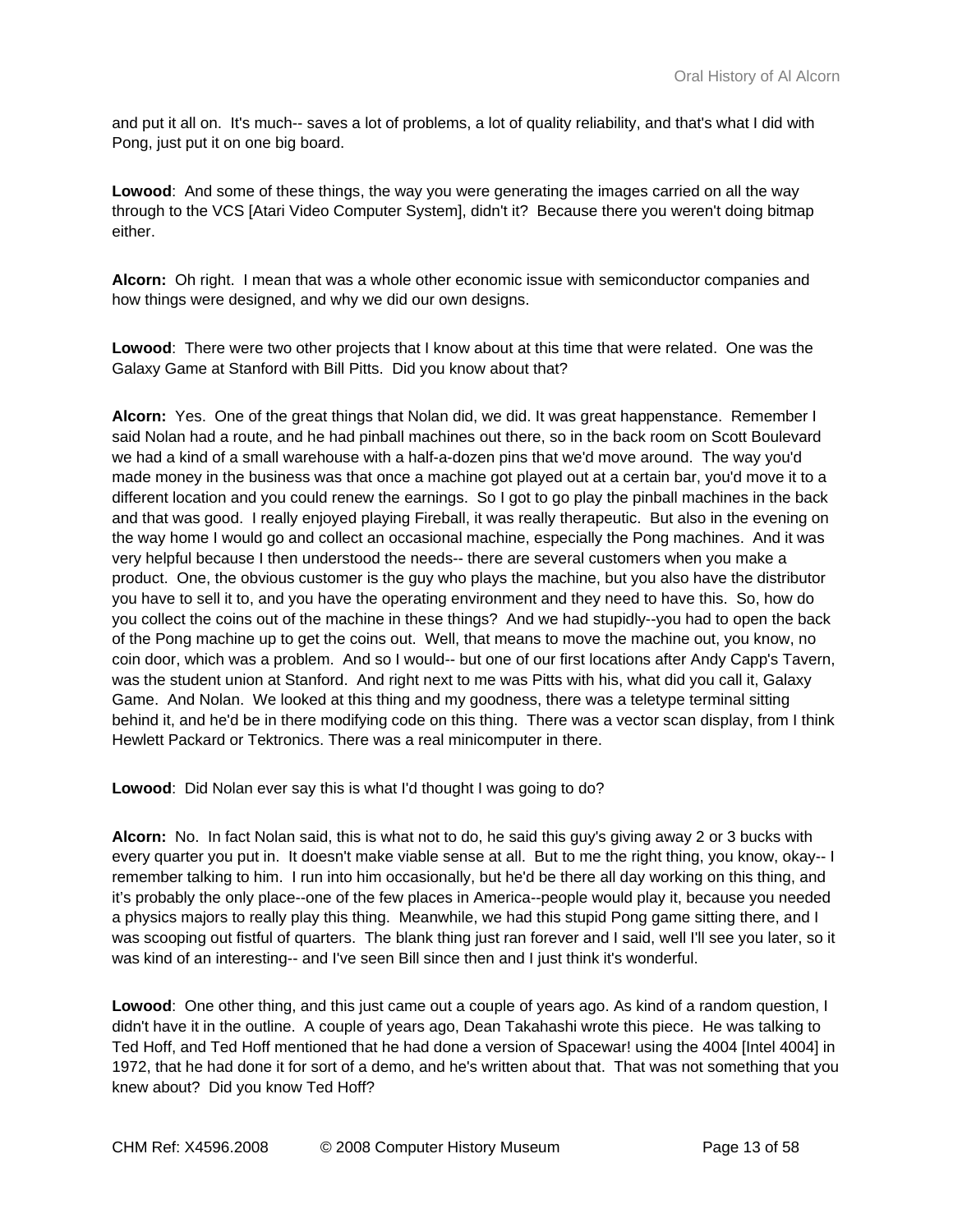**Alcorn:** No.

**Lowood:** You have this design assignment for Pong, there's the contract. You mentioned a little bit already about the Magnavox Odyssey and Ralph Baer's patents that he had from Sanders. Where did Nolan tell you they got this idea from for doing a ping pong game?

**Alcorn:** No, it was just a fiat decree. I never asked.

**Lowood**: So you just went to work on that? What did you think the most important part of this design project was going to be?

**Alcorn:** The criteria then were cost, cost, cost. Because it's a consumer game, so you know, we knew enough at that point even though no one had ever done a consumer product, but this thing had to sell because the Magnavox was selling for like 100 bucks. So you knew the electronics had to be down around the \$15, \$20 region to do this, and you know that means with power supply and everything, you could maybe have 20 chips. And so by the time I'd finished Pong, I was up to 70 chips, so I was kind of a failure. I mean the game played well, but you know, now what? I figured I would try to go back and cost reduce this or something. So I wasn't very, I wasn't really like wow, I really did this job. It was kind of I missed the mark, I felt.

**Lowood**: So you had set a target in terms of cost basically and in your mind, you'd missed that target.

**Alcorn:** Yes, and indeed the very first Pong and that prototype I still have. It was set up to run through a little modulator that I built for channel three or four, because it was going to be a home set, and putting it in a box and the coin-op thing was a secondary thing that happened. I remember going to Christmas at my mother's home that year. I guess it had to be '72, December '72, and I brought it to Christmas. And my brother had two young kids about five years old and they loved playing it. I mean, Uncle Fred, "Ah, the lever's hell." I didn't know, he might be right, but some kids at least liked it.

**Lowood**: So you'd set this task for yourself, price point or however you defined it, how did you then go through what you knew about TTL and about television technology and all of these different things that you had gone through up to this point to make decisions about what the design would be? How did you pick the components?

**Alcorn:** Yeah. There were lots and lots of design decisions that we made that were I think very interesting to me and hopefully people listen to this. One of the big one's I mentioned earlier, I didn't like the idea of multiple cards in a slot, because you'd pull a card out, all hell breaks loose, connectors or a big failure area. The coin-op environment is terrible. Godzilla plays the machines, so it's really bad. So one of the decisions we made was getting this new production put on a single board. The other decision that was interesting was the power supply. We needed a single power supply that ran at about 1.5 amps. In those days, you could get an open, so-called open frame power supply that costs about \$30, \$30, \$40 that would do five volts at like three amps, but they were very analog devices--linear supplies--and they had an adjustment knob to adjust the voltage on them. Even though it was from the early days, and National [National Semiconductor] had just come out with a LM307 [probably LM309] or something, which was a five volt regulator on a chip that would do one amp and I needed one-and-a-half amps. But I wanted it on the board, it was a very, I thought a very, brilliant, if I do say so, decision; I hadn't seen it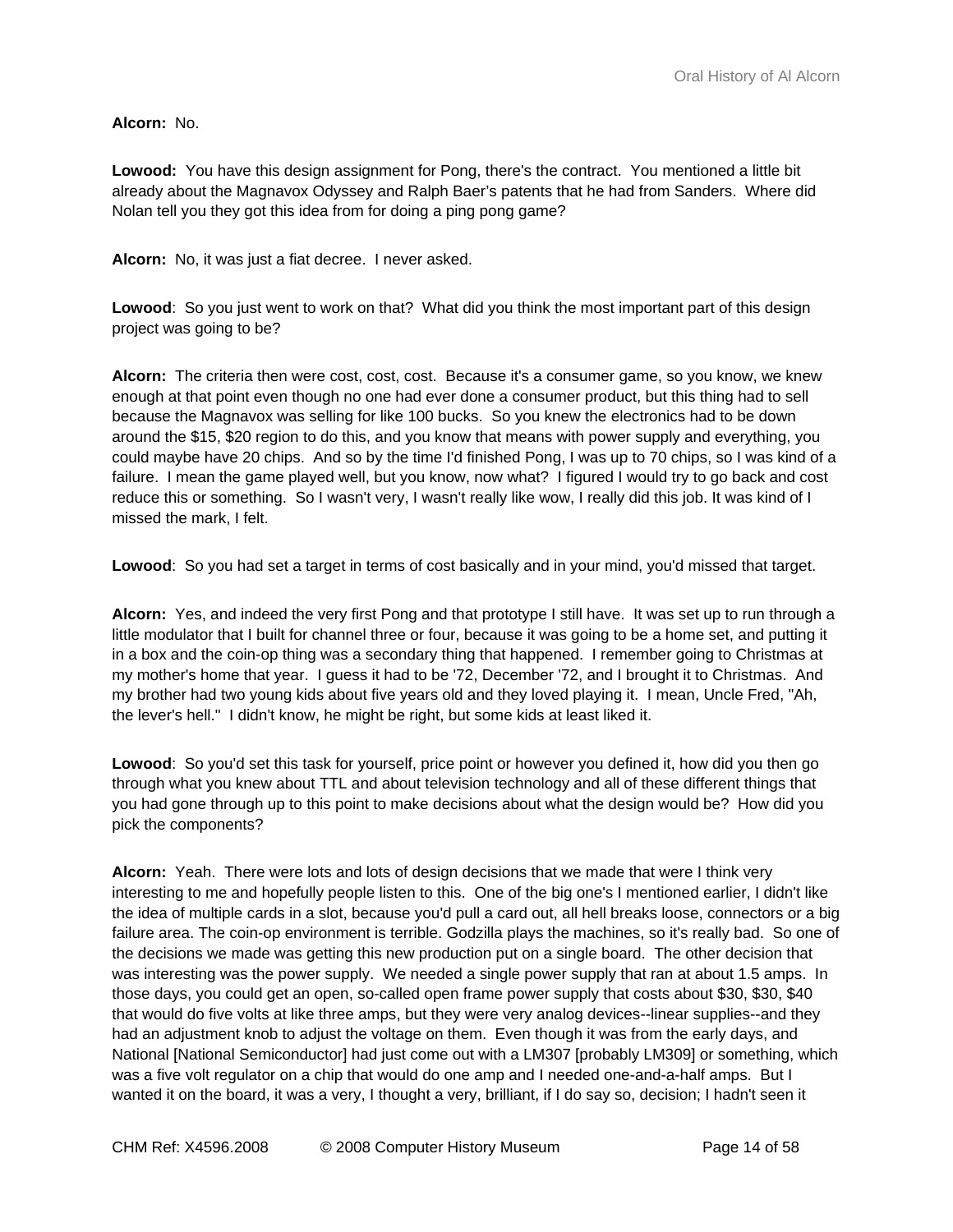quite done before. You put this thing on the board. Wel, let me start by saying [that with] the first 10 Pong boards we built, Howard Cantin, one of the best PC layout artists in the world, did this for us. He also did the Apple II boards. We had it there, but we couldn't get the parts, they were just so new. So the first 10 we had to get out the door to get money, so we used an external power supply, and every one of them had to come back because, remember now we were selling these things to people who were used to doing pinball machines. So they had a big screwdriver, and a file and a hammer. And when it didn't [work], when the sound wasn't loud enough, or the picture wasn't bright enough, the most visible knob was the one on the power supply, so they'd turn that and they'd blow everything out, and screw it up. So for the idea of putting this-- integrating it into the circuit board, the five-volt supply, was very helpful, but there was a trick. How did I get it to be one and a half amps? And the engineering trick was well, wait a second, this is a three terminal device, it's always associated with the load. You can't pull the card out of the load. Right? So if you do that, the volt to the current draw drops to zero, so this could never drop to zero. So why don't I just put a resistor around the three terminal device, like a 10-watt resistor that ran three quarters of an amp roughly and it made heat over there. And now the three terminals are possibly only doing three quarters of an amp and I could get away with it. It's something you shouldn't do. I remember when National said you can't do that because if the load goes somewhere, you'll put current the wrong way through the regulator, but how do you take the load away, oh the load can never go away. So now it was bulletproof. So all you had was an external transformer that costs us a few bucks, right, and that went to the board, which then had the diodes, the rectifiers and everything, it was just self contained. So that was, I thought, a clever innovation. The other one was the crystal oscillator; I'd learned this and a trick, dirty trick at Ampex, using a 7404 Hex Inverter TTL [Transistor-Transistor Logic] chip in a linear fashion to make an oscillator out of it; so that was really handy and that worked well. It's funny because, the one issue the very first Pong had-- Fairchild had a really cool TV character generator chip that would do, take a four-bit hex number, and so you'd get zero through nine and a few other characters out of it. But it was CMOS [Complementary Metal–Oxide Semiconductor], and it required minus five plus 12, but beautiful characters. And I put that in and we weren't going to production. "No, no we can't afford that." And I had to-- I don't want to-- it was very, very hard to decode all the states to get the characters, but okay I did it and got rid of that part.

**Lowood**: And what about the bread and butter kinds of things, like the cabinet, the television and all that?

**Alcorn:** Well the TV, the TV, that was important and I love it when Woz [Steve Wozniak] gives credit to Pong for really changing his whole thing because-- and I had seen Nolan do this, so the concept was- remember back in those days you could get a TV display or monitor from Motorola. These green things that they used in airports that were always broken. And they were like \$500. They were on a wireframed chassis and there was no way. And having been a TV repairman, I just went up to Walgreens, on El Camino Real and bought a black and white TV and snip, snip, snip, turned it into a monitor with a-- it used the sound, it was very hard to adjust the sound on Pong, you had to reach around, but hell, it was free. And it cost me 75 bucks. And we just bolted this thing to the cabinet. So that was the monitor. Motorola was horrified. You know this was like an affront. "You can't do this." "Sure I can do it," and that's what we did. But that was really Nolan's idea. I just picked a better set than Nolan did. And the coin box was on the original Pong prototype. It was a bolt on, laundromat coin box. We then used a front plate thing, but it was no coin door. So it was a negative, and we had a bread pan to collect the money, which was an improvement over Computer Space which used a one-gallon kerosene can with the lid cut off so you'd cut your hand. But it would hold maybe 20 pounds of quarters if you get that many. But even this bread pan would overflow at times it made so much money.The cabinet was easy. The cabinet was Hurlbut [PS Hurlbut]. There was a [fiberglass] company, and Nolan learned not to go with the-- we toyed with some fiberglass ideas, but I went to view the place and I was going Jesus Christ, the smell, and they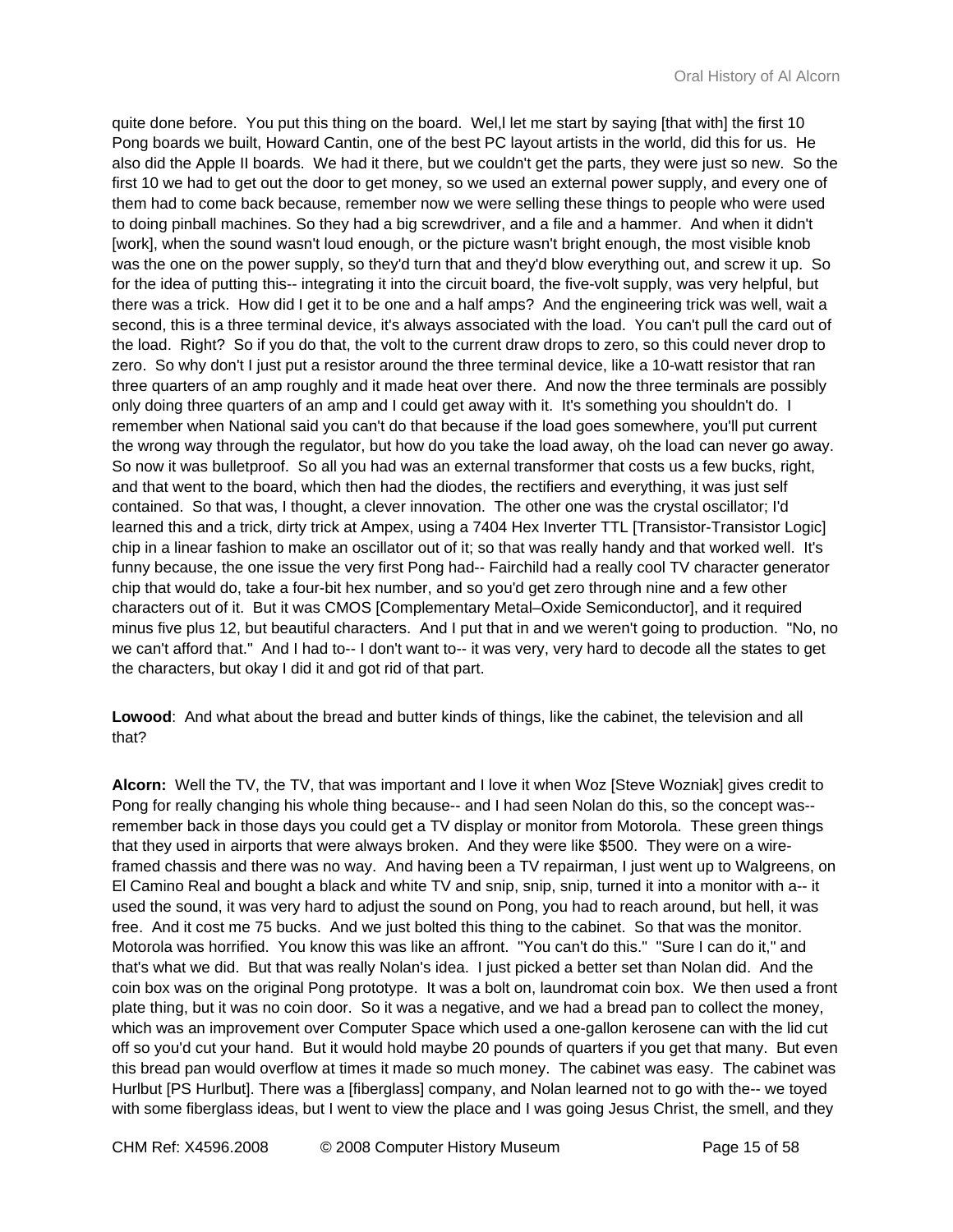could only build. You build up-- you know it was a tooling thing. So you'd take a day or two to make a cabinet and it was [limited by] the number of tools you had, so you couldn't grow. And Hurlbut was nearby this company. They had all the right equipment, and they could scale quickly, so it was designed, you know, pretty simple.

Lowood: The "Avoid missing ball for high score," the thing that was put on the cabinet plate, was that you or was that Nolan?

**Alcorn:** I think that was me, I think it was me. Basically it was a funny argument that we had where Nolan said before we put this out in production it has [to have instructions], because the original Pong prototype has no instructions on it at all. That was in retrospect pretty telling. I mean here you put this machine out at Andy Capp's with no instructions, a coin box, two knobs, and a TV set and it made money. I mean that's pretty impressive. But Nolan said it had to have instructions, I said nonsense. If you have to have instructions no one will play it and no one would read it. He said pinball machines have instructions. I said, "No they don't." We go in the back and look. There they are in the lower left hand corner. Like wow, I never read that, you know. So okay, in my sarcastic fashion, I picked up the three instructions: Insert quarter, ball will serve automatically, avoid missing ball for high score. Yeah I think I did that.The other thing that happened in the early days, the other thing we learned right off the back was the potentiometer to control the paddles. I just went and bought at Radio Shack or an electronic parts store, a 50 cent potentiometer. Within a week or two, it was dead.Then I did the math. I figured we knew how many coins were in the box and you'd figure there may be 20 or 30 turns of the knob for every quarter that was in there, and we did the math and like, oh my God, this thing will do a million rotations in three or four months. And so we had to go to Allen-Bradley to get a very highlight potentiometer, otherwise these things would fail all of the time. So that was kind of a happy problem.

**Lowood**: When you were picking out the various companies to which you would outsource these parts of the design and so on for the cabinet and the knobs and so on, by that time you already knew that you would have a product that would sell. Right?

**Alcorn:** Yeah, you want to talk about that whole era? Why did we decide to produce things? How do we <inaudible>? See, when we started-- I didn't say this, but we started Syzygy/ Atari, the idea wasn't to be a coin-op manufacturer. The idea was to design games, intellectual property and license them to other people like Bally, who was our goal. They were the biggest guys. [The idea was] to receive checks and not build stuff. We didn't want to soil our hands with manufacturing, and that was pretty much agreed upon. So I remember once, how we had this hit with Pong it was like all these stories about that and Nolan. Remember Nolan [promised] to give Bally a video game, right, and the word spread like wildfire that something was going on with this thing at Andy Capp's. I mean just this one machine. People started waking up because-- I've got to tell you a side story, I mean, because we had a route in this area, there were other people who had routes. And one of the reasons we never got any money from banks- oh this is about the mob. I was never offered anything by the mob, so who knows if I would have succumbed to the forces. But they accused us of doing it anyhow. And we got resistance from operators that we were in their territory. One guy pulled a gun on me at a dinner. That's another story. So you know we <inaudible> be in this business, but this thing was a hit. The word was getting out, people were showing up to play this game that, you know, weren't drinking beer at nine in the morning. So Nolan had agreed to give them a pinball machine or a video game and now Nolan realized that this thing was too important and he wanted to build it, but that wasn't our charter. So he had two problems. One, he had to convince Bally and Williams that they didn't want the game, and he billed them something else. And he had to convince me and Ted Dabney that we wanted to be a manufacturing business. I remember sitting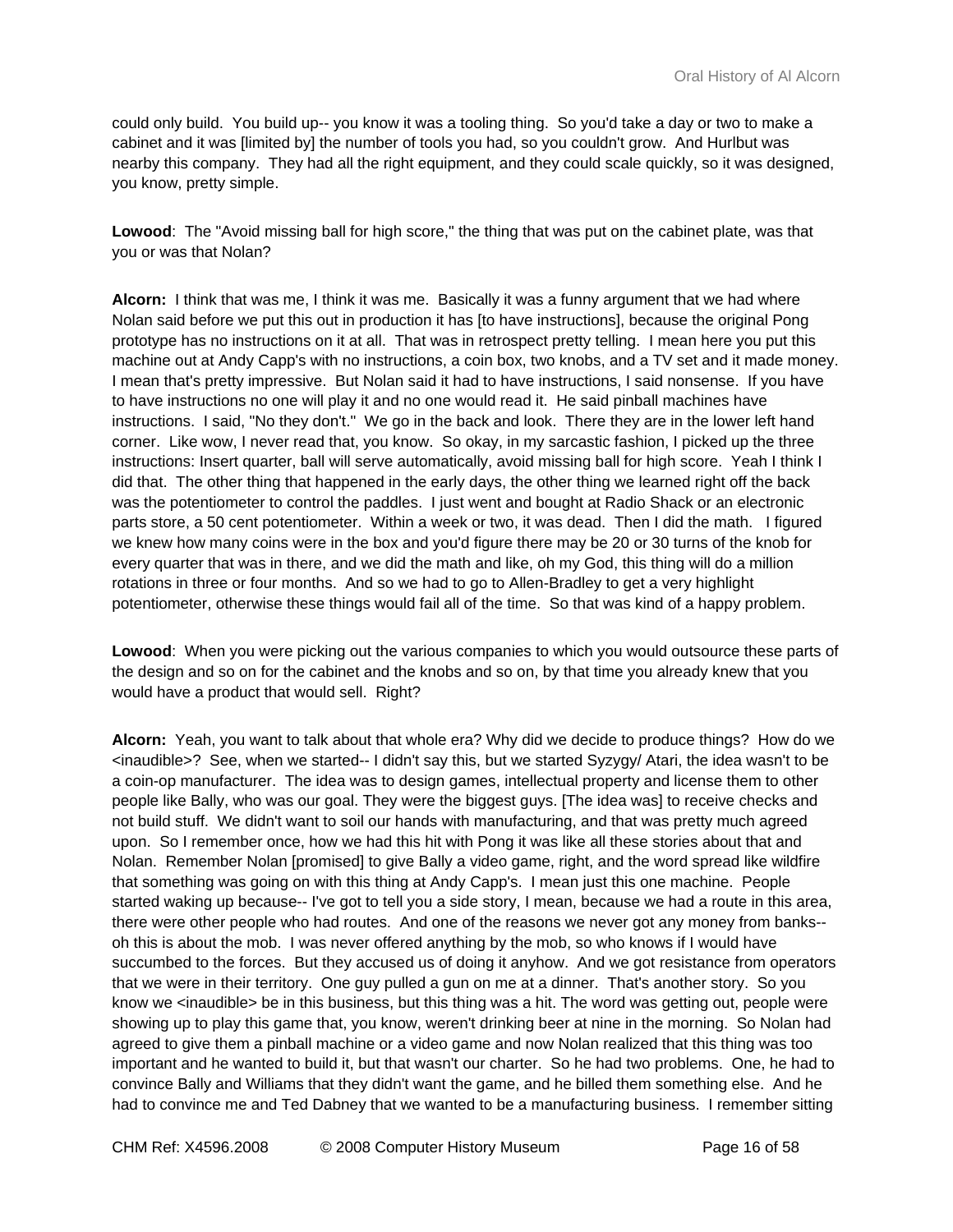at the bar at Andy Capp's, pondering that here's this prototype making money out there. Nolan says I want to be in the business, and we said no, we don't. And he basically: fiat we are. And then the trick, well I'd love to have been there, how he convinced Bally they didn't want this machine. He managed to do it, and we go off and build this machine. But how we built it, and stop me if I'm getting too much detail, but wow, how do we do this? We had, again, we're down to three people, you know, how are we going to do this thing, getting a circuit board laid out. There was a company that was kind of a scam. It was a trade school for how to be an assembler. Well I mean, what you do you as an assembler? You got hired and then they'd teach you in an hour how to put parts in a board, and these kids' mothers and fathers were paying these kids to do that, and they were helping us-- what they were doing was assembling boards for us, charging us and getting the parents to pay for the labor. It was a pretty good scam. But all of a sudden one day these guys had to [graduate]. What's going to happen when these guys graduate? They've got to get them jobs. And one day the President of the company, this little company, shows up in our facility unannounced with ten people, saying you want to hire these guys? Huh? So Nolan, Ted and I got in the back room. We thought, you know, maybe it's an idea. We had no idea how to hire anybody. So we hire these people, and two of them, I can't remember their names damn it, wonderful guys, young guys, I taught them how to be techs. Two of the brightest guys and they worked at Atari forever and still have a great career in how to debug a board, how to troubleshoot a Pong board. Because once you built the board, there will usually be one bad chip in it or a solder jumps, you had to go rework it, and I taught them how to do that. So that was our first work force, it was just really kind of weird ad hoc stuff. So we got into manufacturing business. Way after that was when Nolan realized that Ted really wasn't being successful at that part of the job. And Ted was an analog engineer, and there was no analog engineering in this thing.

**Lowood**: I just want to ask you, the story that I heard about the Bally/Midway side of it was that the trick there was to convince Bally that Midway wasn't interested and Midway that Bally wasn't interested, and neither one of them would then want to do something that they figured the other one would.

**Alcorn:** I think that's how Nolan did it. It's best to ask to Nolan, but yeah it was a masterpiece of subterfuge however he did that. And then we had to convince them that they wanted a number two game, and meanwhile Pong was making all this money and they weren't participating. They eventually knocked off and copied Pong.

**Lowood**: So did you take the lead then in setting up this production? I guess the production line was in some roller skating rink somewhere?

**Alcorn:** We first built them on Scott Boulevard. And what was happening, again the financing of the company, we had no bank loan, no one had got vendor credit through Kramer Electronics and other vendors like Hurlbut, our cabinet manufacturers. You pay them like 90 days, 60 days. So we get the parts. I remember, wow, we have a contract with Kramer to buy TTL at these great prices, 50 cents, 10 cents a chip, you know, wow this is great. And we then set the manufacturing up in that plant and we were out of capacity. We would get paid-- I think Nolan sold them for 1,200 bucks and we would basically get paid cash up front, they were so important to the operators. And we'd turn our inventory in like four weeks. So we had great retained earnings. And the other thing that's important and helped Pong's success is that it was a quarter play, and so the operators may get double their income just off of that. All games before that were 10-cent plays.

**Lowood**: My understanding is that the cash up front was actually not the norm for that industry.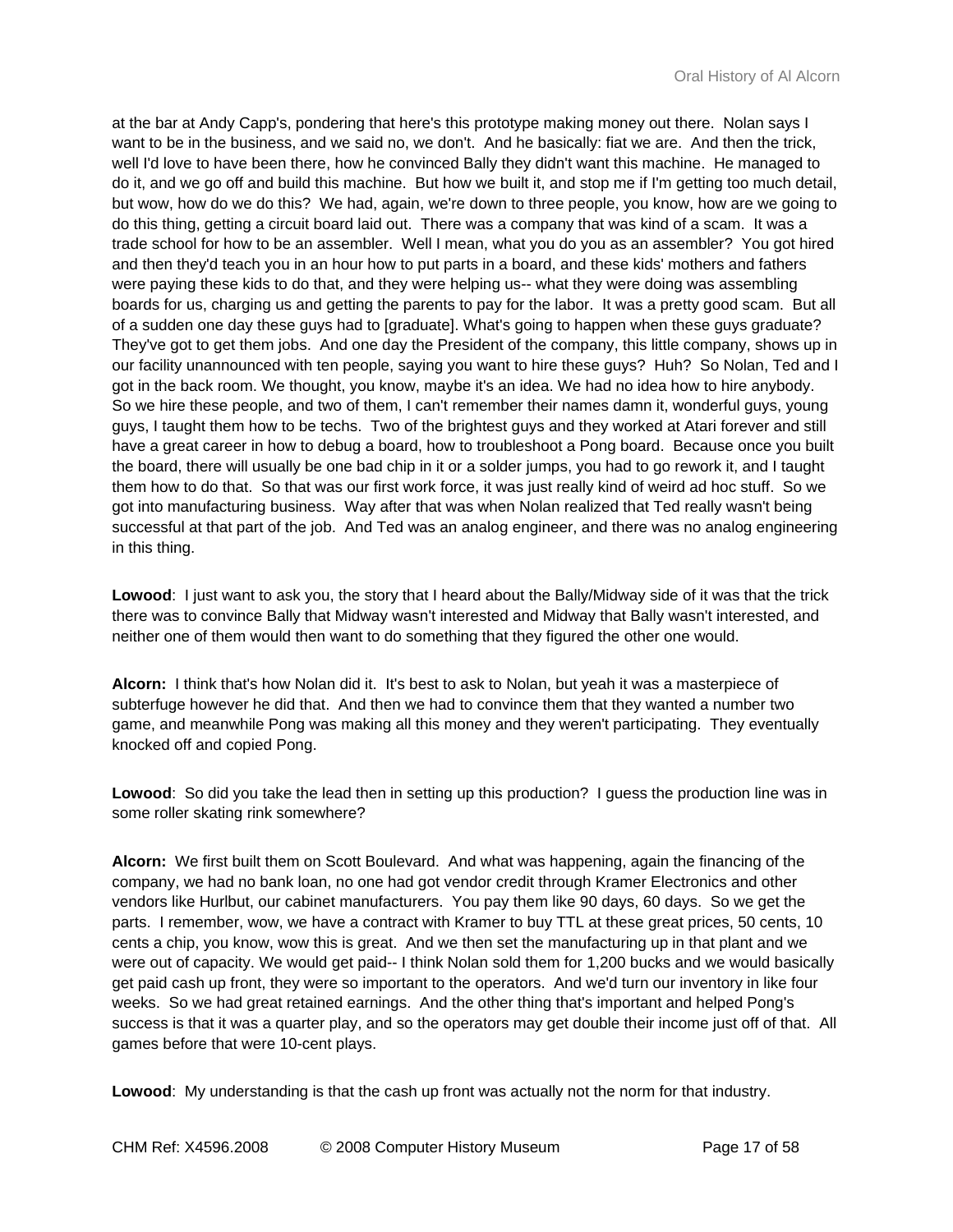**Alcorn:** Well, this industry, I mean these are all independent-- wonderful people, very colorful people. They're wheeler dealers, they're cross shipping to the other guys territories, and they have this weird thing I'm sure we'll talk about later, where in every market there's like three distribution chains, there's three dealers and you don't know where the twain shall meet. And I remember we worked very closely with Advanced Automatic in San Francisco. The guy probably had more power than he should have. I forget the guys name, the President of this, who told Nolan how to do it and gave him a list of what distributors to go with and where the good distributors were in the various cities.

**Lowood**: Was this Nolan's side of the business pretty much? You didn't get too involved in that?

**Alcorn:** I did not except that one time Nolan said I had to go to a dinner at Advanced Automatic representing Atari and I was you know, like 25 years old. My wife and I go up to this dinner in the city and we're sitting at a table with an operator, and they're using the usual happy horse shit about … We introduce ourselves and the [operator] guy says, this old coot, and he says, "Oh you're with Atari. You know you're operating machines in my territory." He reaches in his pocket and pulls out a pistol, puts it on the table, and said, "I don't like that." So I go, "Ha, ha, ha, ha, ha." I go back to work. I said, "God damn it Nolan, the guy pulled a gun on me." He's, "Oh he wasn't going to shoot you." I mean I'm not going to these anymore, I'm just not going to these anymore.

**Lowood**: The manufacturing part you were more involved in though. Right?

**Alcorn:** Well certainly for the electronic board. I had to. Here's the problem. I wound up spending a lot of time being a technician debugging Pong boards to get the production going. And I had these two kids. I wish I could remember their names. They deserve credit, working with me and they were very good, and so great. Now we had a supply of Pong boards. But now the problem was how am I going to design the next game? I'm totally immersed to getting manufacturing, at least the electronic parts of it going. And that's where the Grass Valley thing came in.

**Lowood**: Before we get to that, I just want to ask you one manufacturing question. This Durastress trademark, where did that come from, and was it just marketing to use that or what was the idea?

**Alcorn:** Nolan's bullshit. Yeah, I mean I love it, on the back of the Pong board. I still have that on my Pong machine. The Durastress process you know, and guaranteed. And you were going to ask about the MIL Standard 883 [MIL-STD-883, or Military Standard 883]. What that was, was at the time probably the most complex chip we used in the thing was a [National Semiconductor] 9316. It was basically a four-bit counter that you could jam a count into, and it was made by several companies. But the primary leader was AMD [Advanced Micro Devices], which was making this TTL part in a plastic package. And one of their claims to fame was every part they made was certified to MIL Standard 883, which is some--I don't know what the hell it was, didn't mean anything to me. The parts worked pretty good; they cost too much money. But I only needed I think four of them in the designs. So that's Nolan, who just lit off of that-- two four parts in the thing were-- you know. I don't know if it made any difference.

**Lowood**: Pong's out, it's making money. Were you thinking about intellectual property, were you thinking about how to guard the stuff that you'd made? What kind of measures did you put into play, if any?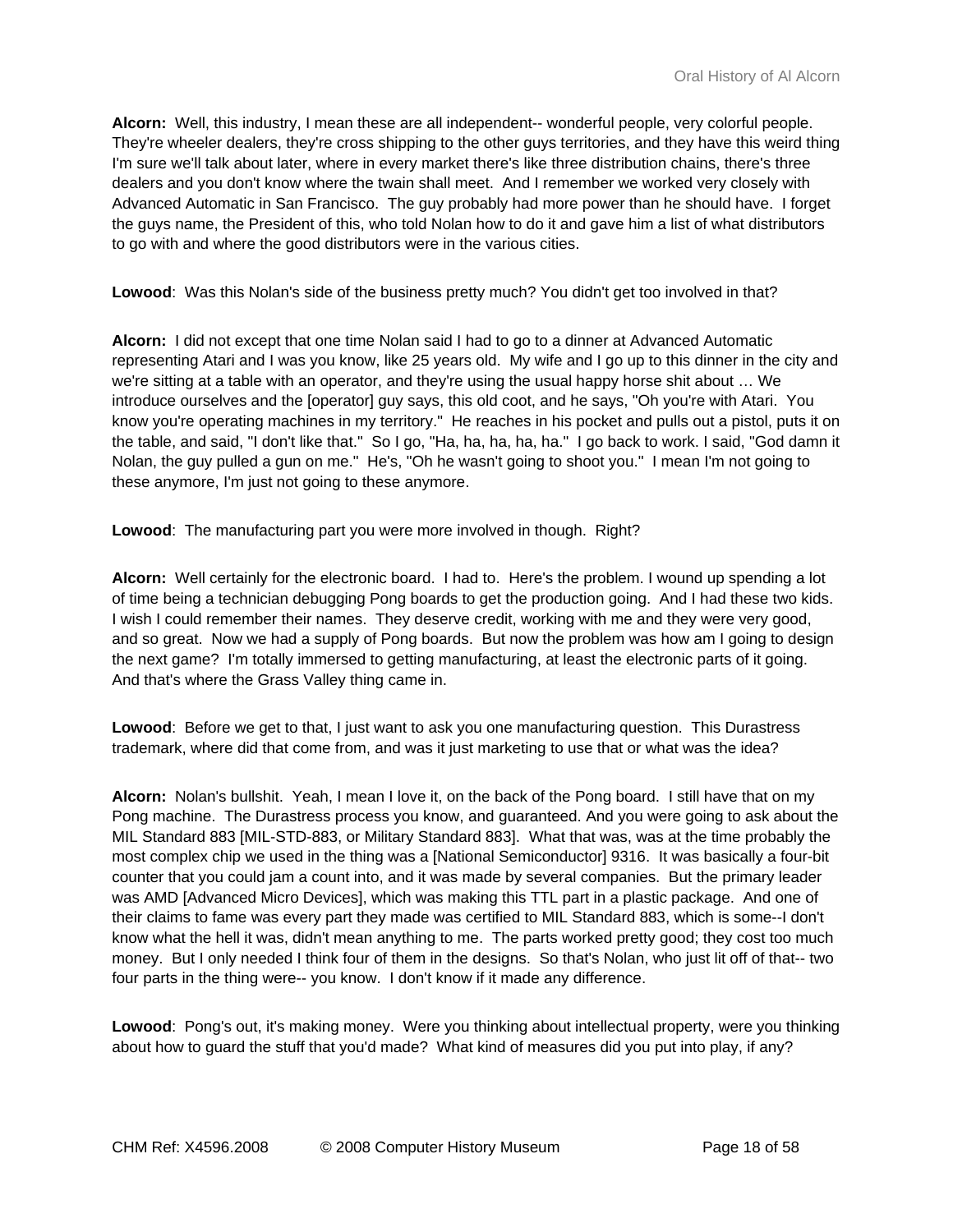**Alcorn:** Well Nolan had applied for a patent back at Nutting on the motion, the Bushnell motion circuit. And there is a patent out there, when you look it up you'll see the Bushnell motion circuit. And the attorney was Baylor Riddell [ph?]. And he did that when he was [at Nutting.] I think he had to pay for it out of his own pocket, not Nutting. And that was our key thing. Now Nolan's attitude at the time about patents was it was kind of a waste of time in that business because you're dealing with people that pop up and you go sue them, you know, and they'll just go out of business and pop up somewhere else. So it really wasn't an effective tool. It's not at all like it is today. So we didn't waste time doing that. Later on we got some more patents, but we made a big mistake later on when we had consumer Pong and National [National Semiconductor] was copying us. Nolan tried to assert the patent to these guys. Physically he handed them a patent at the trade show, and by this time we'd gotten pretty big. Flehr, Test [Flehr, Hohback, Test, Albritton & Herbert] was the law firm. Because Nolan was such a low guy, they gave him this guy Baylor who's a sweet man, but he had just recovered from brain surgery, so he wasn't all there. Nolan told him that Computer Space was shown at the MOA show in 1971 or something like that and Baylor asserted that that was not a publication of the invention, which is just crazy. It absolutely was and so it was filed erroneously, badly, and the patent was not enforceable at all. In fact, much to the chagrin of the law firm, once we told them, well we gave National this patent, and they looked at it and they go, "Oh we've got bad news for you Nolan. The patent's not valid, in fact, and if you assert it you could get in trouble for fraud." "Well you gave us the patent." You know, like, "Well gee, excuse us, we're sorry." So that was that part, but it was never the issue. We always wanted to stay ahead by building new stuff and keeping ahead by building stuff.

**Lowood**: So basically full speed ahead, design new games before anybody else, and if somebody's copying your games, they're copying the old games, you move faster than they have.

**Alcorn:** Exactly, but they copied right off the bat. I mean it was right off the bat. We were still on Scott Boulevard and we were sniped at. And thank God we were so profitable. We could afford this. We had a guy, forget his name, but he was like a little local crook that had a printer circuit board factory and was giving us good prices on printer circuit boards. The reason was he was making twice as many as we needed and selling them to everybody else who wanted them. And so, all the guys were just-- I have in my collection, copies of our circuit board, it was same artwork. So they were stealing parts from us and all kinds of stuff.

**Lowood**: I wanted to ask about the Grass Valley group, but I wanted to make sure I got it in the right part of the chronology. So after Pong, you started to think about the next game you were going to design. Was that Space Race, was that the next one?

**Alcorn:** I believe it was. Yeah. Either that or Gotcha. I forget which one.

**Lowood**: Was the Grass Valley group in place yet or did that come later?

**Alcorn:** I don't think so. It was fairly early on but we didn't get anything out of them for a little while.

**Lowood**: There's Grand Track which was '74, so somewhere in that time period. Let's talk about the next couple of games. You said you were trying to juggle balls basically in the company. You were trying to do some quality assurance kind of work with the stuff that was being done, and at the same time free up time to design the next game. So you were basically the game designer for Atari. How did you solve that problem?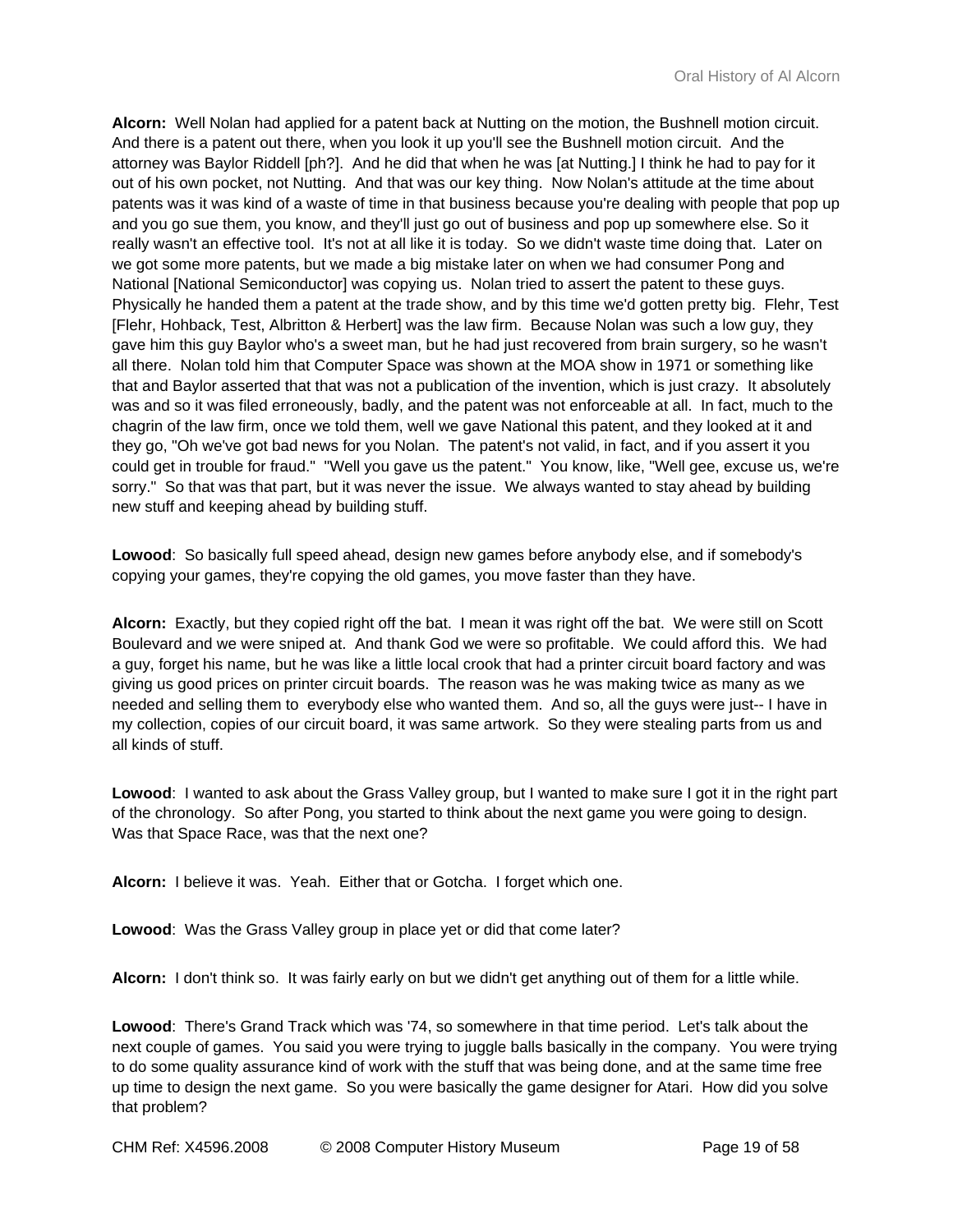**Alcorn:** Well in a sense that Nolan-- well how did I solve it? Yeah, I was quite busy. Again I had delegated some of the work to the technicians, so that freed up some time, but I just had to force myself to do work at home and stuff like that. I think, again there's always this distinction. I suspect Space Race, I don't recall how it was conceived, but it was probably me and Nolan, you know together, saying what we could do with it, and so I built it out.

**Lowood**: This was then part of fulfilling the agreement with Bally Midway?

**Alcorn:** Yeah, we tried to sucker them into that one or Gotcha. I think it might have been Gotcha. An engineer came by from Bally and I gave him a head rub on how this stuff worked. But they soon realized the goal was Pong and they didn't want to have this stuff. And I think they wanted to be, they felt they wanted to be in the business and they had to acquire some engineering expertise to design this kind of game, but it took them a while.

**Lowood**: Were you kind of keeping them at arms length as much as you could?

**Alcorn:** I suppose. I mean Nolan was keeping them happy, trying to keep them happy you know, because they were sending us checks to some extent. And obviously we had become fairly important in the industry. We had something here, so they didn't want to-- so there was some, I guess some tension, but it was pretty good.

**Lowood**: Okay, so let's move forward a little to around 1974, There are a couple of things I wanted to ask you about there. One was the difficulties that Atari was having as a business and what was going on there with trying to sort of restart things. And then secondly the whole thing around Grass Valley and the Grand Track game and all of that.

**Alcorn:** All right, well let me just say that Grass Valley I think came out pretty early because Steve Mayer and Larry Emmons had left Ampex about the time Nolan did. But what they did was they decided to leave the urban environment, move up to Grass Valley and the country. They got a job at a company called Arvin Systems. It was a military type of thing. And they were trying to build a video tape recorder based on longitudinal tape without flying heads, and it just violated the laws of physics and the guy was crazy. So they quit and they started this little thing called Cyan Engineering, trying to do consulting work up there at Grass Valley in the Litton Building up on a hill, an old hospital on a hill. And I think, I'm guessing, I know within the first year of Atari we did a deal with them and gave them some stock and whatnot.

**Lowood**: So you were starting to talk about the Grass Valley group and how that got started in '73?

**Alcorn:** Yeah. So they had spun out of Ampex, they went to Arvin Systems, quit Arvin, then they had a consulting group. We realized that we had this problem, and Nolan and I agreed that we needed some way to design new stuff. We had to be physically out of the factory because it was such a beast sucking up all of our time, and we'd never get anywhere. We'd be hurt. So they helped on some simpler games, multiplayer Pong; they did a lot of variations on Pong. I know we did a World Cup soccer [game] to appease the European customers, which is a dog. So that was very helpful.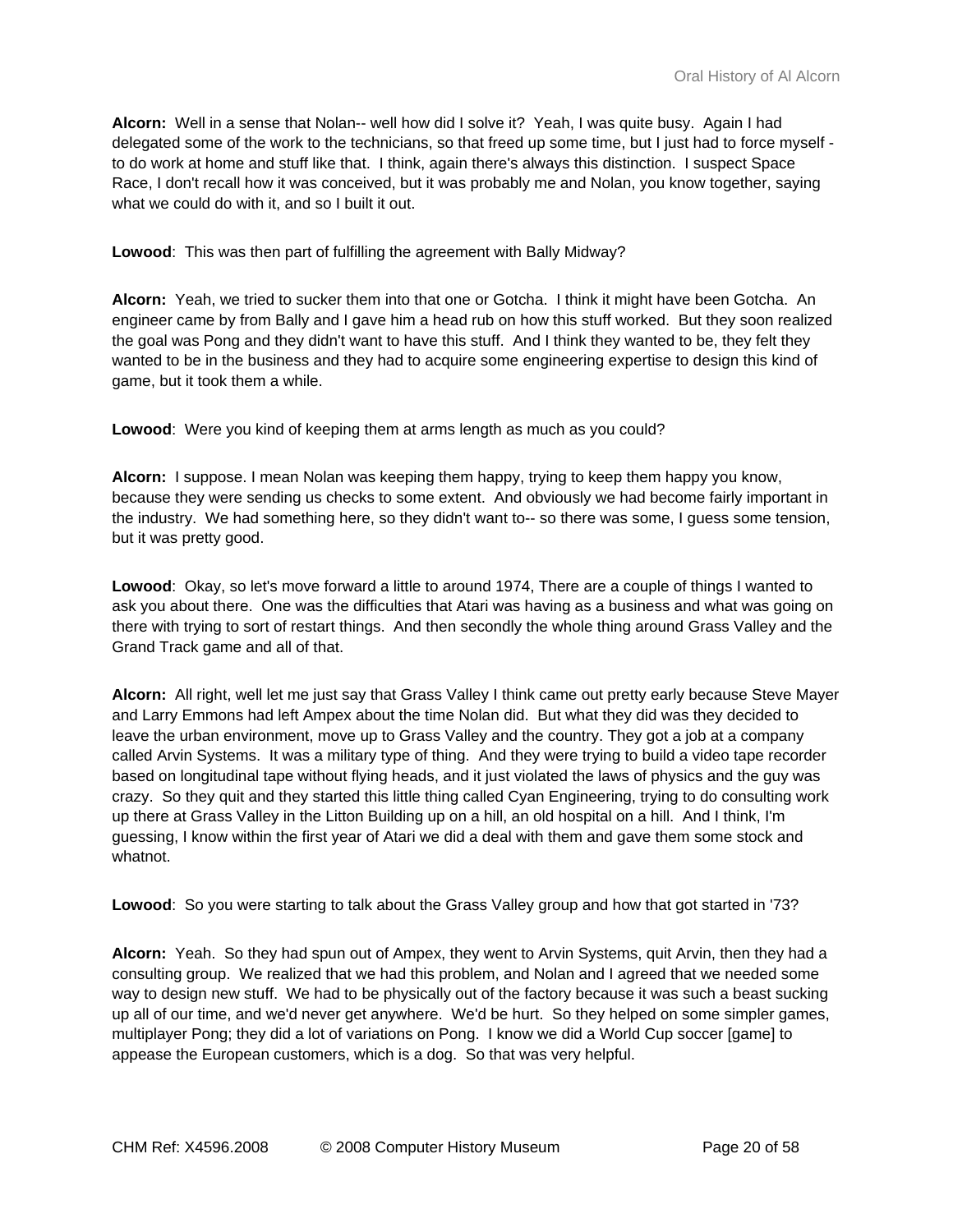**Lowood**: And then Grand Track, which came out in '74, that was not so successful. What was the story with that?

**Alcorn:** I think, this could be a big story, because that goes into the <inaudible> and everything which is a very important phase…

**Lowood**: This might be a good place to stop…

**Alcorn:** Yeah.

END OF TAPE 2 / BEGINNING OF TAPE 3

**Henry Lowood:** Atari was probably was starting to hit on tough times in 1974. Can you talk about some of the things that were happening to rectify that, what Nolan Bushnell was trying to do then?

**Al Alcorn:** Yeah. Nolan got this idea from reading a book that you had to replace the entire management team with professionals. That the people that did the start up, were the same people that could get you to run a bigger company, grow it beyond-- in other words, we had done a million dollars in our revenue in our first year of operations which was astounding. And now we were getting up into the tens of millions of dollars and Nolan felt that he should change it out. So somehow he found a group of people. And there was John Wakefield [John C. Wakefield], who was his wife's brother-in-law. He was a psychiatrist in Los Gatos. He became the president of the company and had no corporate experience, no game [experience] or nothing like that, but he was a shrink. Mobilio and Oliver were from Hewlett Packard. They had worked at a big company at Hewlett Packard, one in finance, a financial officer, and a marketing guy. And then he got Lloyd Warman, who was a caretaker engineer, who knew how to run engineering from the Video File Division of Ampex. It was more of a caretaker role but he was very professional. He dressed well, worked very hard late, did lots of schedules, and stuff like that. And at the same time my mother was dying from lung cancer. So I used it as an occasion to kind of go on a sabbatical. When these guys took over, they're going to really launch this company well. Well, at the same time we were trying to put Grand Track into production. And Lloyd Warman, who was the V.P. of Engineering, had a much better relationship with Larry Emmons and Steve Mayer than he did with me. And didn't understand-- there is always a conflict between engineering and manufacturing, engineering and research. And engineers usually hate the research guys because they have an easy life, they don't have to do any of this stuff. And the reverse happens, too. The production guys don't understand how to do things right. So, Larry felt he could do a productization of this technology better than we could. But he had never done that before. He didn't understand any of the issues. So he basically designed a production release for the Grand Track game that was unproducible and didn't work in the field. It was a disaster. He had also designed in [a hybrid]. We tried to stop the copiers. So we designed in a hybrid- an analog hybrid for the sound circuit for the Grand Track game through National Semiconductor sole source. Not because it was cheaper or better but because the competition couldn't [do it}. It would stop them because they were copying everything else we had done. And because our sales started waning a bit, at that time, National got wind of it and National preemptively pulled us. All of a sudden put us on C.O.D. And the single chip audio circuit morphed into three custom hybrids, the price shot up and they wouldn't sell them to us and they were sole source. So now we're kind of like shut down, we couldn't build this game at all. And I'm like, "what are we going to do?" The finances wouldn't lend Mobilio any money. The manufacturing guys didn't get this kind of weird young manufacturing line. It was just turning to garbage. And it was going to implode. It was a very sad time. What happened was, a guy named Ron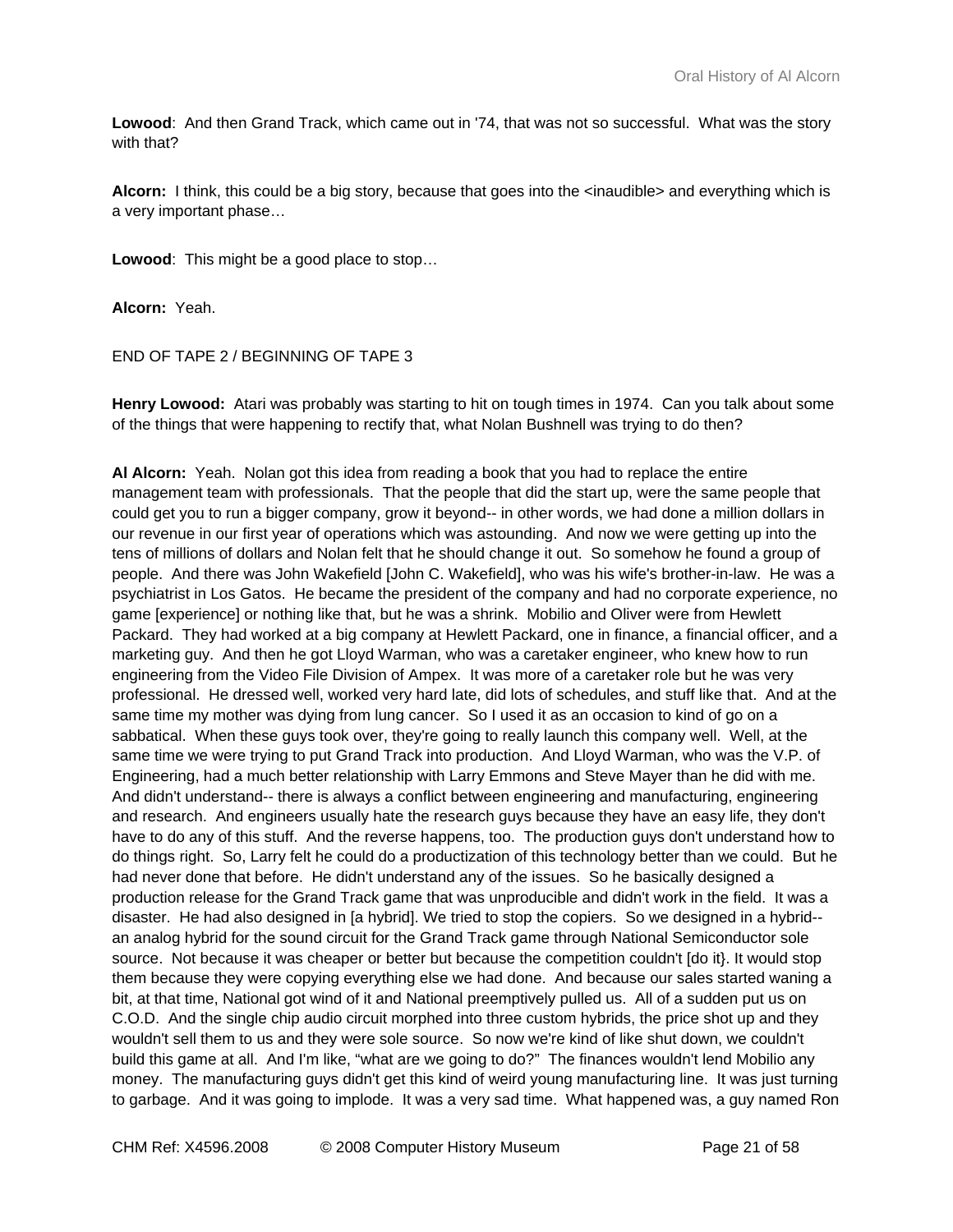Gordon [Ronald F. Gordon], who Nolan hired on early to bail us out of our international sales fiascos- every time Nolan shipped stuff to Japan it'd get stuck in customs. They'd penalize us, it wouldn't get out of customs, we were getting bills, it was the worst thing you can imagine. Ron Gordon was a professional marketing guy, out of Muntz from L.A., Muntz Television, Madman Muntz [Earl William "Madman" Muntz]. And he did it right, he set it up. See, he was making big money on commissions and he saw his cash cow going away. He never showed up much he did his job so well, but he came in and he counseled Nolan how to restructure the company, how to get it going again. By this time, Nolan had started Kee Games, which was a subsidiary that basically doubled our distribution, and Joe Keenan was a very professional manager. I literally remember there was a time when Nolan was in tears in an afternoon meeting. The marketing guy, Pat Karnes, the sales guy, and I took Nolan physically out of the building. We went to a restaurant across the street, because he was just-- he saw the whole thing going to go away. It was that bad. Ron Gordon said basically get Lloyd Warman out, put Al back in engineering and merge Kee Games with Atari so you had a president. And now you had people in manufacturing. And Ron personally went to the banks and got the money to get going again. So my role was to reproductize the Grand Track driving game so it was buildable. And so I literally sat down at the bench and did it myself. Then that thing was a pick hit and the merging-- remerging of Kee and Atari was a very good idea. And then I got off doing the Consumer stuff.

**Henry Lowood:** So Consumer was separate, obviously from the Grass Valley group? Grass Valley became sort of the R&D part of Atari?

**Al Alcorn:** Yes. The earliest consumer effort was really funded by a couple of things. One was my boredom and frustration with doing coin-op, because it now became a job, it was managing, it was like-- it wasn't as much fun. And Nolan had this memo, which you've seen, this crazy memo from engineering from Nolan. Where number six on the thing was doing a home [version of Pong]-- you know, simple Pong video game at home. And I thought that'd be fun. I mean, it's a hell of a lot of fun than doing it [than what I was doing]. So I gave engineering over to Steve Bristow, who came. We gave him to Kee Games. He was like my guy right behind me at Ampex, on the same track I was. And so he ran coin-op well. And we got the tank game because he had hired Lyle Rains to do the tank games. So we had that game. We shared that game. And I went off and did this idea of making Pong on a chip. I had hired earlier on a guy, what's his name? Harold Lee, who was a brilliant [engineer]. He had a Masters EE, did circuit design, and chip design which is really very unusual and very helpful. So we had him; the theory was we'd stop copiers. Harold would do their work on some of our games that understand our technology, and then, ah, let's go and design a custom chip. I was thinking like a sync generator or something we use in a lot of games that we could then put in our games that nobody else could buy, would keep them from copying, because the games were so easy to copy. Off the shelf parts you could see how to build it. And what happened was he said that wasn't going to work, our technology was changing too fast. But he said, "I think I could put the old original simple Pong game on a single chip." And I go, "Wow that sounds like fun." And so I went off and did it. Again, my attitude with Nolan was, well it's crazy, you know, this was a consumer business. I mean, we know nothing about this business. We have no friends, no contacts, this is really pretty absurd. But I get to build a custom chip which is really kind of fun. So we'll see how far we'll get.

**Henry Lowood:** At this point it would probably be good just to say a few words about the planning process that led to decisions like this, like let's do home Pong, for example. At some point in here you started having these corporate retreats and things that I guess initially Nolan Bushnell organized, and then that became part of the company. What were those like and what was the process? Was it a free for all or was it a very well organized kind of planning process?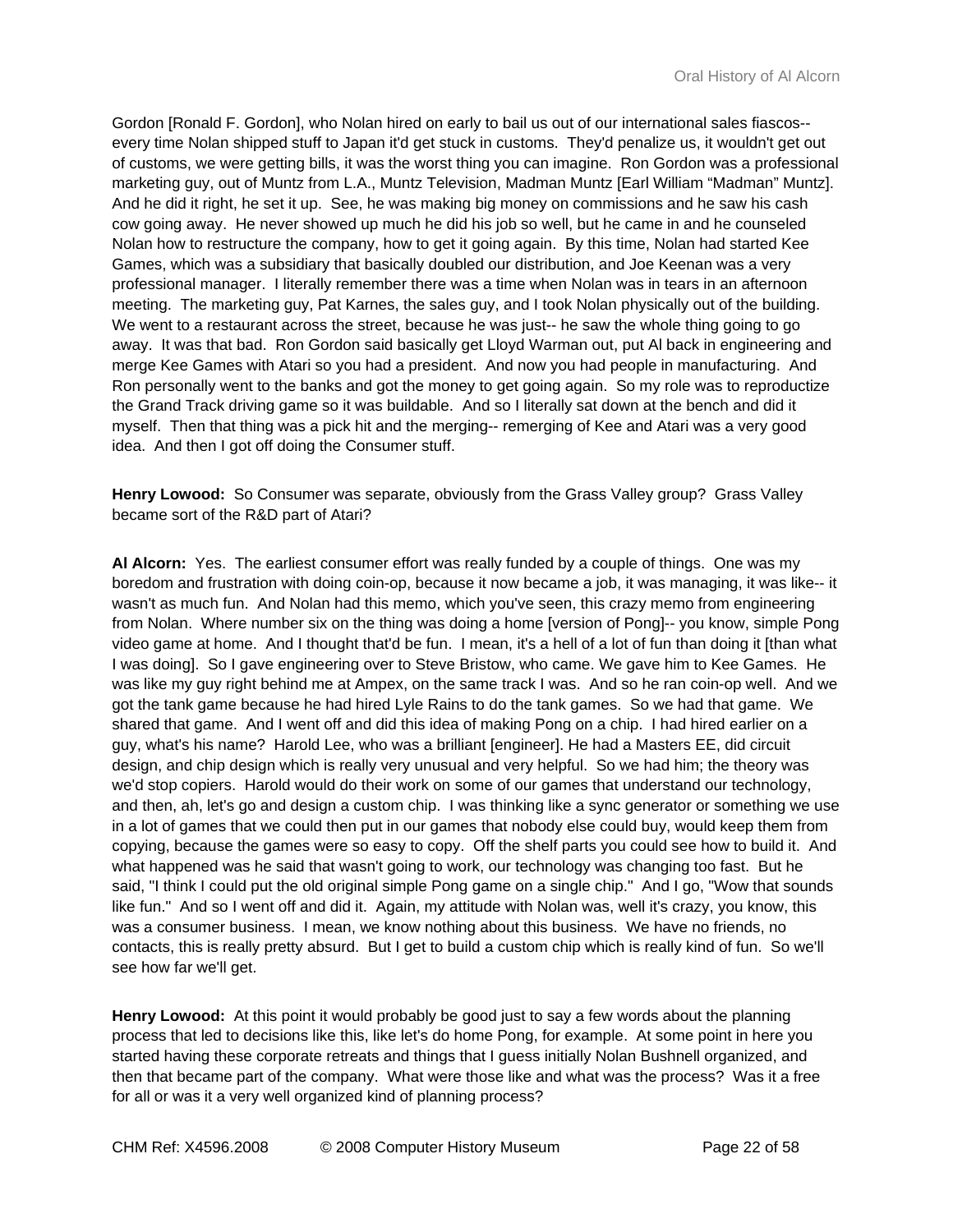**Al Alcorn:** It was semi-free for all, semi-organized. In the early days, the typical thing was Pajaro Dunes. We go out to Pajaro Dunes, rent a house for a few days and--a few houses--and bring a bunch of engineers, not all the engineers down. And Nolan has this list. I mean Nolan has always had a list. He'll die with these lists in his hand, and these lists of all these game ideas. And basically we'd go over these lists of ideas. A few ideas were determined by the troops. And it was pretty wide open and we'd figure out what we were going to do next, you know. I think the consumer stuff was really-- God bless Nolan because, you know, I mean, he read books. So he read a book *How to Name a Company*, that's where the Atari name came from. He read a book on management. That's how we almost killed the company by firing all the right people. But he also understood the concept, I mean--and the GE Hotpoint stuff, so the idea of doing Kee Games. And then the idea of doing a home product. He had come to the realization, since our goal was always to be as big as Bally, and Nolan always said he wanted to duplicate Disney. He wanted to make movies and all this other stuff. And once we-- after like two years, were as big as Bally, we were bigger than Bally. And, like, now what? And the freedom, this is really important because we were so young and didn't have-- I mean, why did we decide to do a home game? Now Magnavox had done a home game but it wasn't very good, but it seemed to us it was really quite simple. The best we could do is sell everybody, every coin-op distributor a video game in every arcade. That's finite. You can't get much bigger than that. But boy, if we could sell one in every home that's a much bigger market, and let's go for it, and let's do it. Nolan never believed--to this day-- and I think he's right, he doesn't believe in focus group testing or any of that stuff, especially when it's revolutionary product that they don't tell you much. And I looked at it as a chance to go build a chip, and so the three of us, Harold Lee, who got in a guy named Bob Brown [Robert Brown] to do the test program, and myself. we worked basically at home and kind of on the side in this project and put together this Pong chip. And we convinced AMD to be our first—AMI [AMI Semiconductor], excuse me, AMI to be our fab partner to fab this chip. Intel, we tried to talk to them. They wouldn't build anybody else's part, and they were kind of stunned that anybody would even ask. And one day Bob Noyce, Andy Grove and Gordon Moore came by to do a tour. It was quite fun. I was the only guy there, and I gave them the tour. At the board meeting I told them that I had given this tour. And Don Valentine went ballistic, saying, "You told them what we're doing?" He didn't trust them. And I said, "Well, I got them to sign a non-disclosure agreement. And he said, "That's like going after a tank with a flyswatter." It was funny. So anyway, yeah, doing this chip was really quite exciting. And then all of a sudden the chip-- we got the prototype back and, my God, it worked. It was really a weird moment, a really telling moment. Coin-op was doing fine on its own. But all of a sudden, we had this thing that was like the hardest part. We had probably invested 50, maybe 70 grand to get this far, and it worked. It was like a dog chasing a car. What do you do when you catch it? Where do you go from here? And, literally, we cold-called Sears Roebuck. I mean, there was no plan to go after that.

**Lowood**: Was the chip the only thing you had at the point when that happened? You hadn't gone much further in the design than that?

**Alcorn:** There was no case. There was no idea how we'd distribute it. There was no other thing to see if we could make this chip-- put Pong on a chip. And we did. Whoo! Now what? And so we scrambled. And we got lucky, extremely lucky with the Tom Quinn story.

**Lowood**: Why don't you talk about the New York Toy Fair and the thing with Sears?

**Alcorn:** What happened was, somehow, literally, Joe Keenan would know the story better, we basically cold-called [Sears]. I mean, we literally said Sears-- they've got that big building in Chicago. We coldcalled and stumbled across Tom Quinn who's in sporting goods, a sporting goods buyer, who was buying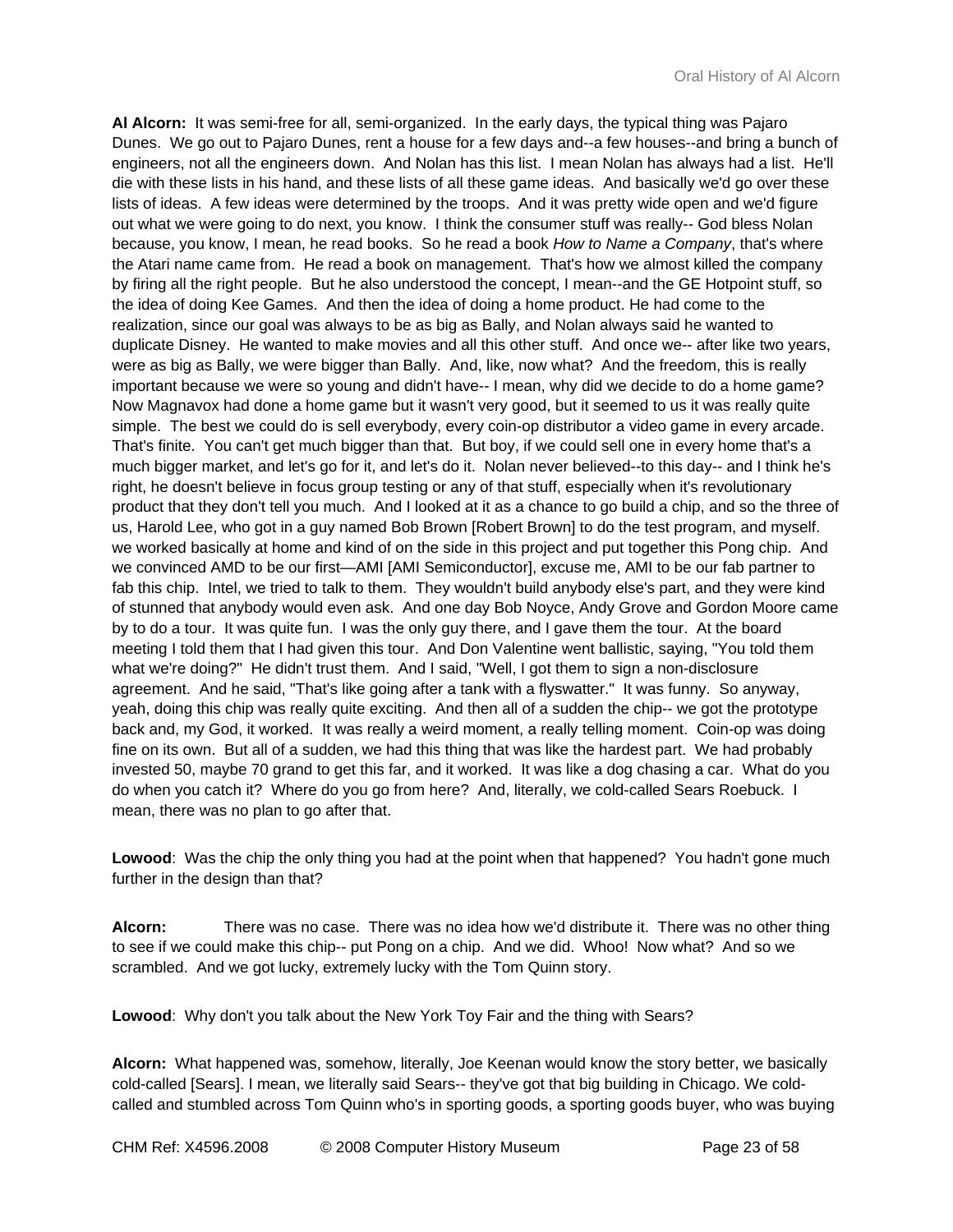the Magnavox Odyssey game. And Magnavox would not allow Sears to sell it in the retail store because they didn't want it to hurt their sales of these big TVs that nobody wanted. They were just a good example of dying American consumer electronics thinking. So when we called Tom and said that we had this better game than the Magnavox Odyssey game, digital, on a chip, in a box, it's the real thing, Pong, he got the importance of it. He'd been--the happenstance, the luck, to find the one man in Sears that was crazy enough to do this, because it didn't really actually help his career in the end. And he came out in three or four days to see us and was kind of stunned at what he saw. You know, nobody dressed up in a suit and tie. Where he came from everybody did. You know, this whole culture thing. But he saw the picture, believed us, and he really convinced us to do this. I remember some of the telling moments because it was a question of, okay, what are you going to charge for it? It was Joe, Nolan, and me in a room, and we were kind of arguing and I forget, it was him or somebody said, "Why don't we go in the other room and talk about it? We'll be right back. Have some coffee." And Nolan and Joe were all over the map. Like what does it cost to build? Well, I think it's going to cost us maybe 50 bucks, or-- I'm not sure, you know-- I had done my calculation but I had forgot about the factory. I just left the whole factory off the calculation. So we thought we could build 100,000, I think, and we think we set a [price]. I forget the price, 75 or 80 bucks for the first ones. And Tom gave us an order for 200,000. And we're wondering where we'd get the money to do this. He said Sears' bank will finance it, which they did. But we said we did not want to be sole source to Sears. We'd heard stories about this. They're such a big retailer in those days that we wanted to have some other place to sell this thing. So we're going to take it to the New York Toy Fair in the January show and sell it. Open it up. And Tom tried to dissuade us from doing this. "Trust us. We'll treat you right. We'll pay you. You really don't know what you're getting into." So we went. And we were so naive. The Toy Fair is one of the weirdest trade shows in the world. First off, there's two Toy Fairs. The one Toy Fair, the real one, takes place in the toy buildings in downtown New York and there are suites of offices in this old, I don't know, 20-story office building that the toy companies maintain year-round and they used for one or two weeks of the year. You only see things by appointment. What's the point of having the show? I mean, you go there, you couldn't get in to see anything. And then after that's over, there's another thing semi-open to the public called the Toy Fair, which takes place in Jacob Javits Convention Hall in the basement of the Waldorf Astoria in their rooms. And that's where we went, thinking that was the toy show. But we didn't realize that pretty much all the buys had been done the previous week. So now we had just the dreck. The Mr. Magic with the magic stuff was next to us. So here we are, Atari, Nolan Bushnell, Joe Keenan, myself, and Gene Lipkin dressed up, sitting there, and next to us is National Semiconductor, who didn't know any more than we did, selling a rip-off of our stuff. By this time, after National almost killed us with cutting us off, we didn't buy anything from National. They were verboten. They absolutely-- we would not…

**Lowood**: What product were they showing at the Toy Fair?

**Alcorn:** They had knocked off Pong. They had designed this thing. Their attitude was, "Hey, if it's a semiconductor, we can do some of these things better than Atari. Why shouldn't we do this?" That's when Joe-- we said FedEx us out or mail out our patent. And we presented them with the patent and we kind of said, "Here, you bastards," you know. We wound up hiring all those guys later on, but the amazing thing was, I remember when the buyers came by, you know, from Macy's and all of these stores. You name it. They were all there, and they all saw the product, and not one of them bought a thing. I mean, it was weird. I remember every evening we had time on our hands. It was my first time in New York City. It was wonderful. My wife was along. But it was the biggest non-event you ever saw. And it was really, I think, a fascinating indictment of the toy business that, faced with a product that was clearly going to be the hit of the decade, maybe it wasn't clear at the time, but it was surely different than a magic thing that nobody would take a flyer on it. There is no risk. It is the most risk-averse kind of business you could imagine.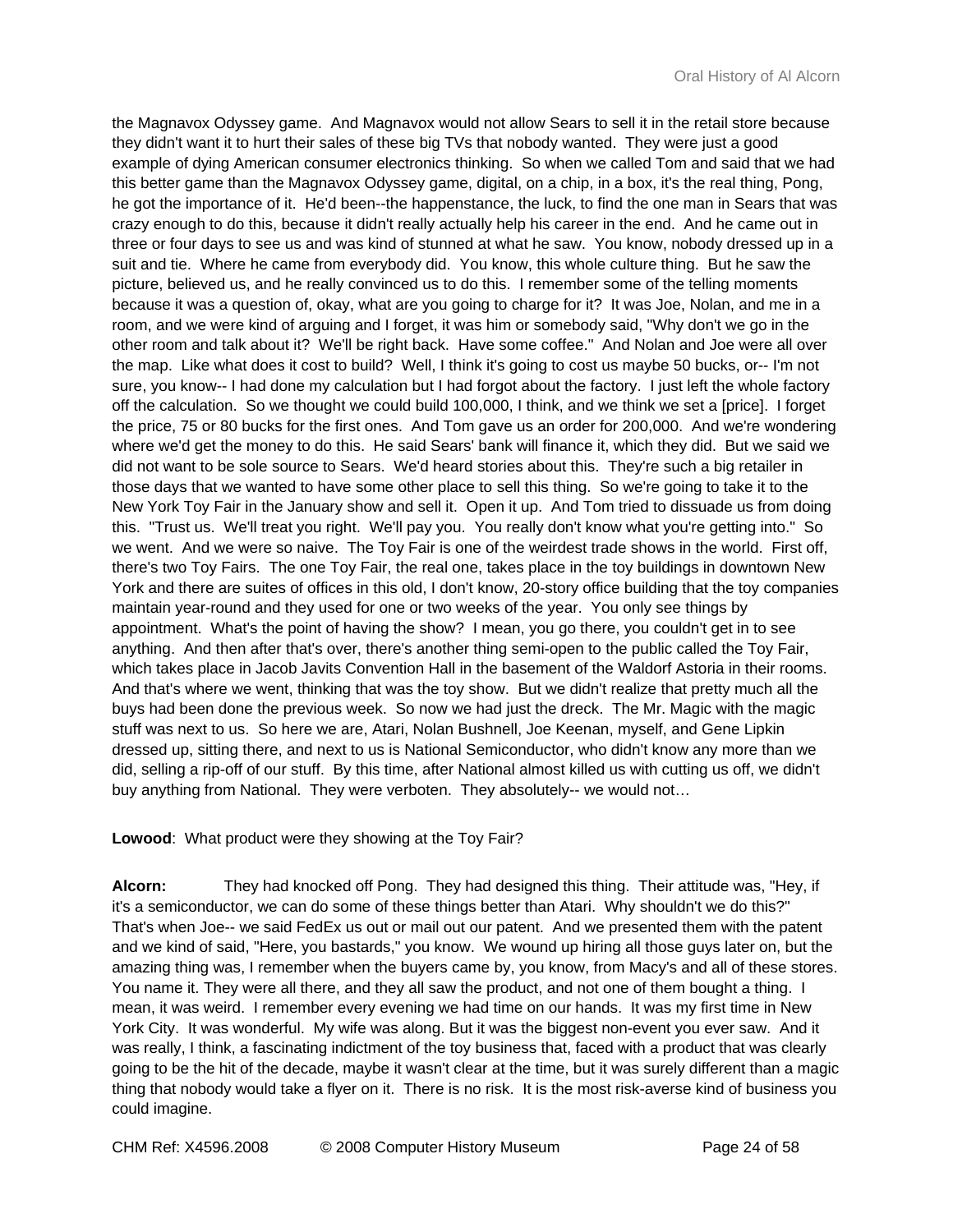**Lowood**: So what happened then? You went back to Sears and said, "Well, maybe sole source isn't such a bad idea?"

**Alcorn:** Exactly. And another incident that happened was the FCC [Federal Communications Commission] was a really, really, really big deal. Oh, the plastics. Just to say that we had gotten swindled on how to make the plastic case. I way underestimated the task. Indeed, the plastic tooling for the home Pong took more time and more money and more risk than the chip was. And I thought the chip, that's high tech, we were done. Uh-uh. And so we managed to pull out of the fire the plastic case. The FCC was a real tough one because the FCC regulations in those days were so strict. They were really designed around the Magnavox Odyssey game, which is pretty much a kind of an analog game, and so it didn't emit these very high frequencies that high-speed digital electronics did. So it was very, very hard to do that. Sears was a big help in getting us to get it passed, get it approved. But I did a lot of extra engineering to make this thing meet those regulations at the time. It was very hard.

**Lowood**: I wanted to ask you about two machines at that time, one was yours, one was somebody else's, beginning with the Fairchild Channel F.

**Alcorn:** Yeah. And there was also Executive Games, which is a weird one. Executive Games was a company that spawned out of MIT on a consortium thing with industry partially funded by Sears and Roebuck. And they came out to build-- basically, they did what I was doing with the original Pong. They made a TTL-based home game, which, you know, we knew wasn't going to work. And Sears was petrified, like holey-moley, not only do we have competition, but we're funding it. But that went away eventually.

**Lowood**: When you were doing home Pong, was anything going on already with thinking about maybe cartridge based games?

**Alcorn:** No.

**Lowood**: It was pretty much the single game platform then?

**Alcorn:** No. Yeah. Yeah. I mean, the first guys to really knock us off was National, just basically copies of what we did. But, no, the cartridge game came much later. The other interesting one was Fairchild. Jerry Lawson [Gerald Anderson "Jerry" Lawson], a dear friend, was a field sales engineer for Fairchild, and he was actually coming over, helping us. That's where I got the first five-volt regulators, from him. Fairchild was making them. And then he disappeared and he winds up head of this project to do the Fairchild Channel F, which I understood was actually done with another company in mind, kind of in participation with another company. And so they were out there with really the first cartridge-based video game at that time.

**Lowood**: And you found that out a little bit after Pong?

**Alcorn:** Oh, yeah. No, it was a year or so after because-- and we saw these-- I think there was another company, the name escapes me, that had the firsr. I think it evolved into the Fairchild Channel F. And they actually had a patent on the cartridge stuff, which wound up being worth a lot of money later on to somebody.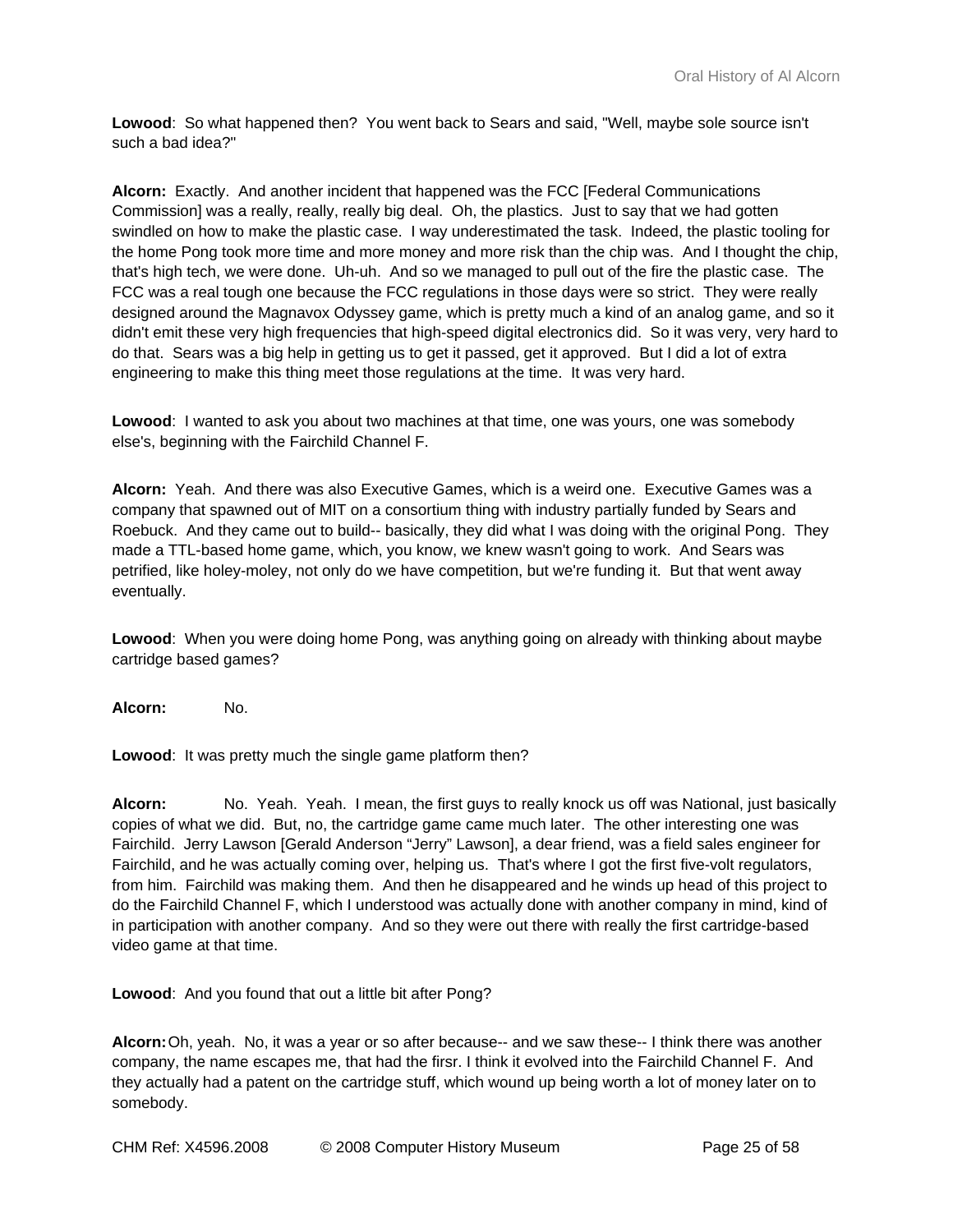**Lowood:** Maybe one last thing about home Pong. So now it's time to fulfill this contract with Sears, and set up all this manufacturing operation. Was that your bailiwick at that time or was there somebody else at Atari?

**Alcorn:** Well what happened, that was interesting, typical Atari, it really wasn't planned for. As you can see from that business plan, it wasn't where the money was, all the glory, and this is this weird Alcorn project, you know.

**Lowood:** These are home projects under R&D?

**Alcorn:** Yeah just this one guy out there. In typical Atari fashion there was a very interesting gentleman in manufacturing. Manufacturing by that time was being run by a gentleman named Gil Williams. And he was coin-op, he was kind of authoritarian, and he was too smart to go risk anything doing this weird home thing. But word got out we were going to do this and one day, in my office in engineering, a gentleman named Jim Tubb comes in, a big guy from the South. His brother, by the way is Ernest Tubb, the country western singer. And he said, "Mr. Alcorn, I want to introduce myself, and I understand you're doing this, and I want to take a shot at doing this." And we had the factory left over from Kee Games, abandoned. It was unused, and we were going to get rid of it, you know, stop paying the lease money whatever. Here was a facility. And he says, "I can do it, I know I can do it." And it was "Okay, you got it." I mean that's basically it, and he did it. It was kind of catch-up stuff but he did a good job. And it was really funny because Sears, you know they funded this stuff for us. We had no idea how good we had it. I remember when it started selling, then they were running ads on television on Monday night football. You would see this ad for Sears' telegame. We didn't pay for it, it was like, "Wow I'm on national TV." So we had no bad debt, they paid, they put a machine in our facility, a printer that would print shipping labels on the boxes, and we'd just put these labels on the boxes and they'd pay us within 30 or 45 days, There was never a problem, when you're in the real business, you know these people don't pay you, I mean it just goes on and on. So it was wonderful, and now once this becomes a success and the money starts rolling in, Gil basically fires Tubb and takes over and tries to take credit for it, so it was a typical…

**Lowood:** Before we get to the VCS, there are two quick questions I wanted to ask you about, one narrow, one broader. The narrow one is about Breakout in '76. You hired Steve Wozniak to do that?

**Alcorn:** No, no. Steve Jobs. I hired Steve Jobs really early on in '73 when we moved, first moved to Los Gatos, just as a tech in the lab. And it was an odd hire, fortuitous but odd. And he left. After about three months he went off to go meet his guru and it was, "Great, what if you get work," and about three months later he came back with a bad case of hepatitis apparently, but recovered, and we put him to work. And Nolan-- see, Nolan and I always had this tension. Nolan had a very short attention span and Nolan would go through the lab and he'd change games behind my back. He'd change projects without telling me, and it got very frustrating because nothing would ever get out if I did that. So I kind of clamped down on that. Then Nolan went around me and grabbed Steve who I wasn't watching, because he's not really an engineer, and [Jobs] got a commission to [make Breakout]. [Bushnell] described this game of Breakout I knew nothing about. And then what happened was Steve couldn't design it, you know, nothing. One day I came into work, and they said, "Hey Al, you've got to go see this. And I go in the lab and there is a functioning game, Breakout. I've never heard of this game, it was never talked about, it was never-- like, you know, how did this happen? None of the engineers were working on it, and Jobs couldn't do it, and Woz came in. And Woz, I guess, has a sleeping disorder or something, and he worked on it for like two or three days straight. And it was this bonus for every chip less than 50, you get a \$1,000 bonus which I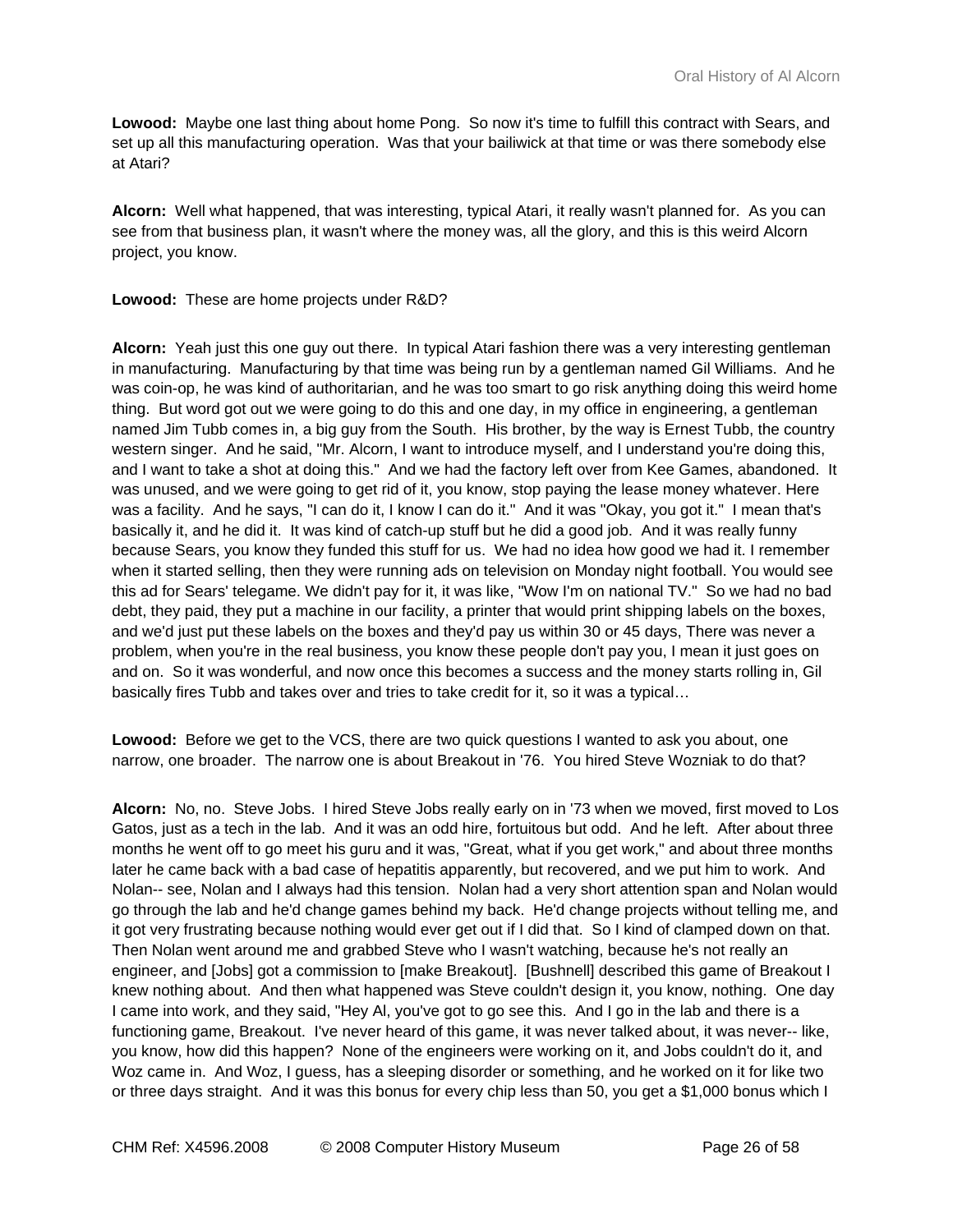didn't know about until after the fact, and it was like done on like 20 chips. It was like, whoa, but Woz gamed it. Nolan didn't say you had to be able to buy the chips, and these chips came out of Hewlett Packard, you know. So it was kind of an odd thing that couldn't be produced. And I was [thinking], what's the point here, but okay, fine. It was really a tour de force technically. And the game actually didn't get released for another year because it had to be redesigned with 100 chips, so mere mortals could build it.

## **Lowood:** With chips he could actually process.

**Alcorn:** Yeah. And it was a big hit. It was also our first inkling of something wrong in Japan, because we shipped about 50 games to Japan and nothing more. That's odd, it's doing pretty well, it should-- well one of our guys happened to go to Japan and said, "hey, you know how they have Pachinko parlors in Japan?" They had Breakout parlors in Japan. It was all over the place and we only sold 50 to the country. So we confronted Mr. Nakamura, from Namc with, "What's going on here?" "I don't know." I mean like he was surprised and so something was fishy over there. They had managed to copy that game. Some bad guys copied it.

**Lowood:** Then the big thing was the sale to Warner in '76.

**Alcorn:** Well yeah, what led to that was when we got into the consumer business, especially since we were going to go into the video-- now we're looking around in '75, '76, we needed funding to get into the consumer business, especially the cartridge game business. We were no longer sole source to Sears. We had other vendors, and so now we needed a lot of capital to go build this thing. And how do you get that capital? We knew this, and that's what this business plan did, and we got Don Valentine [Donald T. Valentine]. Ah. The funny part was this process was started just when we were coming out of the doldrums. Remember the Grand Track experience, the Wakefield, Mobilio, and Oliver fiasco. So we got Don in because we need money. We're going to go out of business; we need capital. We had no capital. It was all retained earnings. And typical venture capitalist they don't take a risk, and so they just waited and waited, and we started pulling ourselves out of this thing. But the price had been set back in those days. So they agreed, and this was pretty much coin-op, there was this consumer [technology] coming up. I remember vividly the day before we were going to close this deal, Joe Keenan and a few others had realized, wait a second, we're underpriced. We're no longer in a problem, the price is way off. And so we doubled the price. We decided at the board to double the price. I mean it was the day it was going to close and we knew consciously that this was a very risky thing, that if we pissed Don off, we're not getting any money from anybody for quite a long time. But we said, oh what the hell. And so we did it, and we went to the dinner. I didn't go: It was Joe and Nolan who went to dinner with them that night. Don had the champagne in the back of the car to celebrate the closing of the deal. He's got bad news. We've just doubled the price. A week later he bought it at the doubled price, grumpily, but he did it. And, okay. So that was our capital. But then you know he was on the board. Then we needed this big infusion to get into consumer and we were going to do a public offering. I wish I kept it, I can't find it. We actually had a red herring, a prototype red herring to do a public offering and Bill White, Joe and Nolan and myself went back to Wall Street, I remember, it should be a lot of fun. By this time General Instruments was copying our chips and we went back there, talked to them, had some fun. But that didn't work. The economy tanked. And so now it was a search for a partner, a sales partner. And frankly what happened was Don Valentine. Sequoia [Sequoia Capital] was one of the largest shareholders in Warner Communications at that time. And he put together the marriage, but I remember we talked to Disney I think, we talked to Quaker Oats, and other toy companies. Finally, Warner seemed the best fit because they understood the record business and the hit business.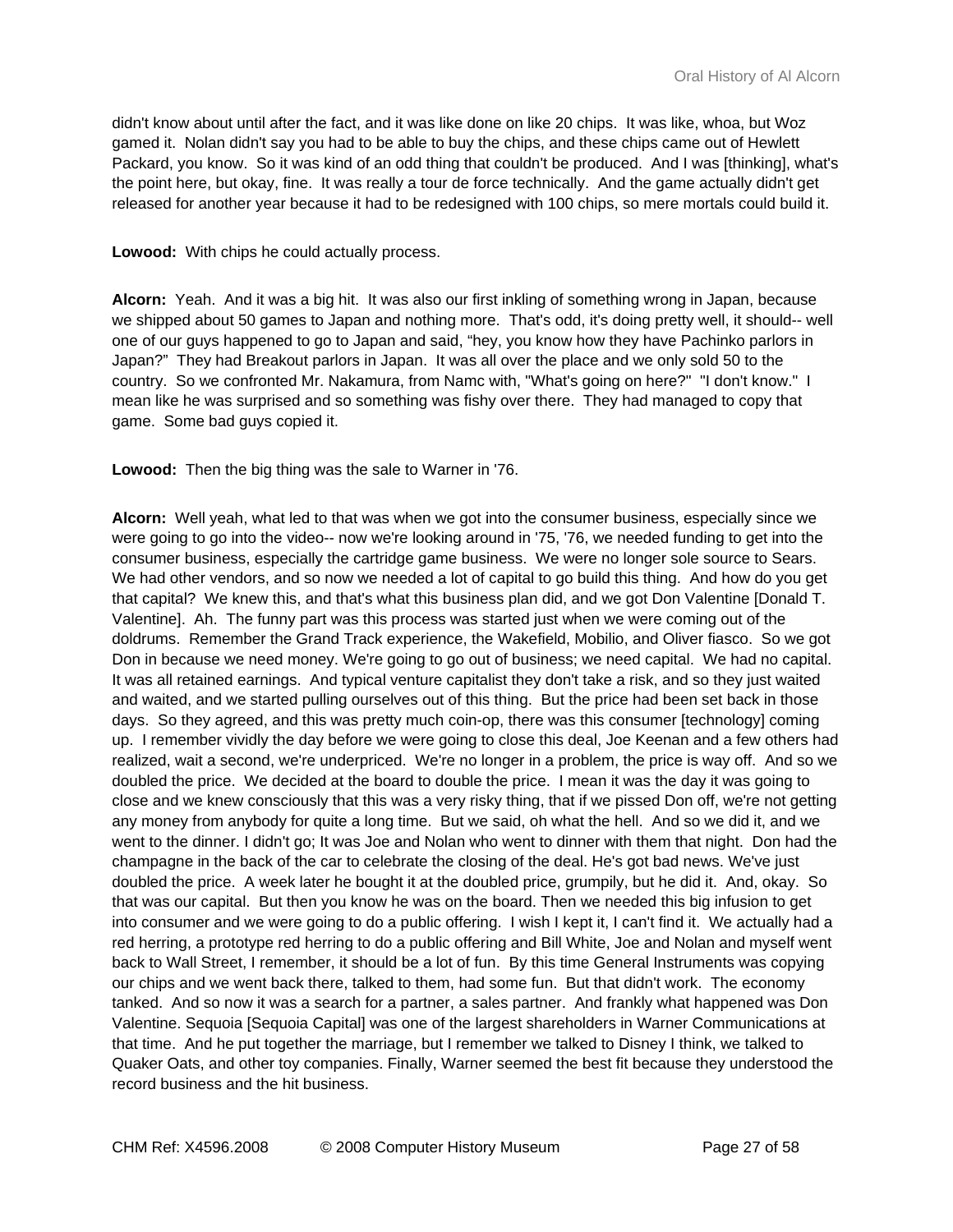## **Lowood:** So that was when Ray Kassar [Raymond E. Kassar] came to run the company?

**Alcorn:** That came later. That was '76. The deal was closed in like November of '76, about \$30 million. And one of the amusing things was Warner was really nervous. I mean they had to fire an attorney at Warner because this guy was so convinced we were just a sham, a fraud. It was so unusual what we were doing that they couldn't believe it. We were all young. The comment with what do you do when you turn 30, they throw you in a pit somewhere? There was nobody over 30 in the company. So, yeah, that was a strange break, but it worked very well at first. It was wonderful at first.

## **Lowood:** So did very much change then?

**Alcorn:** No. After when that thing came over, we had just moved into our new facility on Borregas [Borregas Avenue], and things went really quite well. And then the big event was in '77, the June Consumer Electronic Show. We introduce the VCS. And the reason we introduced the VCS at that time at that show, was a year prior—well, year-and-a-half prior--we got the letter from Magnavox saying we were violating their patent. And we said that's bullshit. The patent is invalid, is prior art and all that. We had attorneys; they had attorneys. And it was getting to be the June of '76 consumer show, Nolan was back in Chicago and he's talking to them. Our attorney said we can knock this over, we can win, great. How much would it cost? And they told us 1.5 million which we knew was the least amount. And we knew that the time that Joe and Nolan and I would have to take to go defend this would be a killer to our company. Magnavox, very, very wisely offered to settle that suit for somewhere around \$300,000, a paid up license. This was a no-brainer. But the other thing they did that really helped us, was that they had a clause in there that [for] any new tech product that we introduce between the signing of that agreement, which was a week before the CES show, and for one calendar year [afterward], Magnavox would have the right to market that product. So this is the first time we kept our mouths shut about a new product, and we did not release or announce it. So it was a big surprise in June of '77: a fully formed [VCS]. We had more time now to really develop it and we'd hired away the engineering team, the good engineering team from National Semiconductor. John Ellis and a few other great guys came in and did a beautiful job of productizing this thing and making it meet the FCC rules. So at that show it was a hit. Fairchild was there, but we blew the doors off of them.

## **Lowood:** About when had you started thinking about a cartridge-based game?

**Alcorn:** Yeah, the cartridge game came out of the realization that this was not sustainable. The original Pong was great, but now every new game was a new custom chip and that takes like nine months. And it's in a plastic tooling, and the game didn't succeed. And you really needed to have something you could reprogram easily. So it was pretty obvious that that's what had to happen. And then Fairchild one, came out. Now the problem with them and the reason that the VCS from an engineering standpoint--I think this is a very fundamental point about companies, that companies get successful in what they do and that's what they do. And to do something wacky, like go into a whole new market, consumer market, is very, very hard for an existing company to do. When we did the first Pong, home Pong, Bally's complaining to us, "Do you realize you're going to kill customers? They're going to go away from the arcades, they're going to play at home. You're going to hurt our business." And we're saying, "Hey, we're going here. You either get it and get with the program or go out of business." Their attitude was, "You shouldn't do this. You're rocking the boat." And, "We're going to sell a lot more units." And, "So what. We've got the customers, we'll have them, you won't guys." So what happened was all these companies got desperate and wanted to compete at our level. And what happens in consumer electronics? How did the first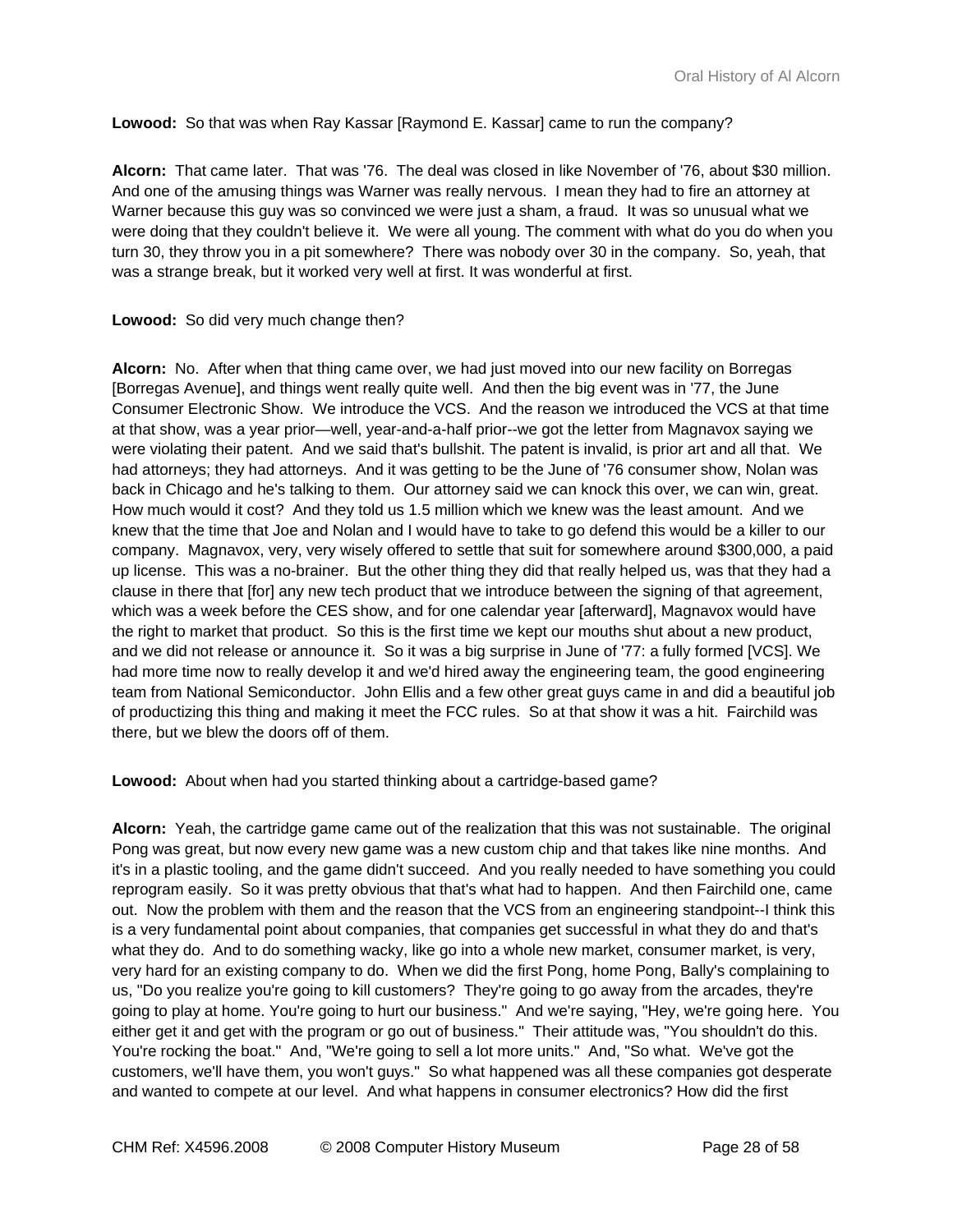transistorized television set come out? What happened was Fairchild, who's making transistors, wanted to sell them; this [television] is an obvious place. But the engineers that designed TV sets were old farts that knew vacuum tubes and didn't know how to design with transistors. So indeed Fairchild had to say, "Here, Phillips, here Magnavox, here is a circuit design, reference design using our parts, so that you can make a TV and save money." So they basically designed it for them. The same thing happened with video games. And all the companies, AMI, not Synertek, General Instruments, Fairchild, they all designed. Signetics. They all had reference designs for video games, all using lots of semiconductors to go back in to that company. They all had frame buffers, which are very-- they used like 10, 20 chips. And we said no, no, no, no. So Steve Mayer—brilliant--Steve Mayer and Joe Decuir and Ron Milner up at Grass Valley, their charter was to do this and they came up with this brilliant idea of using this one microprocessor the 6502. It was like the 6800 but twice as fast because of page zero and pipeline they'd put in. And Chuck Peddle had done this thing back at MOS Technology in Philadelphia. And we could build a custom chip that was tricky, much harder than our existing stupid video games, dedicated games. The idea was it would assemble two lines of video on the fly, and so vertical sync was in software. So there were 128 bytes of memory in the whole thing, in a 2K cartridge, originally 2K byte cartridge. And that was a Stella chip. And Jay Miner … We had the best chip designer, because we couldn't do it with art, and the word was Jay Miner is the best guy to do this stuff. He was working at Synertek. Synertek was using him to build the version of the 6502 microprocessor that I got then, and I said no, we've got to have him. We basically cut a deal where he was a Synertek employee with a Synertek badge and an Atari badge, and he came to work for us. And Synertek got the rights to build as many of theses as they wanted. So it was a great deal for everybody.

**Lowood:** There was another product, I don't know very much about this, called the Game Brain at Atari. It was a cartridge thing but it was never released as far as I know. Probably the Grass Valley group had something to do with that. That wasn't something that you were aware of?

## **Alcorn:** No.

**Lowood:** One question about the cartridge design. Was the intention all along that the consumer would be putting the cartridges in or were you thinking more in terms of something that would happen in manufacturing?

**Alcorn:** No, the consumer would put the cartridge in because the plastics again were the killer, the plastic case. I mean to tool up the VCS case, a set of tools for high volume production would cost maybe a quarter-of-a-million to a half-a-million dollars, and took six to nine months to make.

**Lowood:** So that was the design vision all along: That this would be for the consumer.

# **Alcorn:** Yes.

**Lowood:** A couple of other things on the design decisions. You mentioned the 6502, but then you used something called a 6507 in the product itself.

**Alcorn:** Oh yeah. 6502 was the generic name for the processor. Chuck Peddle worked on the 6800, the classic thing, bright guy. He told Motorola, "Hey, lets put in pipelining and page zero." Motorola got to the point where at some point you've got to shoot the engineer and ship the product. And they did, so he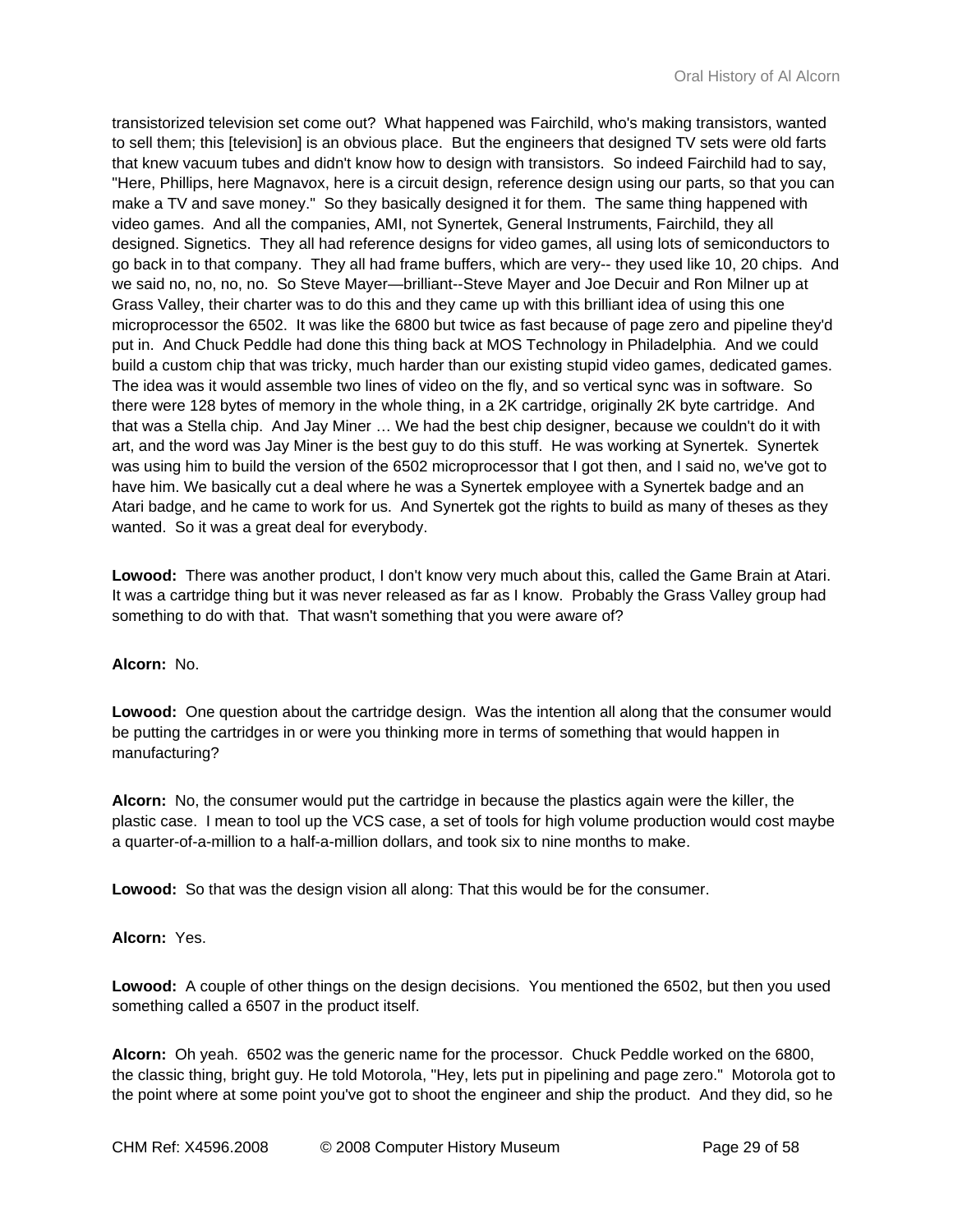got pissed and went to MOS Technology and got them to build this part, which was kind of a rip off for the 6800, but ran twice as fast. And so there was a lawsuit and they agreed. The 6502 I think was pin compatible for the 6800. So I think the particular part we used might have been called a 6507, but it's in the same category. And there was also a peripheral chip that had the 128 bytes of RAM and some PIA [Peripheral Interface Adapter] ports, interface ports that we bought from them.

**Lowood:** This was being designed under you, right?

**Alcorn:** The VCS? Yes, Grass Valley was reporting to me.

**Lowood:** Did you or they anticipate the volume of games that would come out?

**Alcorn:** The only guy that was that crazy was Nolan. I mean, you just built them and see what happens. And no, up to that point we'd been around for what, five years? The games lasted a year at the most, right? No one thought it would ever be-- I mean like holy shit. In fact, that's why towards the end, Nolan and Joe got in a big fight with Warner. Because we were ready to scrap it and do the next thing, and Warner wisely said they were going to stay on it. So we never thought it was going to last that long, my God no. That would be pretty presumptuous. And Nolan was the only guy crazy enough to think those kinds of thoughts.

**Lowood:** There are still people today designing games for the VCS believe it or not.

**Alcorn:** <laughs> It takes a real man to program that. None of this high-level language crap.

**Lowood:** Even in my classes I still ask students what they're familiar with, and I am still getting a third to a half of 20-year olds today who have played on the VCS, so the longevity of it and the popularity is interesting.

**Alcorn:** Yeah, it was interesting, and it's hard for me to really kind of fathom. One of the best experiences was the 1977 June Consumer Electronic show, when we released this product. Because my goodness, it was palatable in the air that this was a hit. It took the show by storm. And it's not clear why. I think the games were good. And because of this minimal design that Steve and Ron did, it wound up having legs. It wound up being better, because the other designs that were from AMI, who did the one for Mattel, got into the business, they were really bad designs because they were the classic [situation] with the engineer saying, oh this is a Sprite, this is … and constrained it. It wasn't as flexible. And it used a lot more silicon, but you could actually do more and better games on this [the VCS]. That wasn't the reason we did it. That was just happenstance that we did that. So that was luck. I mean, hey, luck, I'll go for that anytime.

**Lowood:** Was Nolan Bushnell still involved very much with Atari at that point, '77?

**Alcorn:** Oh sure.

**Lowood:** So when did he leave?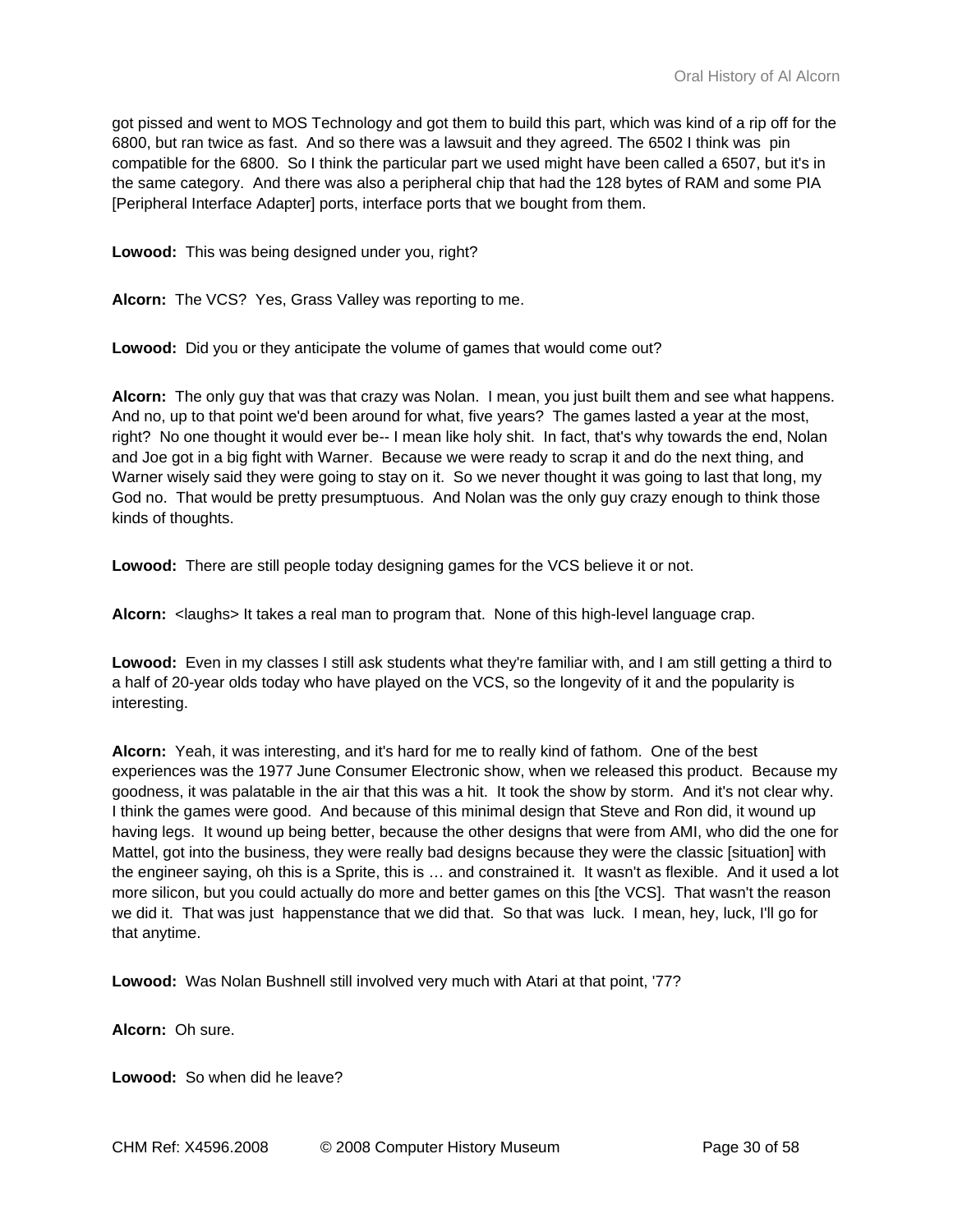**Alcorn:** Oh he didn't leave I think until about '79, after Ray, they [Warner] got a little worried about us because we were-- see we were just this-- let's do this stuff. And Warner is a lot more old fashioned, structured, you know, let's talk about it before we do it. And so there became some tension. And immediately VCS did not [take off]. It did big the first year, but the second year didn't take off, and we said, "Okay, we expected that, let's go build something else." And Warner said no wisely.

**Lowood:** So the next thing I want to talk about is the 400-800 [Atari 400/800 Home Computer]. We won't have enough time on this tape for sure. Can you remember any of the projects from that time period that didn't go anywhere, that were completely wacky ideas?

**Alcorn:** Oh yeah. The biggest thing I think was very important was video music [Atari Video Music]. I mean video music was the big chip after Pong. Harold Lee wanted to do this, and it was basically a color work and light show hooked to your color TV set and your stereo, Hi-Fi. And it would make this light show on the TV set. That was the product that we introduced at the winter consumer show six months before the VCS. We didn't sell one of those babies. I mean it was like a product that nobody-- well, you could go to Radio Shack and buy a box with light bulbs in it that would make the same sort of thing, then why would you want to waste your color TV. And Nolan-- we had made a mistake packing it in a wood case that was very [expensive]. It cost over \$100 and nobody bought it. Nolan ordered 50,000 to be built; they made like 2,000 in manufacturing. They just violated, just played-- blew them off. And thank God they did. And now you can tell it's a real Atari guy because every one of us has a Video Music in the original packing crate in our garage. Someday it will be worth something. You know I actually went to a party, one of the-- a fun old Atari party where somebody fired up the Video Music and had it working. So the point was that nobody got fired.

[audio ends abruptly]

# END OF SESSION 1 / BEGINNING OF SESSION 2

**Lowood:** Okay. So, we've just finished talking about the VCS and we're in the period after the sale to Warner. And I wanted to go back and talk about some of the characteristics of the company just a little bit. One thing that struck me was how there's a sort of continuous trend at Atari of using technology that was kind of close to the leading edge, digital components, ICs, microprocessors and all of that. And I went back, since you gave me this documentation, the business plan. I noticed that there was this emphasis at Atari on a combination of controlling the distribution channels, which we've already talked about, and then this idea of producing innovative new products.

## **Alcorn:** Uh-huh.

**Lowood:** So when I first read that, I thought, innovative means, you know, the game design and all that, but then I realized that you were probably talking about something else there. And I just wanted you to maybe talk a little bit about the importance of working with these new technologies, being on top of that and seeing places to introduce them at Atari.

**Alcorn:** Yeah. I think two points on that. Nolan's motto or theme or message for Atari's tag line was innovative leisure, and we really, really meant that. It meant focusing on entertainment, reason being the philosophy was people will buy, will pay lots of money for what they want but not what they need. And so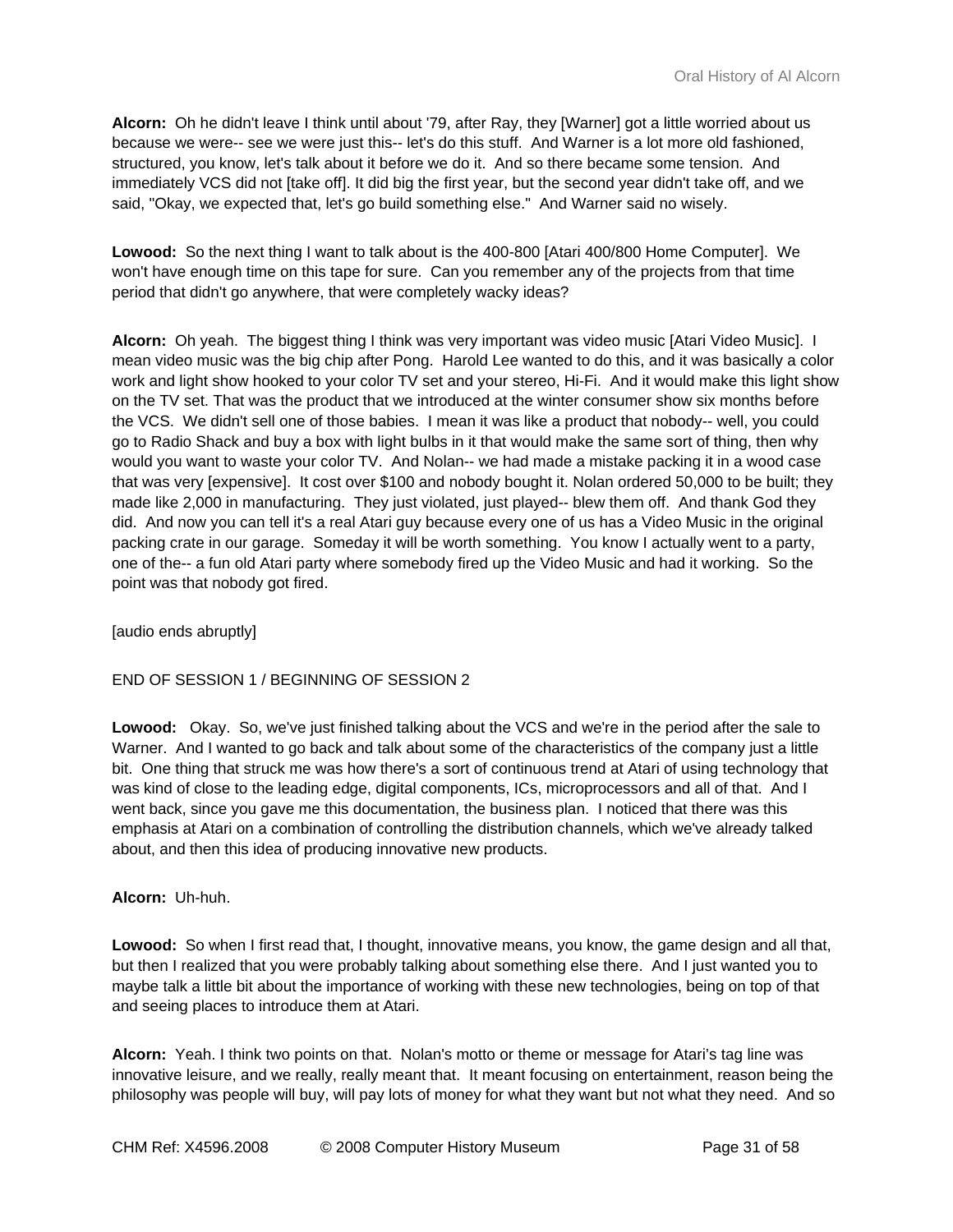entertainment was what they want, not what they needed, so we wanted to stay there. And innovative meant, really, to us, not just minor improvements but really, really let's really apply the new technology. We felt that we understood the technology better than anybody in the entertainment business, and our success was going to be if we could apply that technology in clever ways to create new forms of entertainment. So that was really our thought. And we enjoyed it. I mean, we were real techie people and we thought we were smart, we were young. We were up on the latest stuff in technology, at the time TTL. Even the crazy idea, when you think about it, of doing a custom chip for the home Pong game. I kind of took it as a challenge, as an exercise, but I didn't know if it would succeed or not, but that was the sort of stuff we did, and it did succeed and it worked. So, yeah, we kind of focused. We felt we were that kind of a company.

**Lowood:** At that time in Silicon Valley, what was the environment like? How did you keep track of what was going on? Was it more through personal contacts, or was there kind of a grapevine, or were there places where you met people from other companies and found out about things?

**Alcorn:** Well, you're talking about from the latest technology?

**Lowood:** Yeah, yeah.

**Alcorn:** Well, again, part of the secret there was, remember, we were all under 30, so we were fresh out of school. So we were really kind of hip to the latest technology. In fact, in retrospect, Nolan had a leg up having gone to the University of Utah, which happened to be one of the preeminent places in the world doing computer graphics, right? I mean, how many people actually saw Space War back in those days, and had knowledge of the coin-op entertainment industry at the same time and saw that opportunity. So, I think that being young, you try to keep up with the technology. The truth is, we were right out of school and we were fresh with the technology. But the meetings and the business stuff was more to keep track of the business and the environment. And of course, you know, I think if you're fascinated with the technology, you want to learn about it. The example at the time: Woz [Steve Wozniak] and the Homebrew Computer Club and Lee Felsenstein were going on at the same time, which was all very exciting. So, it was a very exciting time in the valley and things were changing very fast. And of course Intel would come in and talk to us, pitch us on the microprocessor. Well, a good example was why did we pick the 6502 microprocessor? And I believe it was that famous thing at the West Coast Computer Faire where MOS Technology, who was there with Chuck Peddle and a barrel of, a bucket of microprocessors, pitching that they were cheap. And then we looked at them, and Steve Mayer and team discovered that they were really quite good for what we were doing.

**Lowood:** Since you mentioned the Homebrew [Computer Club], I'll ask now, can you tell the story, first of all, if it's true, and then can you tell the story if it is true about Steve Jobs and Steve Wozniak offering the Apple I to Atari? Is that a true story? And if so what happened?

**Alcorn:** Oh, absolutely. Absolutely. I believe it was Steve Jobs that came to me and told me about this. I mean, because we all were enthused about the technology, we loved it. And Woz was coming in helping Steve do his work for him at night and Woz was playing with the HP-35 calculator and talking about this thing, and he brought it in. I think he brought it in and I saw it. I said wow, I thought it was really, really cool, but I didn't see any real market at the time, mistake of mine. There was no software for it. Who wants a computer? You know, who needs a telephone, right? But they seriously offered, and he talked to me, Steve Jobs. So I set up a meeting with Joe Keenan, the businessman, the president of the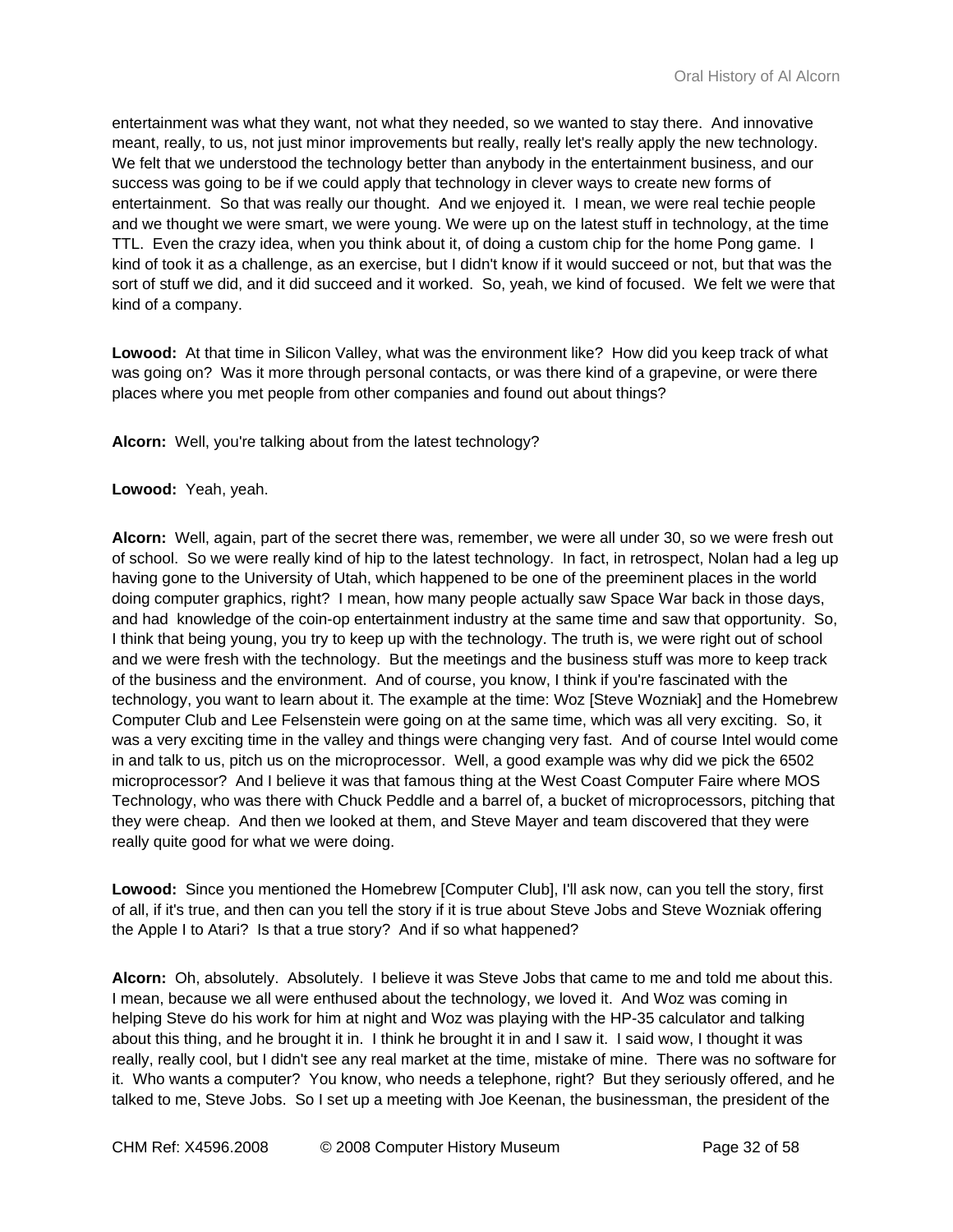company, with Steve Jobs. And Steve made this pitch to Joe. And after the meeting was over, Steve looked kind of dejected and he came out kind of depressed. What happened? And he says, "Oh, he wouldn't do it." And then Joe was kind of steamed. He really did not connect with Steve Jobs's kind of lifestyle. I mean, remember, he was a bit of a hippy at the time, didn't wear shoes or anything. And Joe was a great guy, easy going, very fun guy, but there was some decorum in the office. So, I mean, he'd already decided, and I think wisely, that [with] our growth curve and our potential-- because the consumer was just coming up and was so much more important-- there was no way we should distract ourselves trying to get into the untried business. I mean, there was nobody making any money selling these things, whereas we already had more on our plate than we could handle. So we passed on it. So that is absolutely true. And then I wound up-- we wound up--helping them because they were great guys, fun guys, and they wanted to go do this thing. I actually remember introducing him to Don Valentine … and also parts. We had the attitude that we learned from Ampex; That all the engineers could take home insignificant amounts of parts because you're going to take them anyhow, so why makes thieves out of them? And then Steve said, "Can we actually buy the parts from you?" Because, again, they weren't even 21 years old, so let alone renting a car, trying to get a line of credit at a vendor wasn't easy to do. So we actually would mark our parts up by, you know, some small percentage and sell chips and stuff like that to them. Yeah, so we helped them a lot and we, you know, again, I think in the spirit of Silicon Valley, we did not see them as competitors at all. And God bless them, I didn't think it was going to work. Unfortunately, I turned down the offer of founder stock in Apple, but, oh, well.

**Lowood:** So when did Atari start the process of thinking about the home computer that eventually became the 400 and 800?

**Alcorn:** Well, it first started for a strange reason. Steve had a tiger by the tail with Apple, so he was trying to staff. And so he was stealing employees from Atari at a great pace, stealing some of my best people, and it really bothered me. It bothered all of us. And so, I called him up, tried to get him to stop. He wouldn't take my calls after a while. I remember one time calling, telling the secretary I was from the FCC-- because we all have trouble--and bingo, he's on the phone, and I yelled at him. And it didn't make any difference. So, we finally decided on a typical kind of a strategy. Joe came and said, "Look, you know, these guys are making a simple board, it's kind of like a coin-op video game board from the manufacturing stand point. We could out produce them, you know, easily." So he said, "Put a team together in coin-op engineering to knock off the Apple II." Now, I knew that our good engineers wouldn't participate in that kind of a thing. A good engineer doesn't want to-- I'm going to copy somebody else's design. But we knew the word would get back to Steve quite quickly, and he would realize the threat that we could put him out of business. And so he called two weeks later, saying, "Okay, I won't take anymore people." So that was our first foray into the personal computer, knowing it would never happen. Then, I don't recall-- that was about the time we had the troubles with Warner taking over and Ray Kassar. Nolan was being ejected. I really don't recall too much the rationale, but I guess because it was a big business and everybody was doing it. And so, we put together a team with Jay Miner and our best people to put together-- and Grass Valley participated-- to build a design. And our key in the whole thing was the fact that we knew the secret sauce of how to make a product comply with the Federal Communications rules at that time, which were ridiculously hard. Our strategy was that we could build a computer that would comply with the existing rules, knowing that the Radio Shack computer, the Apple computer, the TRS (Tandy TRS-80-)-- none of those things complied. They were terrible, and then we could be the only guy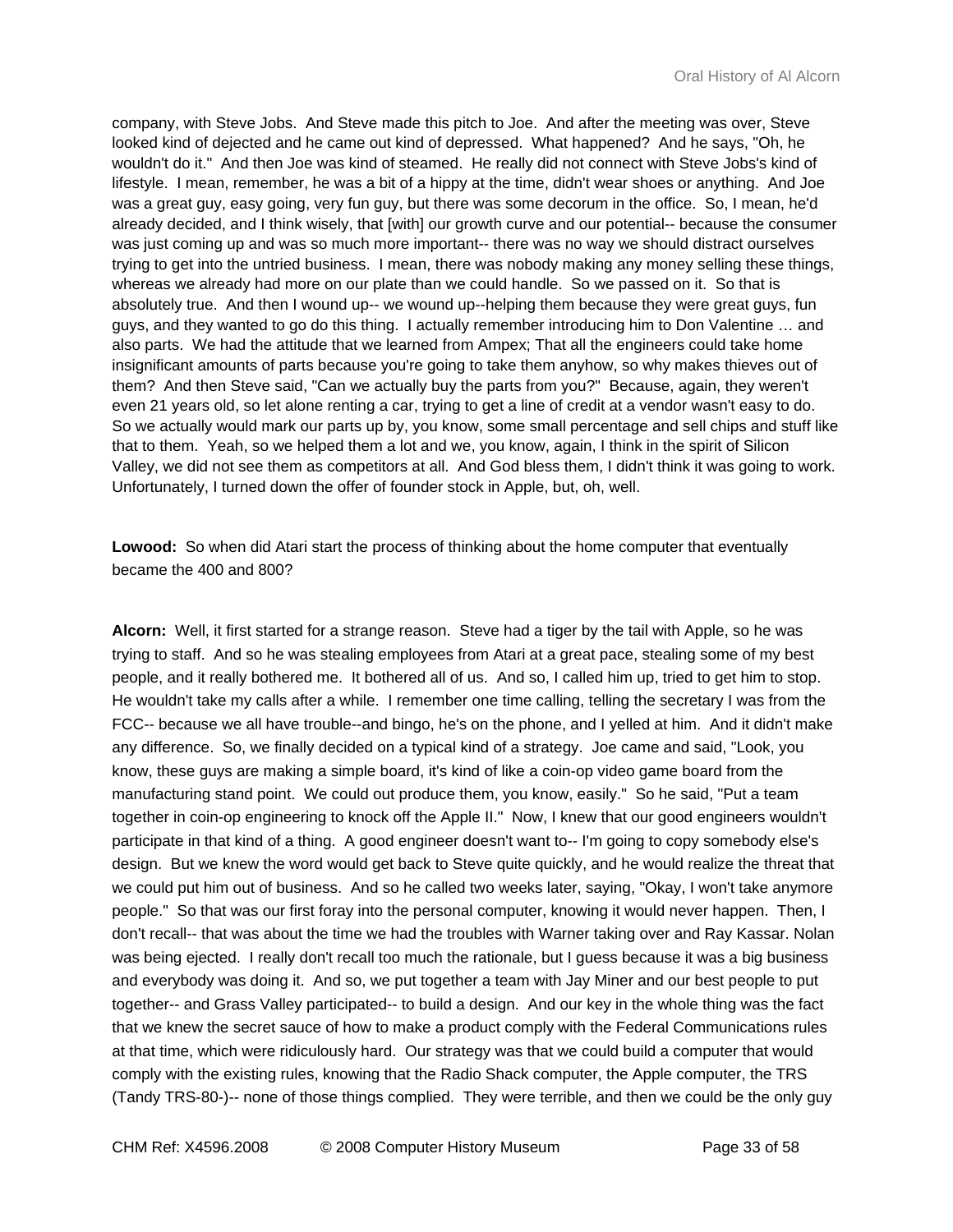in the whole marketplace. So that was part of our strategy. Plus, the idea with games and the graphics, we could do that very well, and that was our strategy.

**Lowood:** In your role at Atari, were you tracking that project or was this getting to be towards the time you were starting to think about exiting yourself?

**Alcorn:** Well, no. This was the time of transition. At that point I was pretty much an exec. A staff guy, so I didn't have too much-- any direct line responsibility, which was fine. John Ellis and Wade Tuma were doing an excellent job running engineering: coin-op-- I mean, excuse me, consumer engineering, , this is world class production engineering, better than anybody else out there, much highly tooled product. Our experience in high-volume manufacturing of the VCS really put us in the spot to go do this, right. So, this is about the time things were changing. In fact, once Ray Kassar really came in and Joe and Nolan were gone, that's when I started the Cosmos product. So I really wasn't thinking of leaving at all at that point in time. And there was a lot of conflict because once that product got released, Ray Kassar was in control and his marketing people, which he brought in from Proctor and Gamble and from the East Coast, really didn't understand this business. Hardly anybody really did except maybe Apple. So for three months it would be a game computer, then, no games, it's a serious business computer, and then it was a game computer. It was just ridiculous the kind of stuff that went on. I mean, engineering-wise it was a very interesting project, but at that time point, Steve Bristow was running consumer engineering, VP of engineering, consumer. So, I stayed out of it.

**Lowood:** Yeah, it kind of ended up being both. I remember the first two people to tell me about the Atari 400-- maybe one was an 800, I'm not sure. One wrote his dissertation on it and the other played Eastern Front. So, it was completely different.

## **Alcorn:** Yeah.

**Lowood:** So, let's talk about what I think was your last project at Atari, which was Cosmos. And where did this idea come from? I mean, there's so much craziness in that machine, the Mylar cards, the holography. Where did all that come from and how did it come together?

**Alcorn:** Well, it came about because of my angst at what was going on at Atari. The exec. staff was not my kind of place. It was not warm and friendly at all. I couldn't even talk to Ray. You had to set an appointment days in advance and sit outside his office to even talk to him. Joe was gone, Nolan was gone, and so I had to make a decision. Was I going to quit or what was I going to do? And I personally decided that I didn't want to quit. I felt Atari was my baby. And so, what I wanted, what I thought I'd do is go back into engineering, go back to my basics, my roots, and put together a small but creative team- which was always the way I did things-- and I got together with Roger Hector and Harry Jenkins, two of the best part designers we had at the company. I got them out of coin-op. I had to argue with Steve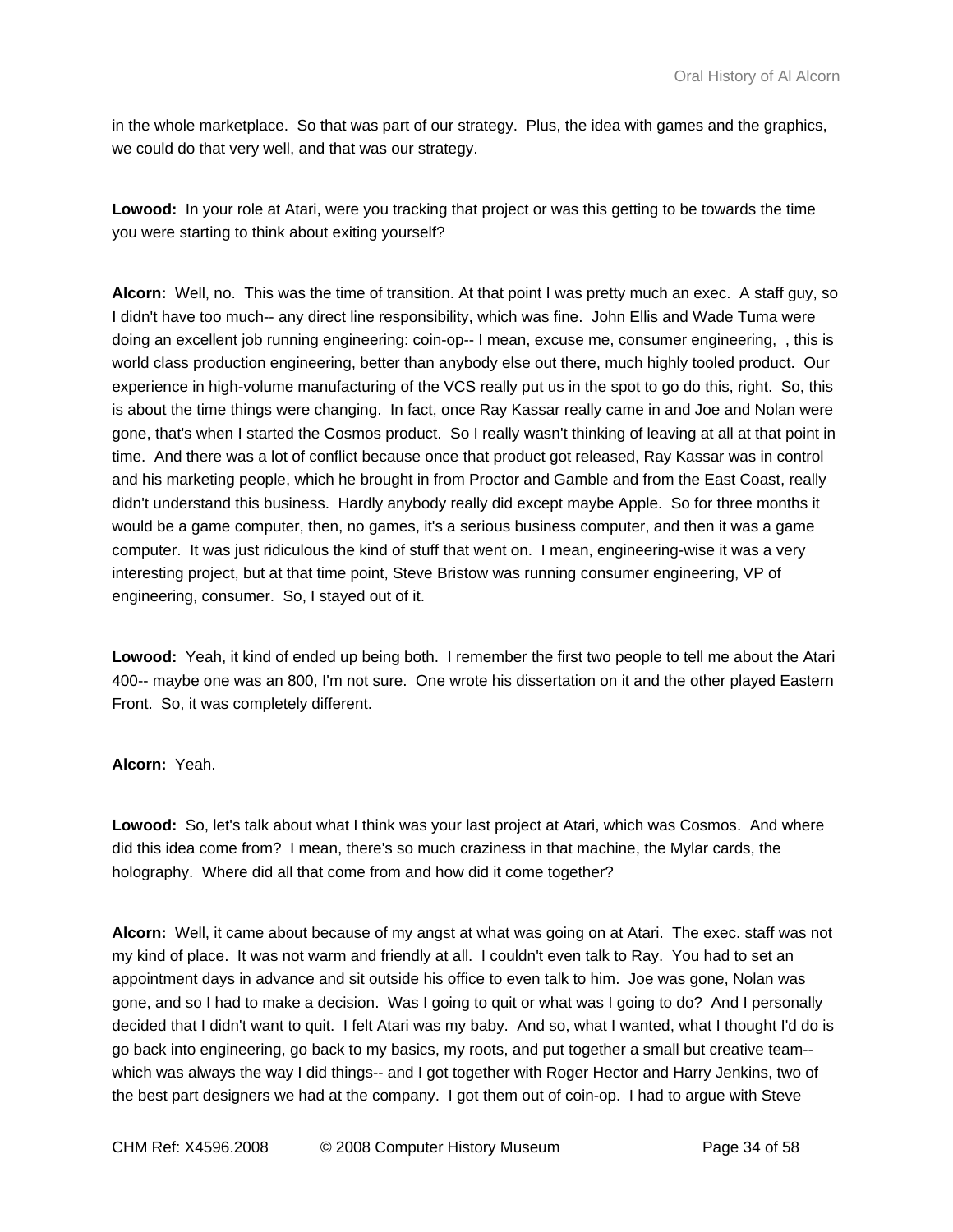Bristow for a while or with other people to get them, but I got them. And we did everything absolutely backwards. We chose holography-- well, yeah, we chose holography. We started with, let's do something with holography. The reason being, it was hard, it was fun-- it intrigued me, and we had been using holography as a lie, as a ruse for the last four or five, three or four years, claiming that that was our next project because we couldn't keep secrets, to try to throw off Bally and Williams, our competitors, to see if they'd waste money in it. So I figured for absolutely the wrong reasons, completely the wrong thing, I said, "Let's do a product with holography." Somehow in talking to the marketing people and what-not, the concept came out, because I looked at all different forms of holography at the time. There was The Multiplex Company, which was a kind of a hippy commune holographic commune up in San Francisco on Capp Street, had invented these moving holograms, cylindrical, hemispherical moving holograms. Did you ever see one?

# **Lowood:** Yes.

**Alcorn:** If they rotated, you would see somebody doing something. So I talked to them. Again, all holograms at that time were originally laser-made photographs. And so that was a separate problem. We looked at all four of them just trying to figure out what could we do as a product, working with these product designers. They finally came up with the idea, let's make-- and this is how we kind of sold it to the company, unsuccessfully-- a cartridge game. I think Ray Kassar even kind of accepted it on the basis, "Well, gee, Atari VCS is very successful." Yeah. "The cartridges are a good business." Yeah. "So let's see if we can do something for half the retail sales price of the VCS." So, the cartridge in a VCS has one chip in it. So, how do you cut the price of that? Take the chip out. So that was kind of the idea. Let's make a half-price VCS, a simple game player that people could buy, and we could sell cartridges for it. So that was what came about, the genesis of the idea. But the technical challenges were fabulous, I mean, were just wonderful, and we just dived into it. Well, we had a serious technical issue. How do we make embossed, mass-produced, cheap holograms, which had never been done before. We had to solve that problem. The other interesting problem was the patent situation. There was a whole bunch of patents about holography that had gone on-- had been done in the late '60s, early '70s. Juris Upatnieks. There was a company, Holosonics, and they had degenerated into kind of a stock fraud scam thing, utilizing holography, the next great solution for medicine, cures cancer, yada, yada. And we'd taken a lot of money from people. And so that was remaining. But there were like 50 patents. There was a huge cloud of patents these guys had, and they were now owned by the People's Bank up in Seattle. A few banks owned these things. Skip Paul and I had great sport, great fun, negotiating a license for the consumer applications of holography from this portfolio. That was another whole adventure. It was a pleasure working with Skip Paul. He was very effective with negotiation. We got a license, I think, for like 300 thousand dollars for consumer applications for holography, which is a big field. And IBM, tame, negotiated a license for just using it on a bar code scanner, and they paid, like, a half a million dollars for a very narrow application. So we had that part solved. And then we had to go and invent a way to make embossed holograms. And one of my pleasures was at a company in Baltimore, Maryland, called the Defraction Company, and a gentleman named Hugh Wynd, We were making Mylar circular defraction gratings hot stamped on Mylar, and they're selling it as jewelry at the time. The circular defraction grating is of no use scientifically, but it was interesting because it would make specular colors from any angle.

CHM Ref: X4596.2008 © 2008 Computer History Museum Page 35 of 58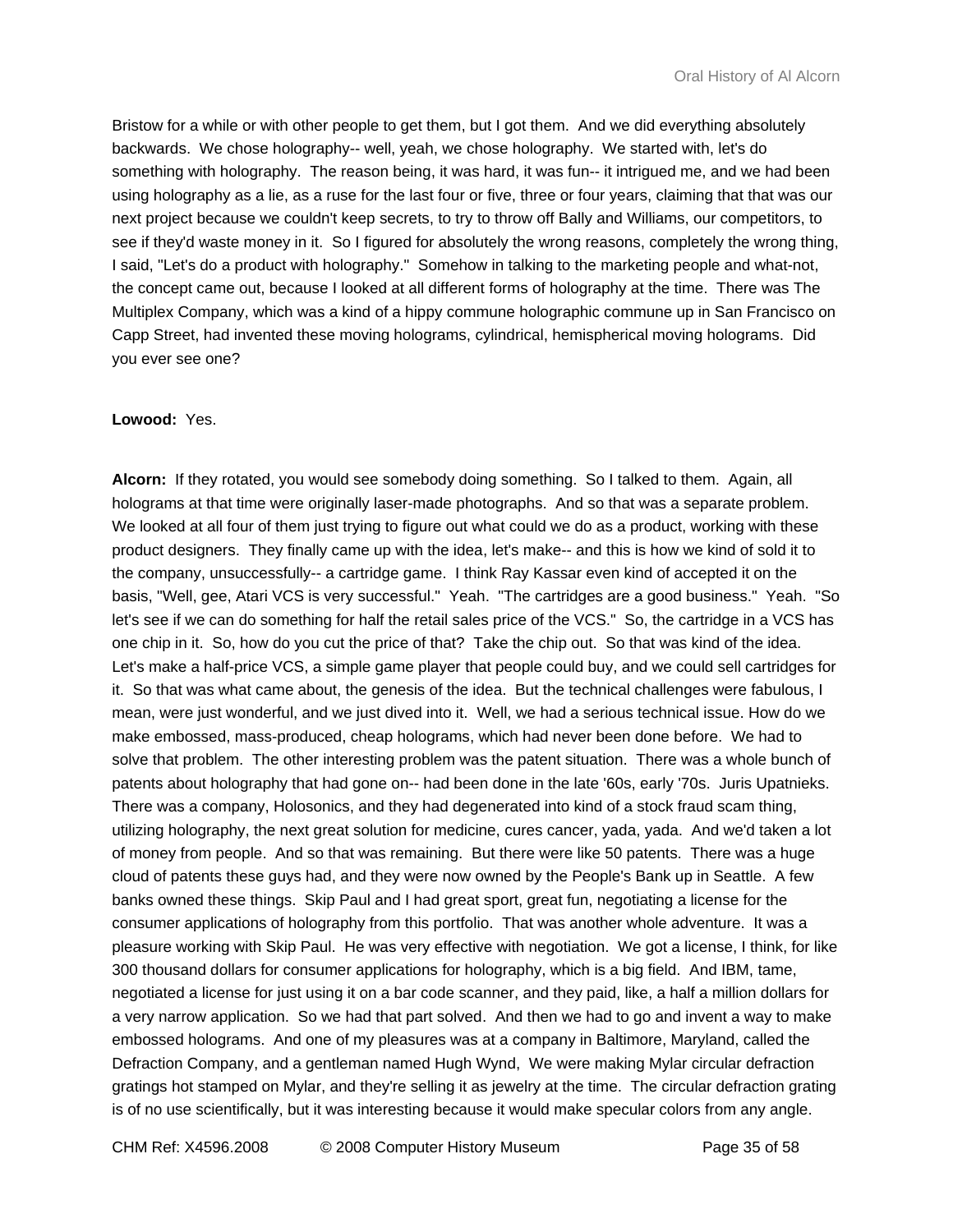So they had the manufacturing technology. It was a humble facility. They'd be twice the size of this room. And they had these homemade funny machines like a big copy machine that would take a roll of Mylar and hot stamp with a nickel master 4 x 5 inches. And I was there when the first holograms came off the press and it was just, wow, you know. We really felt we'd achieved something at least scientifically. Manufacturing-wise. Whether we had a product or not was to be seen.

**Lowood:** So the original claim, I guess, you said, with holography was that this technology would reduce the cost in some way. With all of this new stuff-- and we haven't even talked about the display-- with all this new stuff that you were introducing, were you actually able to do that, to hit a price point that would work?

**Alcorn:** Well, yeah. Oh, absolutely. I mean, again, the cartridges. I think the holograms cost us, like, I don't know, 5, 10 cents apiece for a 4 x 5 hologram. We were very good at tooling plastics because of the Atari VCS. That was really, really key. So you could spend capital, a million bucks up front to tool this thing up. So, the first one costs you two or three million; the rest of them are very cheap. So we tooled up the product, which is quite remarkable for a part they never sold anything of, you know.

**Lowood:** Now, you took it to the toy fair and you did get orders, right?

**Alcorn:** Well, we took it to the CES in Las Vegas. Yeah, we took it to the CES in Las Vegas and it was fighting everywhere. I mean, it to me was really told a lot about the end of Atari. We fought to get a booth space in the giant Atari booth at the CES, but no marketing guy would man the booth. I mean, it was me, Harry and Roger doing the sales. And I was kind of, you know, ranting in the background, you know, saying, "Look, guys, everybody was screaming to buy VCSs, you know." I meant we were, this was the greatest job. I would quip that a sales guy at Atari had the greatest job in the world. All he did was, "I'm sorry, we're sold out. I'm sorry, we're sold out." People were begging for stuff just like Nintendo today, with the Wii. And so I said, "Look, I mean, these guys could sell, we could sell millions of these things." We could sell because we had the leverage." So they wanted the VCS. "You want a VCS, buy one of these things." You know what I mean? This was perfect. They wouldn't do it. They wouldn't touch it because I believe-- maybe I'm wrong-- but my belief was that [they thought] why take on a risk when "I'm sorry, we're sold out. I'm sorry, we're sold out." Not going to go to work and we're getting these big paychecks. There was no incentive for the marketing guys to want it. There was no incentive for manufacturing to do it because they were busy doing their job on the Atari VCS. So they declined. And part-development didn't want it because it didn't come out of them, it came out of Al and this weird offshoot, you know. And so, I had to fight every organization to sell it. And we did take it to the toy-- to the CES show, and we think we had a few hundred thousand units sold. But Ray just cancelled the project one day. He had this weird secondary executive staff meeting where all the old timers would go and Ray would sit and listen to us and nothing would happen. We could say things and we'd just get shot down, and it was kind of we had fun with the meeting after a while.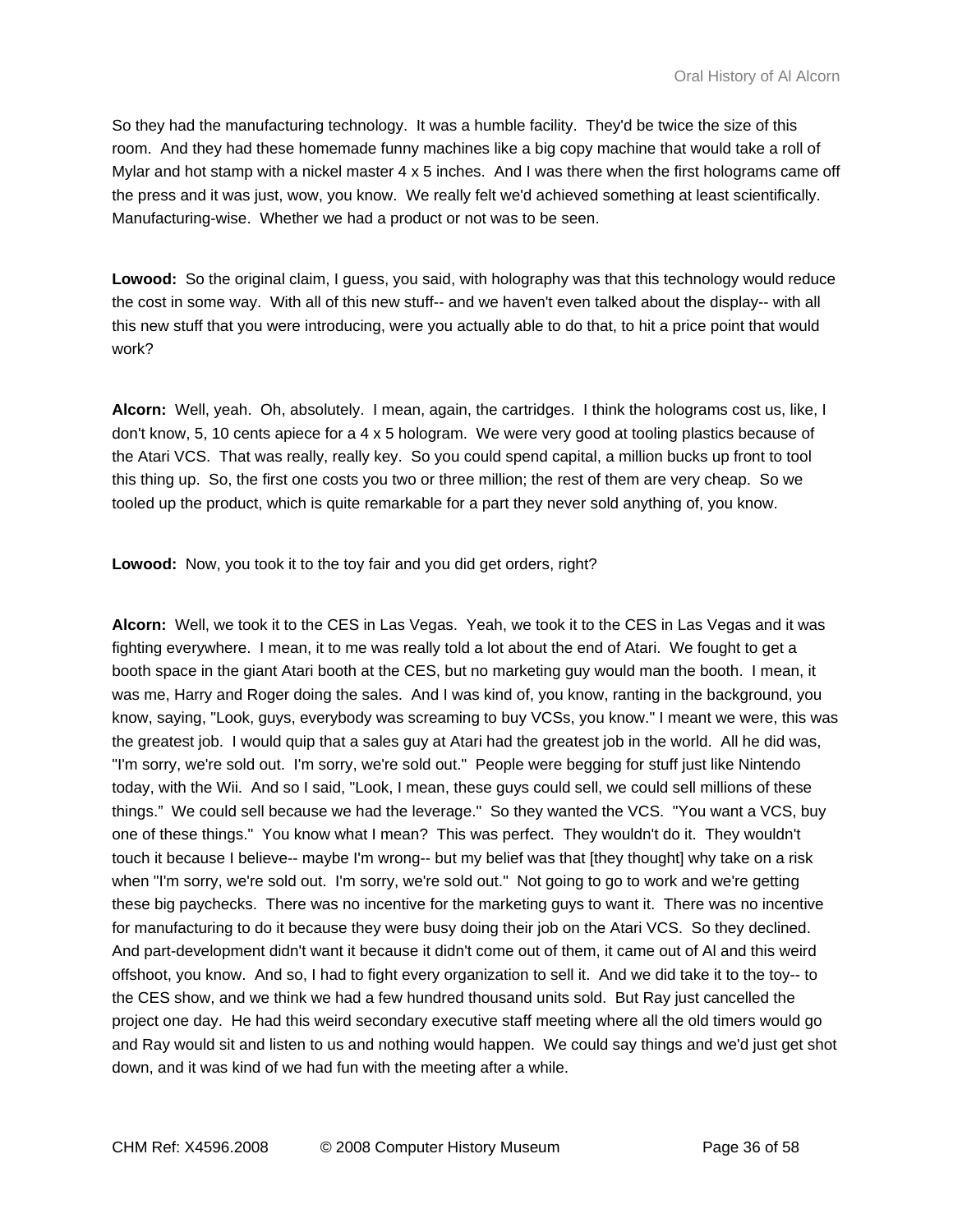**Lowood:** What you described was a reversal, really, of the early culture of Atari.

**Alcorn:** Oh, absolutely. I mean, the early culture of Atari was one where every year we risked the entire company on a new product with the attitude that we were young, let's go for it, let's have fun. The worst we could do is crash the whole company, and we go back to work somewhere. So that was the idea. And we had our failures. The Video Music, for example, no problem. And so, all of a sudden, the company had turned. Now we had 2 billion dollars a year in revenue, and they're afraid to introduce a product that if it failed, <pfff>-- big deal. And it was just stunning. I'd never seen it. I was young. I'd never seen this kind of resistance to change in a company that was really based on innovative leisure. And finally, shortly after, when Ray finally just-- because I had fought everybody. For example, manufacturing. Paul Malloy, said, "No, we can't build it. We're too busy building the VCS." I said, "Put that in writing." He did. And then I found a manufacturer in Texas that could do a better job cheaper anyhow. Then faced with that, he's, "Oh, no, no, I can do it." Because he didn't want to be embarrassed by seeing these guys could do it cheaper and better. Then they had a business plan. I think I'd mentioned this story.

## **Lowood:** Yes.

**Alcorn:** You know, and I overturned that issue. So, but at the end, Ray just said no. Just flat no excuse, no reason, I'm not doing it. And I say, "Okay, I'm out of here. You don't need me." Even at that time, some of the really good engineers remaining in consumer, they said, "AI, you're wasting your time. You know, they're not going to put anything new out." And I said, "I am going to do it." You know, "I'm Al Alcorn, and I'm going to really do it. I am going to go through." I pushed it harder than anything, and they still … Indeed, the fact is that after Ray Kassar kicked in, no new products were introduced, none whatsoever. Even, there was a whole division after I left, the AtariTel division, a whole division, they never released a product. I mean, what's going on? So that was the death of the company.

**Lowood:** So, we're going to get you out of Atari in a second. I just wanted to ask about a couple of colleagues and people just to talk about them a little bit. And of course, I am going to start with Nolan Bushnell. What was it like to work for him and what did you take from that experience?

**Alcorn:** Oh, boy. Gosh, yeah. Nolan was and is one of the most creative, innovative people probably that ever lived and an entrepreneur of the first water. So it's a little tough living with that because change isn't always fun, it isn't always good. He's always, you know, being an engineer. Trying to get something out the door was always tough. I told the story about how I had to kind of restrict him from doing that in coin-op. The energy, the enthusiasm, the ideas, the bold ideas … you see something new like that, it's uncomfortable. And so there was a lot of conflict. We never really got acrimonious, but it was loud and it was heated as those memos. I think Steve Jobs saw that, and the idea that a very strong leader could drive a company. Because one of the things I've learned over the years now is that the large organizations are very rarely innovative and creative at that level. You've got to be careful how you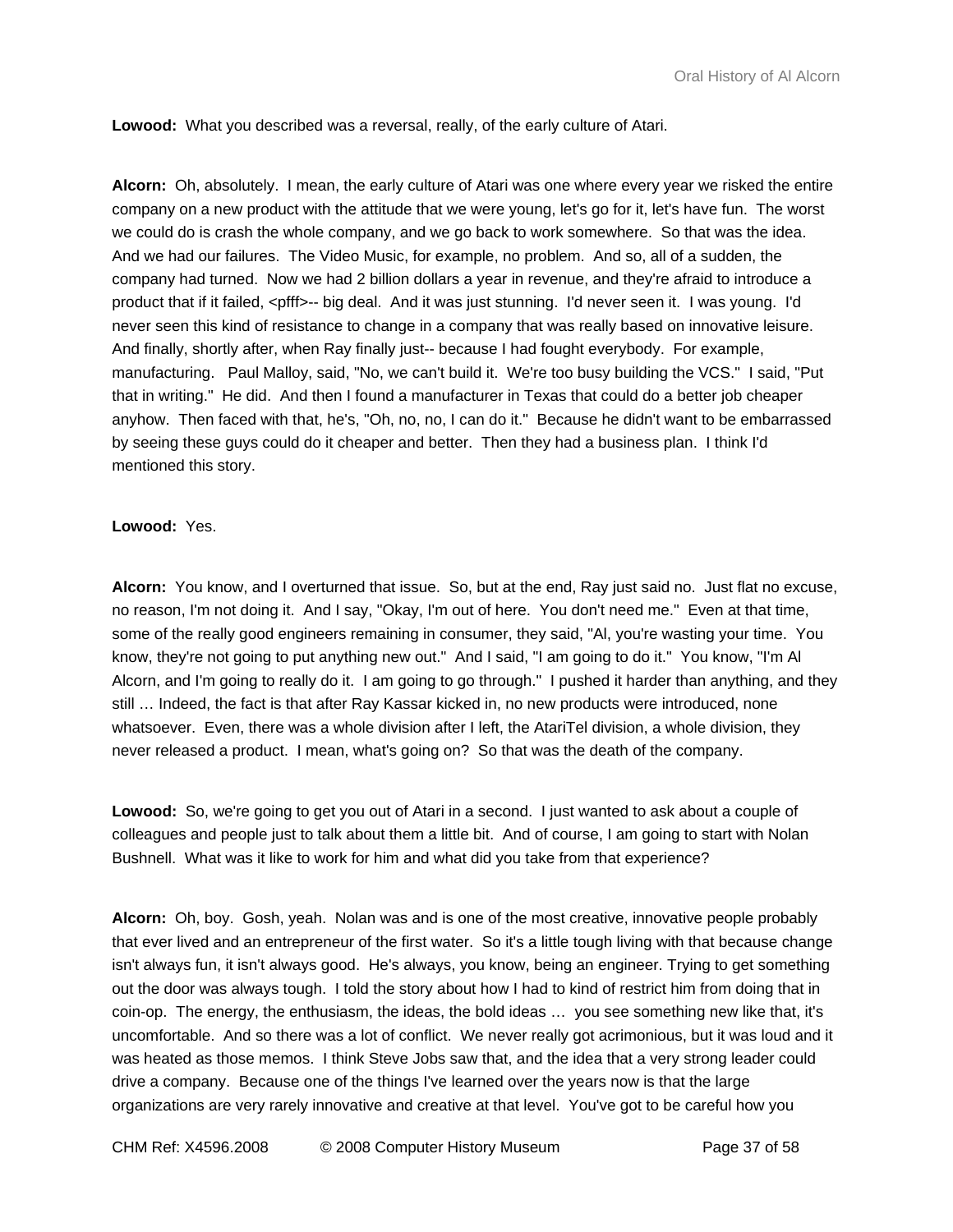define innovation. As you said earlier, it's not just incremental change on making a faster, prettier, more colorful product. It's actually let's change the nature of the product. Let's change the market. Let's take big steps. And that's not often done in big companies. And to do that, I believe the only companies that succeed at doing that, I think, are ones that have very bold, strong leadership that can take a risk. When I was at Apple, I could see that Sculley [John Sculley] didn't really understand the technology enough to really feel comfortable with it. He was very nervous about taking big risks like that, as most people are. Nolan understood the technology well enough to know if he was being bullshitted or not and would come up with ideas that were possible, if bold. Like consumer, I mean, sure, you could make a custom chip to go do this, but how the hell can we do it with no money, no manufacturing capacity, never having done it before, having no particular skills in that area. So, let's do it. I mean, that was the sort of thing that happened. And we would have these meetings at Pajaro Dunes where we would just go over this. Nolan always had this endless list of ideas, and it never seemed to end. We were never short of ideas for new stuff, and a few of them were really bold, big ideas.

**Lowood:** You made a quick comment in there. Do you think Steve Jobs was influenced by Bushnell?

**Alcorn:** Absolutely. Absolutely. Again, my personal belief-- remember, Steve was an adopted child, right. And I don't think the relationship with his parents was that good, and and he was, what, 18, 19 years old? To all of a sudden see this weird relationship between Nolan and myself, how the dynamics worked and how, you know, we already were known to be a pretty innovative company. He came to us because it was clearly a fun place to work. And then to see that process and the very nature of what happened with the Breakout story, you know, that Nolan would get him to go do this thing. You heard the Breakout story. You know.

## **Lowood:** Yes.

**Alcorn:** And not even tell me about it, you know, to get things done. I mean, look at how things happened with the Macintosh and things at Apple later on, the same kind of thread, just flat out not taking no for an answer. I think that Steve was affected by that [relationship with Bushnell.] Yeah.

**Lowood:** Okay. A couple of people, just maybe quickly, that you were involved with here and there- well, more than here and there-- at Atari. Steve Mayer was one, if you could talk a little bit what you think his contributions were.

**Alcorn:** Well, I think in the early days-- very early days-- when we started Atari, we had come out of Ampex Videofile Division and Videofile, as I said before, was getting-- Ampex was getting to be a less fun place to work. They'd suffered their first financial loss and so a few people had left. And early on, Larry Emmons and Steve Mayer, two of the guys in the Videofile group, left. They wanted to go. Their future was going to be up in Grass Valley in a rural setting in a company called Arvin Associates who did military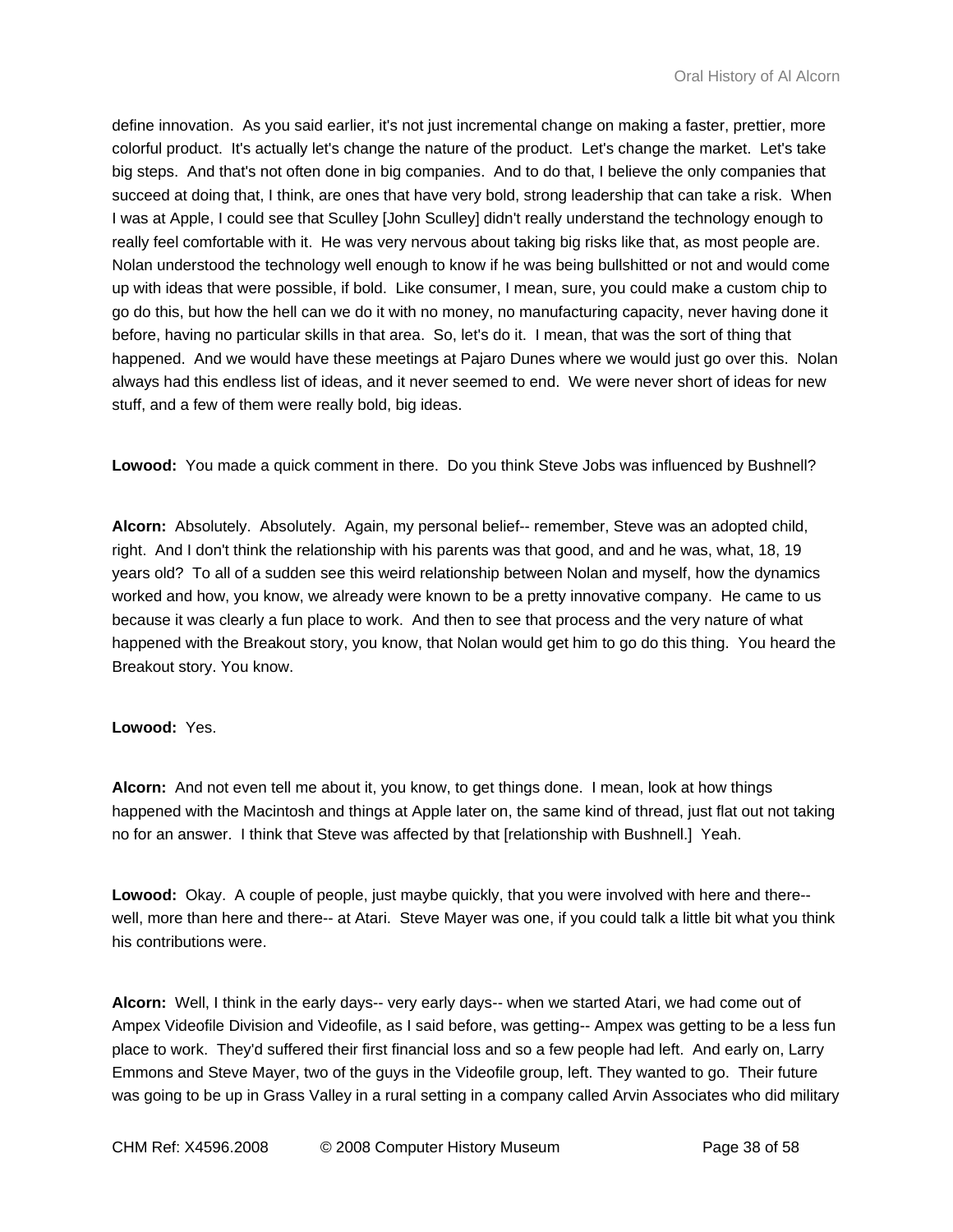contracting, had an idea for a videotape recorder. And so they bought homes up there and, you know, enjoyed that life. Unfortunately, Arvin didn't work out shortly after, and they left and formed a consulting company, Cyan Engineering, which was housed in the Litton Building, an old hospital up on the mountain top in Grass Valley, and basically, okay, they were there. They were running. And then shortly after Pong had come out, we had this problem as I described earlier that, we weren't equipped to be in manufacturing and engineering at the same time. So I was engineering, and I was swamped getting Pong into production and keeping Pong into production. And Nolan decided that this was kind of an opportunity, like the kids that we hired when they just walked in. Hey, these guys are here, we know they're bright. They're not in the valley, and the idea of let's hire a team that can think ahead and not be encumbered intentionally by the manufacturing crises that are going on daily [was attractive]. So Nolan cut a deal with them. And Cyan became owned, really part of Atari, but we kept the name Cyan Engineering so they could do stuff without being … Nobody knew it was part of Atari. And that was just fabulous. So that's how that came about. So it was within the first year of the founding of Atari. Now, the relationship. Again, we were young. I was young and naïve as we all were and probably still--I'm not young but probably naïve. You always have a tension between engineering and a research group, product engineering and a research group. There's always a conflict because production engineers have to suffer the daily slings and arrows, and the research guys, they're free to have fun and goof off. And vice versa. The research guys say, "Those guys at part development don't know what they're doing." You know, so there's always that. And I misinterpreted that in the early on. So there was some hostility, but Nolan eventually put me in charge of Grass Valley. And that turned things around. That was a brilliant move on Nolan's part, because it forced me to go up there every couple of weeks. And I had an airplane. It was fun to go fly up there and meet with them and actually work with them and get their stuff integrated into the product development path. That was a lot. A lot of companies have research groups- as I was at Apple-- and you couldn't get anything out of the research group because product development wouldn't take it. The kind of a weird deal was that Nolan and I--the way Nolan ran the company, I mean would just start a new division if we had to, you know. We weren't going to take no for an answer. And so, indeed, I think the first big hit that came out of them was the driving game. The driving game, Grand Track, was inspired by an article in the old Scientific American about a paper game. And they did it and it wound up saving our company as I mentioned earlier.

#### **Lowood:** Very interesting. What about Harold Lee?

**Alcorn:** Oh, yes. Harold Lee, again, in I guess '73, '74 in Los Gatos, we were the place to work. And people would come in. And Harold was one of them. Master's EE that knew chip design, circuit design, testing, I mean, a broad spectrum and a very rare guy, and I hired him because in coin-op-- all we had was coin-op-- was the idea that, because of people copying our designs, if we could do a custom chip that could provide some utility functionality, even if it didn't save us any money, it was custom, it would obscure our designs. The idea was to have Harold work as a designer, architect for a few months, do a game, understand enough of the technology and then sit down and say, "Hey, what can we do that would work?" And so what happened was Harold did that and assessed that "It's not going to work in coin-op. However, I think I can put the old Pong game on a chip," and then combine that with Nolan's ranting about let's do a consumer product. Like say, "Okay, this is more fun." And I got tired of running

CHM Ref: X4596.2008 © 2008 Computer History Museum Page 39 of 58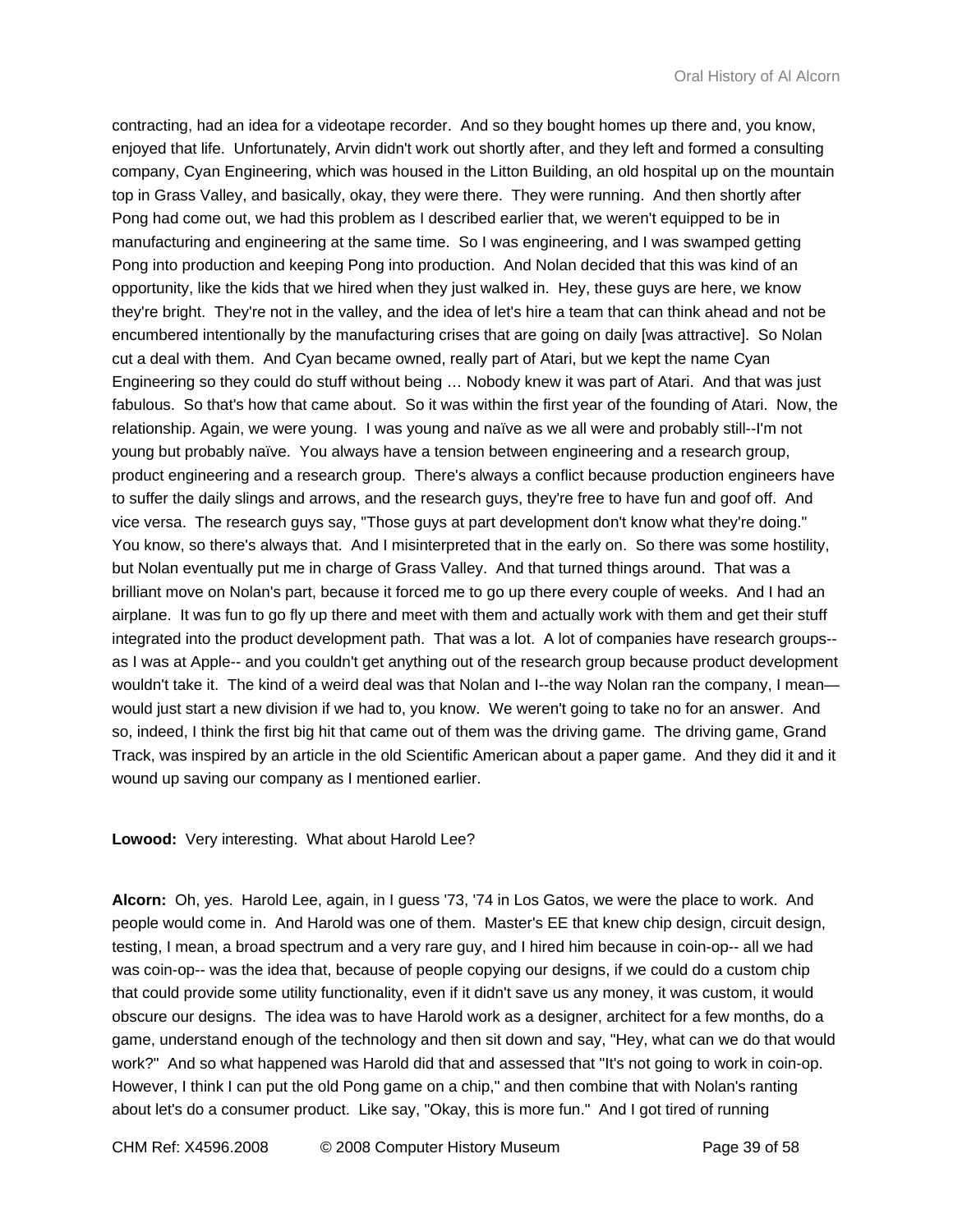engineering. So I gave it to Steve Bristow, who was a year behind me in college, so when we started Atari, he was still just graduating from Berkeley. We had him operate our arcade there in Berkeley for a while. And then when he came back, we put him at Kee Games. And he got Kee Games going with Joe Keenan and then when that story where Atari had its problems, <inaudible> Steve owned coin-op engineering. And I went off with Harold and Bob Brown and decided to do this custom chip. Bob was the guy that knew how to do the test program. Harold did the chip, architecture design, and I did the wire wrapping and the analog board around it, three people. And so, Harold was a very nontraditional guy, very, you know, mountain man, Hell's Angel type, smoked and drank a lot-- since cleaned up. But he was brilliant, gifted. And so, it was a weird kind of team with Bob Brown, who was super straight, very professional, traditional, Harold, who was crazy, and then me, and we worked well together. It was a lot of fun.

**Lowood:** So, you left Atari in '81? Correct?

**Alcorn:** Yes.

**Lowood:** And was that a buy-out basically? Because you didn't do much the next couple of years. How did that work?

**Alcorn:** What happened was, when we sold Atari to Warner in 1977 for either 28 million or 31, depending how you count it, which we thought was a hell of a lot of money back then. I guess it was, but not by today's standards. They were so concerned. They were so nervous. They had to actually fire an attorney who was convinced this was all a fraud. I mean, this was so weird, this new business. We were all so young and not professional. The deal was one of the most complex deals-- three months in negotiations. And so, one of the things they were worried about was that we would take all this money, become newfound millionaires and just kill ourselves with cocaine or parties or whatever, so that, well, why should we continue to work? We were infinitely wealthy now with a million bucks. So they had a point. What they did was they established a seven-year debenture, a very weird construct. One, they worked. This is bizarre; they managed to affect the only kind of noncompete clause that's enforceable in California. In the California laws, and one of the reasons Silicon Valley is here, is because noncompete contracts are not enforceable normally in California. So when you hire somebody for contracting, you can say, "You can never work for a competitor for, you know, five years," and it's not enforceable. In other states it is. And that's one of the reasons Silicon Valley prospers so well. But they found a way to do it that was effective until '83. So we had a noncompete that expired in 1983. Hence our motto, "Free in '83." By '81, things had turned sour-- by '80-- but they kept this noncompete in. And there was also another thing they put in, a bonus pool, the executive bonus pool, not talked about much. The idea was, we're going to inspire, incent the top five executives, Nolan, Joe, me, Steve, Dennis Groth, to stay there and 15 percent would be a bonus pool with, like, a huge amount, 5, 10, 15 percent of the after-tax profits. Assuming we made a minimum of 10 or 20 million that year, [that] would go into a bonus pool divvied up among the executives. And boy, oh, boy, you know, this was great. And there was even an on-the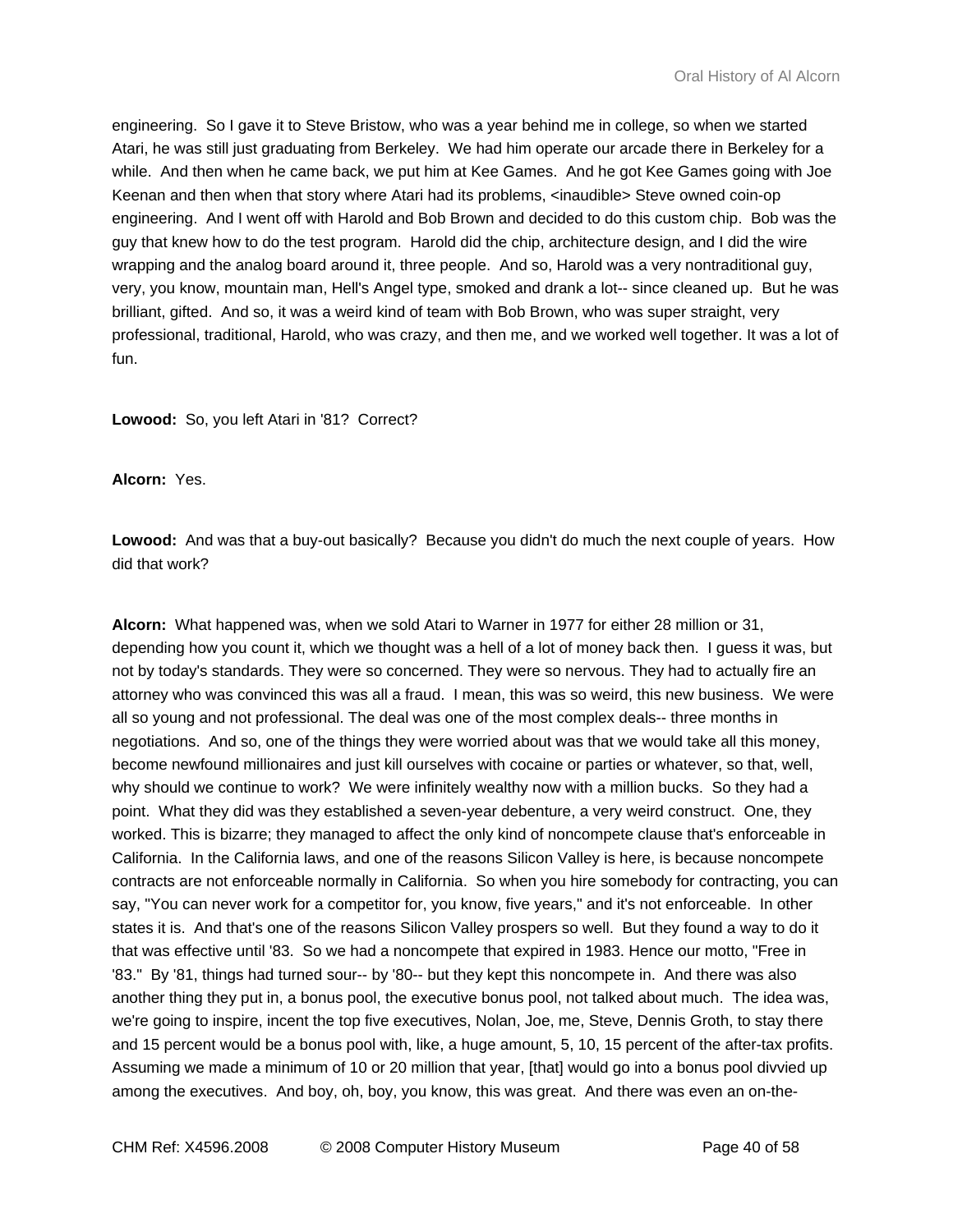beach provision, which was another thing. So they could put us on the beach. We did a bad job of negotiating. So to make a long story short, after they left, and after we all left, '81, we were now getting paid full salary to not show up. We could not compete, and we were on the on-the-beach provision, and it was kind of irritating. And of course, Nolan couldn't do that. He formed the Rust Bucket, the catalyst incubator over there. And I joined and started the company. And so, by '82, we were pretty well into this thing by '83. So that was going on. Then there were some issues about the bonus pool. I don't want to get into the legalities of it, but yeah. Then what happened was the bonus pool, all of a sudden, Atari hit, you know, a billion dollars in sales. The bonus pool became colossal. I mean, it was more money than Steve Ross and the movie studio. So it became very interesting and very, very ugly. There were some lawsuits about that.

**Lowood:** Did Alan Kay succeed you as head of R&D?

**Alcorn:** Yeah.

**Lowood:** He did?

**Alcorn:** Yeah. And that was, you know, that was really a weird thing. At that point, I never really had met Alan Kay. This was, again, more of a corporate thing. Alan Kay is indeed one of the preeminent computer scientists in the world. And the idea of Warner being, you know, a New York stock exchange company, let's hire the best for research. My title was VP of R&D, but I never really did any real R&D. The most R&D I did was the Cosmos product. Alan Kay is one of the great scientists in the world. And I found, I realized later-- we're friends-- that he really lives, he's ten years out ahead, and he really is. And that's very disconcerting to the people in the present. And so, he was great, but he didn't really do the kind of R&D that Warner, I think, expected. He was really, you know, putting science forward, with programming and stuff like that that had really little impact on today's products. So, it was great that he was here at Atari, but I think there was some tension, and [he] wasn't the right kind of fit for what Atari needed. But boy, what a way to be replaced. I'm certainly not in that league, you know.

**Lowood:** So you left Atari in '81, you're on the beach. From a distance, what was your perception of what happened to the video game industry in '83, the crash?

**Alcorn:** I remember my observation that Atari had stopped innovating. It stopped releasing any new products at all. I think it had this interest conflict. I saw it coming. To me, Atari was dead when I left in '81 even though they had \$2 billion in sales, I think, at that point. Just like, whoa. Because in Silicon Valley, when you're in the technology business, if you don't obsolete your own products, somebody else will. When they put in their management from Ray, who is an experienced professional manager from the east coast, but he came out of Burlington Industries, where you had a product, you had a certain product, a towel, whatever it was and that product lasted forever. The idea that you would spend millions of dollars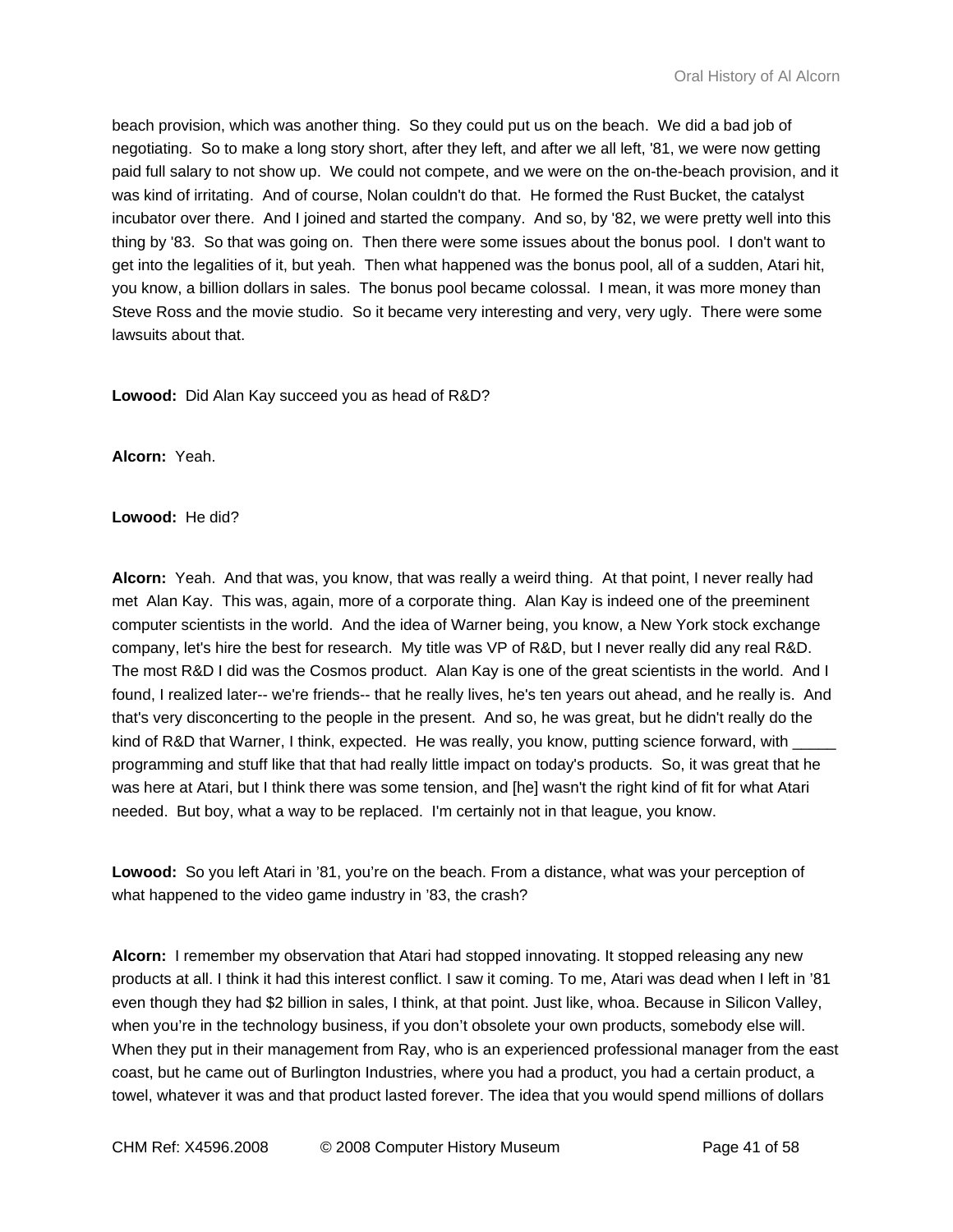creating a new product that would live for three years, five years, and you have to obsolete it, and if you don't, you're dead. I don't think they understood that. I believe they felt they were really in the catbird seat and they had created a vast bureaucratic organization. There were buildings on Ironwood by Great America that were just huge and they were all accounts and sales and stuff like that. What had happened [was that] the communications had ceased. Ray had built this structure, an elaborate corporate structure. He had an executive dining room so they weren't soiled by the great unwashed, the engineers. They didn't understand what was going on. So even when the catastrophe came in late-'82/'83, the ET disaster, the word would not get up to Ray or Manny that the sales had stopped. No one is going to say that. I believe the rumor I heard was there was a party at Skip Paul's house where Dennis Groff realized hey, wait a second, there's a sales problem. These things aren't selling and that was the first inkling that Ray got that they had stopped, but he should have known a lot earlier.

**Lowood:** The new regime comes in with Nintendo and they take a different approach to the industry. Did you have any advance notice that Nintendo was interested in coming into the North American market? Did you hear anything about them?

**Alcorn:** Not specifically Nintendo. I think that Warner made a miscalculation. They were really, really bruised by what happened. There was a lawsuit, remember, very important lawsuit because Ray and Dennis Groth were caught selling stock right after a very positive announcement right before. They had a very positive, I believe, January of profits, and then a week later, guess what? It's all wrong and Ray was furious so they wanted out of this thing. This was a disaster for them. Some of us realized that this was not the end of the industry. The idea that video games were over, like the hula hoop, that was sort of the feeling I think. I had no inkling about Nintendo per se, although I always knew that the way the Japanese were, where there's a market, they will take their time and get into it and they indeed had been very effective at copying our coin-op stuff and became a power in their own right of designing and developing their own line of games. I found out later that Nintendo was working for a year or so looking at our architecture. The Nintendo architecture was kind of-- I'm told--based on our VCS stuff and went off of it. That was understanding where the market is, and I think Warner was so bruised, they were just happy to get out of this thing.

**Lowood:** For you, was your comeback basically an Atari spinoff?

**Alcorn:** I wouldn't call it an Atari spinoff but it was a continuation of what you should do. Cumma particularly was. Again, Nolan had the catalyst. He had all this money. He felt we were real rich. He had a Lear jet or two. So Gene Lipkin, Joe Keenan and myself were having fun plotting the future. We couldn't stop the same kind of innovation that we had when we were at Atari. We agreed we wouldn't do it, and they were paying us not to do this, but Nolan would dare them to go sue us and at this time, Nolan had bought Pizza Time Theater and Manny thought he'd sold him a lemon. I remember Manny Gerard was really impressed. He told me, "I think Nolan's the finest entrepreneur I've ever met." It's unbelievable that he would take this thing that was a dog and make a big hit out of it. They were doing that and they could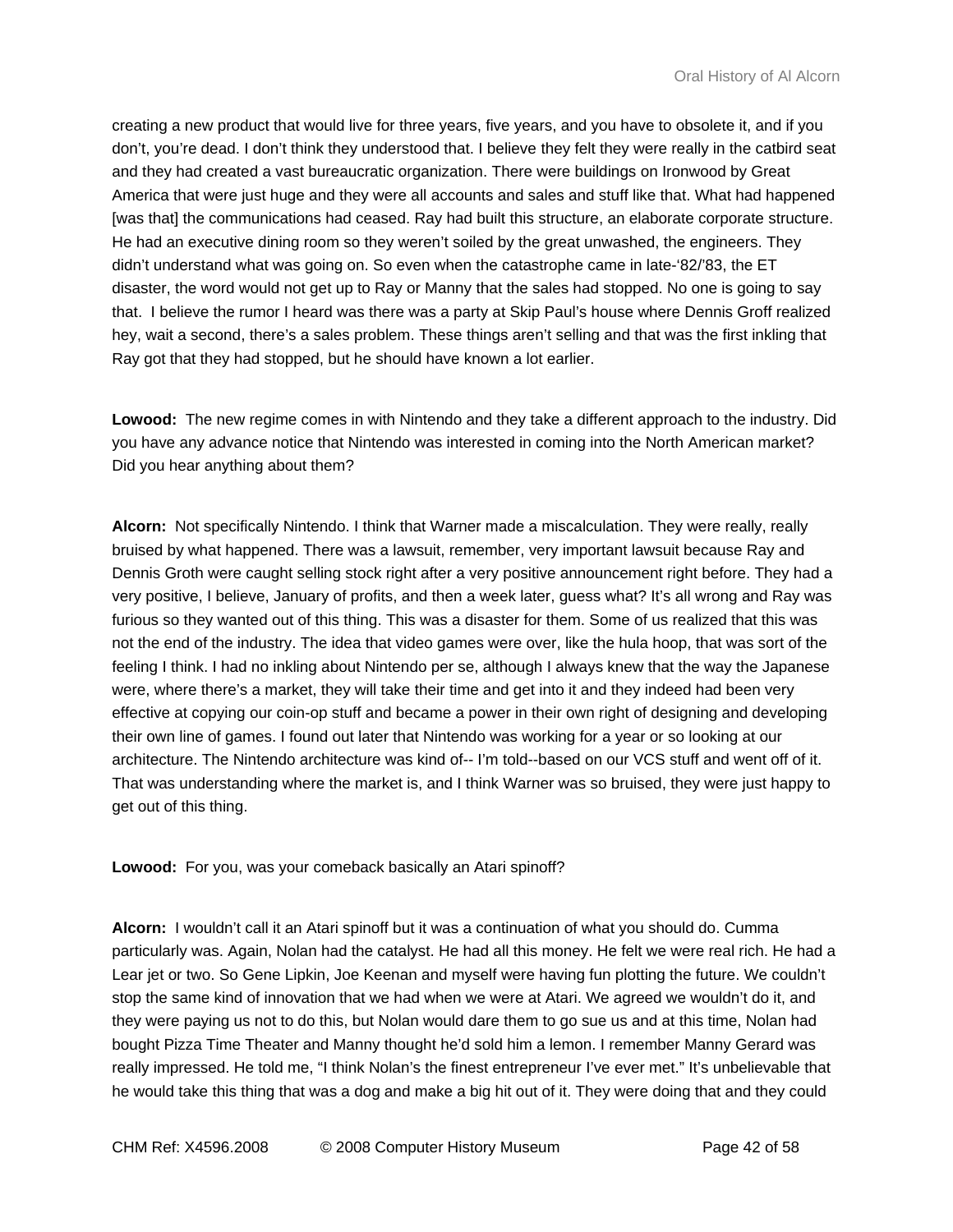do that and then he built this catalyst thing to do all this other stuff. Allegedly, it wasn't in the video game business but the idea of Cumma was to solve a problem called the SKU [stock-keeping unit] problem, or the inventory problem of a cartridge. This was physical cartridges that stores had to buy, like in the hit record business and if they didn't sell, you were stuck with these cartridges. Don Kingsborough, who was one of our top marketing buys in Consumer had left and formed a company called SKU. SKU stands for Stock Keeping Unit. They use a totally different number on it. Basically he was a rack jobber for cartridges. We saw this and said, wait a second, let's just go to the next level. We're just selling bits. This is before Negroponte [Nicholas Negroponte] wrote his seminal book on *Being Digital*. Let's just sell the bits. Let's make a cartridge with CMOS static RAM in it, It had memory and a little battery in there and you'd pay 20 bucks for a blank cartridge and you'd put it in this vending machine, coin-op, put a \$20 bill in and you could download the software. So now, there was no inventory problem. Before there was an internet, before there was any of that stuff going on, we had a way of doing that. We actually had a contract with Sears and went to the Consumer Electronics Show. We were well received but got there just in time for the crash and killed that company.

**Lowood:** The one that came after that was Woodcom Video Compression? Talk about your interest in video compression.

**Alcorn:** One of the projects that we had in the background at Atari--this was a typical Nolan/Atari thing- was a project called the Phony Project. The idea was to do a low-cost picture phone that you could have in your home using telephone voice grade lines. Back in those days, telephone voice grade lines could be pretty bad. So there were several aspects that we had to do to make this possible. One was video compression which we never really did anything about. Two was a modem, how to get stuff over a telephone line and this was in the days when you still had to buy a unit to put on the wall. You couldn't tap into a phone line but it was just changing. So we hired a small team of people in a secret area to work on an advanced modem, a 12,000 baud modem. At that time the highest baud rate was like 2800 baud so that project was going on. That project never really succeeded under my tutelage. Subsequently after I left and even at the end of Atari, the Grass Valley guys took up the project and did something using a different approach. They actually leased a product through Hitachi I think -- one of the Japanese companies, I think it was Hitachi -- and it was semi-successful, but it was always a frustration. The manufacturing guy, Jim Tubb -- wonderful guy; I told a story about how he did manufacturing for Consumer -- he wound up at this company called Widcomm. They were making a professional video teleconferencing machine that cost like \$100,000, but it used a technology called discrete cosine transform and it was meant to work at 64 KB. On a high speed digital line, you could buy lease-lines and a lot of big corporations had these lease-line they weren't even using, so you could have real-time video teleconferencing between sites. They asked me if I would be the VP of Operations overseeing manufacturing and engineering at that company and it sounded like it could be very interesting. The technology was great but the company was mismanaged by Bob Widergren, who played the stock market, just manipulated it to the point where he could go to jail.

**Lowood:** You joined Apple as an Apple Fellow. Tell me what an Apple Fellow is.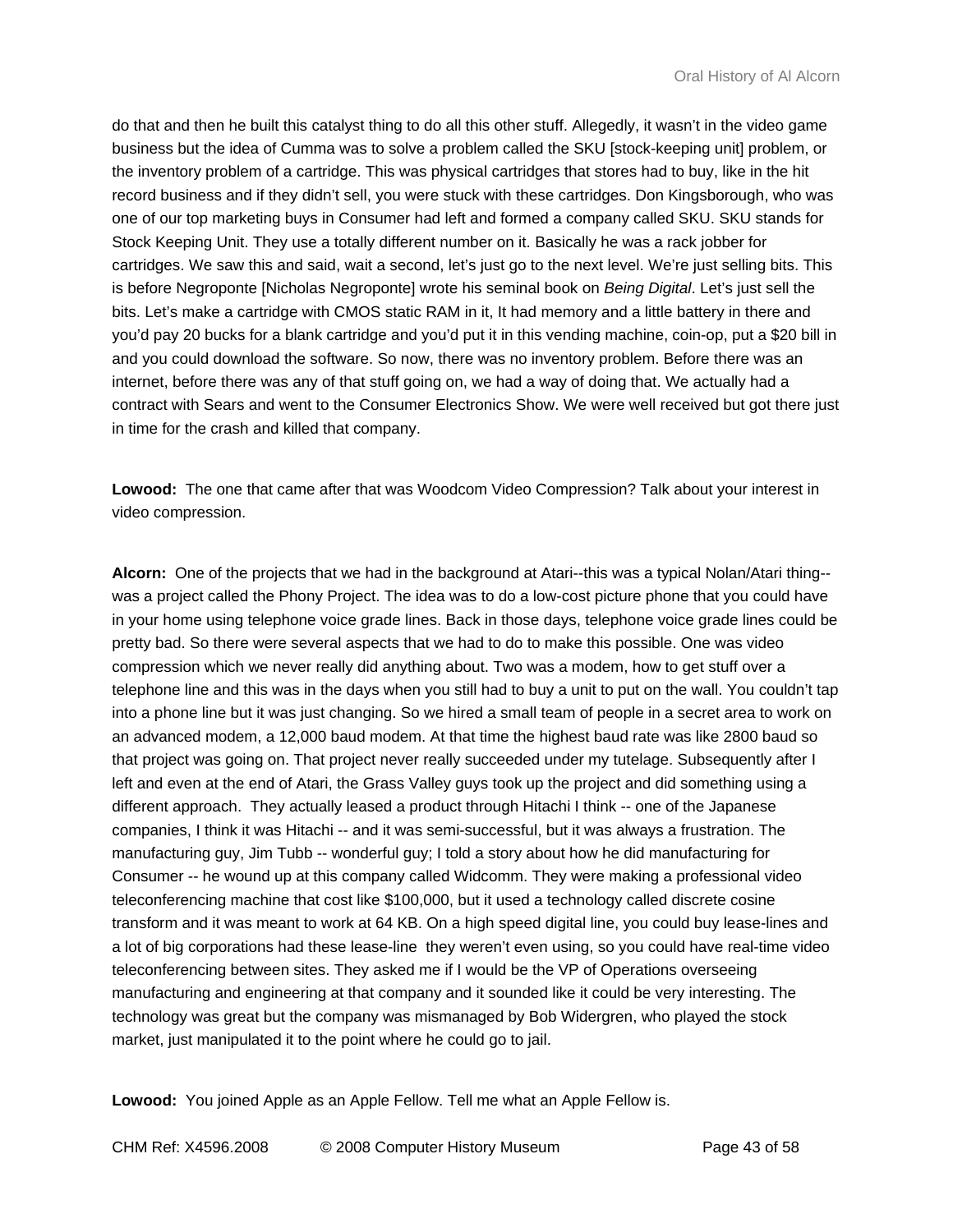**Alcorn:** I'll give a brief history. How I got in there was Steve Jobs likes to hire great people and Atari was winding down. Steve Mayer had a research group in New York who did some very interesting stuff, stuff that led to another company, Digital FX. Steve Jobs wanted to hire Steve Mayer just because he's great to have. So he actually hired him and gave him a badge, the whole nine yards, and he had to go back to New York, move back to California, close the lab up. By the time he shows up his first day at Apple under Larry Tesler, Steve had been kicked out and Larry said "Who are you?" That didn't work out. So then they said "Well, we are looking for a VP of Engineering. Would you like to be ..." Steve Mayer laughed. He's not that kind of guy. They said "Well who could you recommend," and he recommended me. So I get a cold call from Apple HR people saying they're looking for a VP of Engineering," So I went and interviewed at Apple in a process that took darned near three months of interviewing. I had figured out the politics.I was meeting very interesting people but the politics at apple were such that I would get cut up if I was the VP. I didn't want that job. I wasn't going to take that job. It was a big company VP like that, oh my god, no. But I was getting free lunches, had nothing else to do, and I was meeting all these interesting people. So I continued on until one day when Jean-Louis Gassée and I had a meeting and the HR lady says "You really don't want the job, do you?" No, I don't. Thanks guys. Thanks for the lunch, it was really a lot of fun. "Would you want to be an Apple Fellow?" I said, "what's an Apple Fellow?" They weren't sure. Wow, this sounded good. Who are the other Apple fellows? They named a bunch of names: Alan Kay, Bill Atkinson, one other guy who was a friend of mine who was one of the guys that Steve Jobs stole from Atari who was a fellow, and they didn't even name his name. So I'm thinking this is really good if a guy can be a Fellow and management isn't even aware he's working there. So I took the job. It was wonderful. The best thing was I found there was a manual in HR that described the job of an Apple Fellow. The role of a division director would be to cut costs and do big products better. Vice President should be responsible for getting bold new products introduced in the company, change the kind of product mix. A fellow should change the industry. Far out, like okay. So at first, I did very simple things. There was a product called the Trojan Horse Board, which is the idea of putting a Mac and a plug-in card in a PC. We actually made it work. I hired a great, very small team and then discovered that marketing at Apple was pretty poor and they weren't going to release it. They were afraid of the product. It was again this big corporate stuff. It was like, oh my god, this will put a Mac where the sun doesn't shine. It was weird.

**Lowood:** This was before project Star Trek, trying to put the Mac OS on the PC?

**Alcorn:** Absolutely. In fact this was really early. This is way before its time. This was in '86, and we did it very quickly with no help from product development. They refused to give us any people. It was like pulling teeth even to get a copy of the Mac OS. How are you going to do that? Mac OS was not a simple, pretty thing. It was pretty gnarly and ugly in those days. And how do you hack it to make this live in a place where it's not supposed to be? We did that. We merged the file systems and all that. Then it was killed and I was very upset and angry about that. But Larry Tesler was a great, great manager for me and let me do my thing and said let's do something else. That led to this fabulous project which led to Quick Time and MPEG.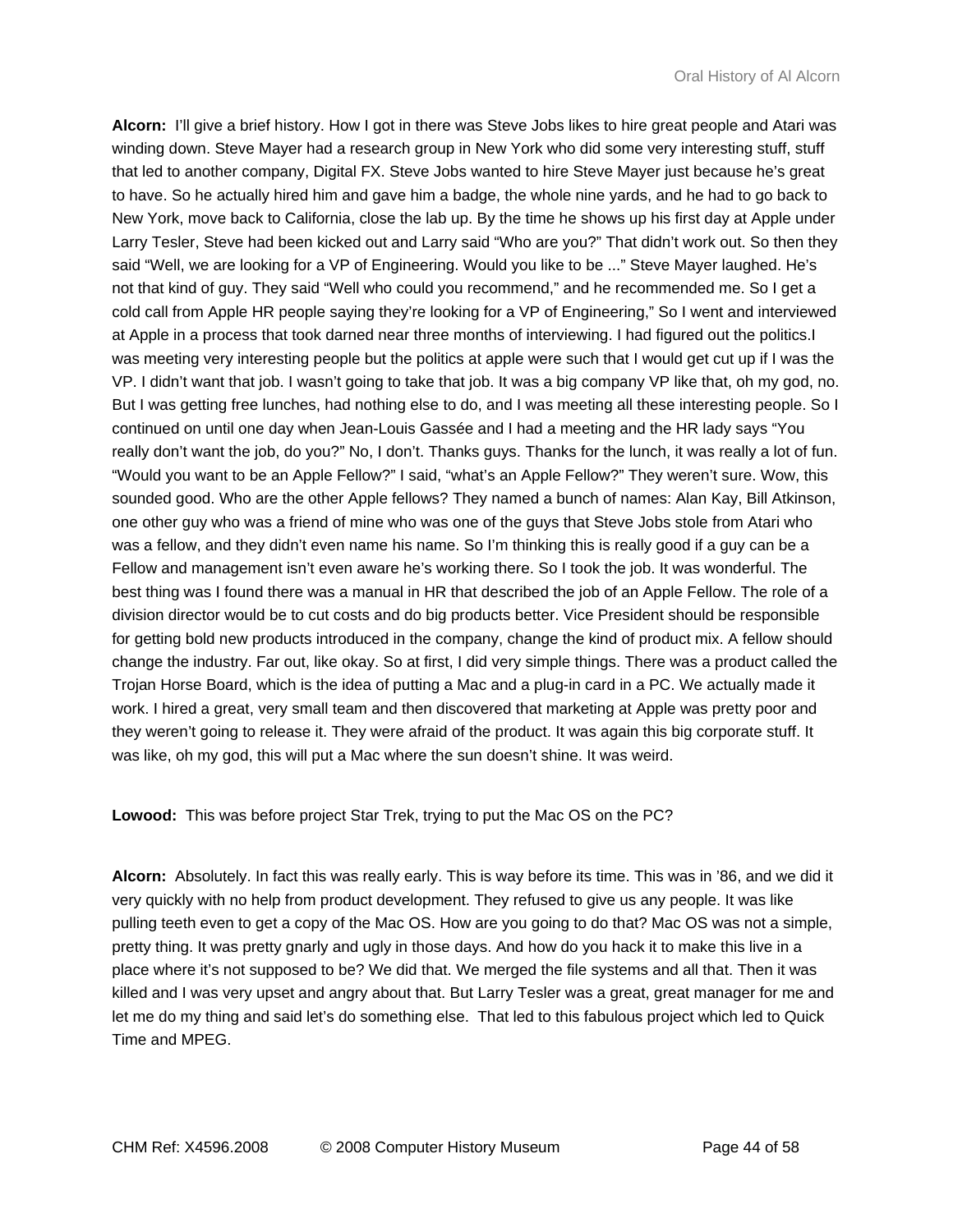**Lowood:** What was your sense of Apple and how they were doing? How would you compare Apple to Atari? What was your feeling about Apple after you got your feet on the ground there?

**Alcorn:** Compared to Atari -- and I think it's an interesting comparison -- compared to Atari under Ray Kassar, and you can compare it to Atari under Nolan Bushnell, and then Apple under Sculley. Apple was a big profitable company but it was much better organized than Ray Kassar's Atari was. Very professional, second level of management; Debbie Coleman,

attorneys, people like that really focused on making product and then the next level down, Eric Harslem [ph?] and people like that in product development were very smart and very professional, very serious. However, they lacked the strong leadership. Sculely was a much smarter, sharper version of Ray Kassar. He came from an east coast bottling business. He understood the bigger marketing picture very, very well and he understood the nature of Silicon Valley. He learned from Steve, he listened and learned, but still he was technically unable to evaluate serious products, because we were at the leading edge of technology. Under Sculley the first big product was the Mac Plus but then I guess the real one was the Mac II. I think it was the Mac II that had the slots and color. That was big and that was really put out under Jean-Louis Gassée, and that was a major innovation in the sense that it was a Mac but it was color and a lot of innovations in there. But that's kind of where it ended if you think about it. There were just variations on that incrementally and all these bright people I described--all really great--kind of lapsed, in my opinion, into a very protected cautious approach that was incremental innovation on existing products. So it kind of ceased. Meanwhile, under Larry Tesler, you had a vibrant Advanced Technology Group, ATG, really vibrant, some really, really great people, doing some really great things. For example, Bill Atkinson, Hypercard. That wasn't going to get released and we sneaked it out when Jean-Louis Gassée was on vacation. That sort of stuff. There was frustration--really, a lot; I was quite angry. I was so angry at what they did to my Trojan Horse, the way they killed it behind my back and lied to me. My marketing guy went around un-selling it behind my back and when it was all dead, he called me over and said it's dead. I was stunned and about a day later, I realized what had happened to me. I'm waiting in the lobby of the Mariani Building and Larry Tesler comes in and says "What are you doing standing here?" I said I'm waiting for -- I don't know the name of the guy, thank god. I'm waiting for Bob to show up. I'm going to punch him out. "What?" Yeah, the bastard. He said "Come in to my office. Let's talk for a minute. Al, if you did that, I'd have to fire you. Let's do it another way." He calmed me down, God bless him. So I ranted at their staff meeting. We were making a lot of money. The new product was doing very well. Apple had great margins and all that and there was a lot of interesting stuff going on that really appeased me. I was in this wonderland of Advanced Technology Group. Things like Firewire were being [developed] with and a bunch of other things -- Hypercard -- and it was really exciting. Getting it into product development was very tough; not impossible, but very tough because of the stuff I described earlier that happened at Atari. And again, we lacked a strong leader because here under Atari that succeeded, innovated, you had the strong leader in Nolan Bushnell. Ray Kasaar was not a strong leader, was not technical. In a way, Sculley was the same. He took over and he was a great manager, very professional, but he didn't have the fire in the gut, didn't have understanding. I remember there was a very poignant time when I think

was the Chief Technology Officer and there was a weird meeting with the Newton Group where he sat down to have a good heart-to-heart and it was silence. He's not an engineer. He's not a nerd, as much as he might want to be at that point in time. It was fun for me to see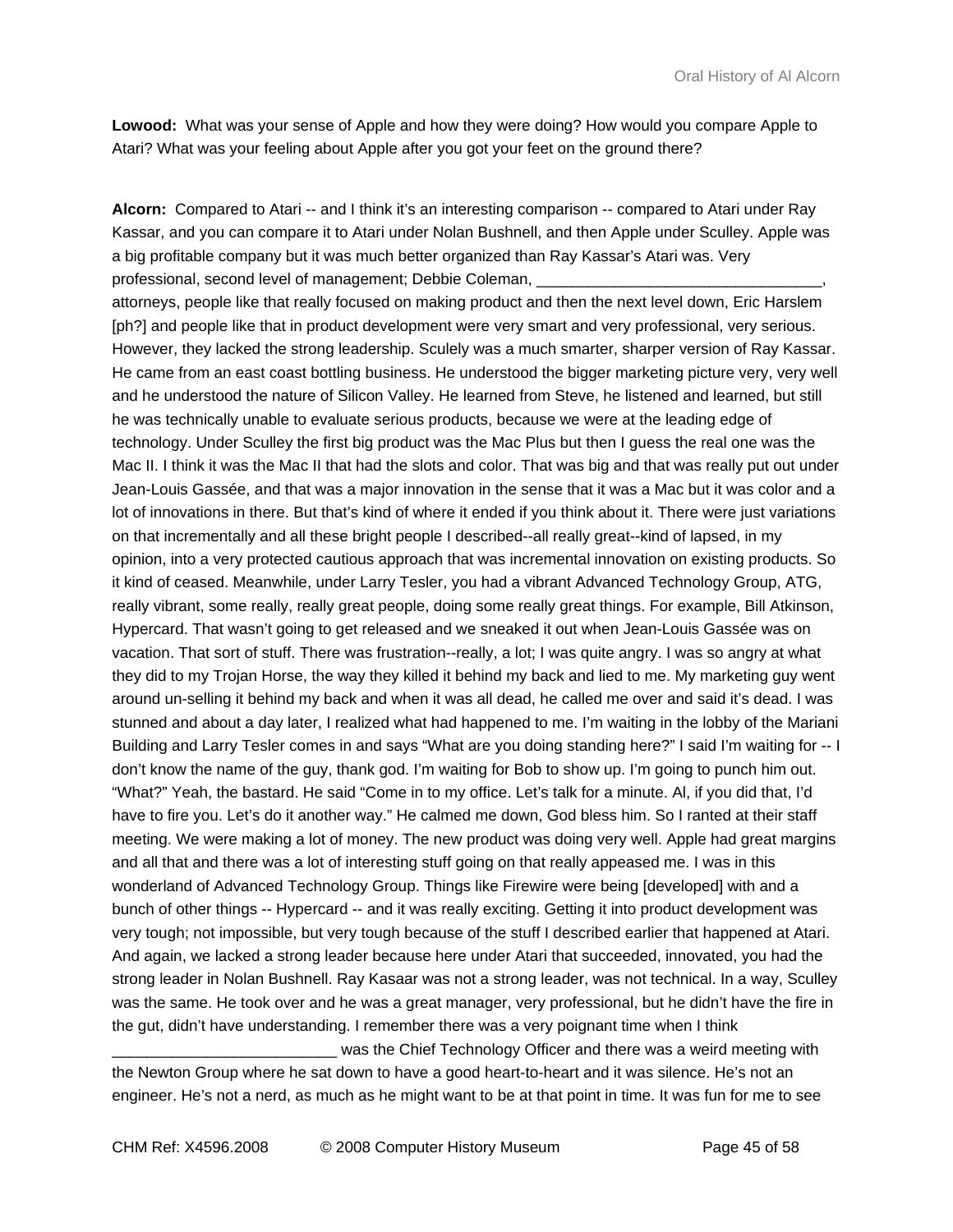that up front, but it was illustrative to see that kind of a constipation in the corporation. Then I went off and did this with Ivan Sutherland, Bob Sproul, Tom Stockham, and had a lot of fun playing with the Cray and indeed changing the industry, creating something like QuickTime.

**Lowood:** The fellows were within the ATG so that's how you would be moved from this kind of vague idea of what a fellow was to specific projects that were--

**Alcorn:** Yeah. In fact, the vague idea of what a fellow was, that description, I stumbled across it. No one knew it. That was a great description. We were just guys that they couldn't pigeon hole, individual contributors who could do great things and somehow that would affect the product and we were given a lot of freedom to do that, a very wise approach I think.

**Lowood:** What was the Aquarius Project and what was your role there?

**Alcorn:** Very good point, very good question. Aquarius Project was conceived of after Jobs had left and it was a bold project. I'm blanking on the names. Sam was the guy's name who was the--

**Lowood:** Sam Holland.

**Alcorn:** Right. Sam Holland was the guy who had this project. It was a big project. The big idea was let's build our own new microprocessor that was based on fine-grain parallelism and used untried tools from AT&T that had to be ported to UNIX, the first UNIX/Cray machine ever built. There were so many Catch-33s as we said at Interval [Interval Research] in this thing, our success depended on somebody else succeeding, that it kind of wound down. But it was a big project in the building with the Cray, just off of Valley Green Drive and it was ugly. It was getting ugly. It was going nowhere, budgets. And I was asked by the troops, would I take over the project? It was considered career suicide. This was awful and they realized that in my position as an Apple Fellow, I had nothing to prove, so I could take on a case like this. I was intrigued by very bright people and tried to salvage the project. The more I unraveled it, the worse it got and eventually we had to fold it. It was not a pleasant thing for me to have to do. There were some very, very bright people there. So that's how I wound up in that building with that group.

**Lowood:** You mentioned the Cray and Ivan Sutherland and Bob Sproul. What were the circumstances of all of those guys coming to ATG?

**Alcorn:** That was a very interesting time, again, in technology, in business, in America. A lot of things were all converging. Remember Pioneer had come up with this thing called the laser disc which was a big disc that was analog FM recording on an optical disc, the triumph of engineering over science. And there was this idea of multimedia that was coming out that Jean-Louis disliked, probably correctly. Those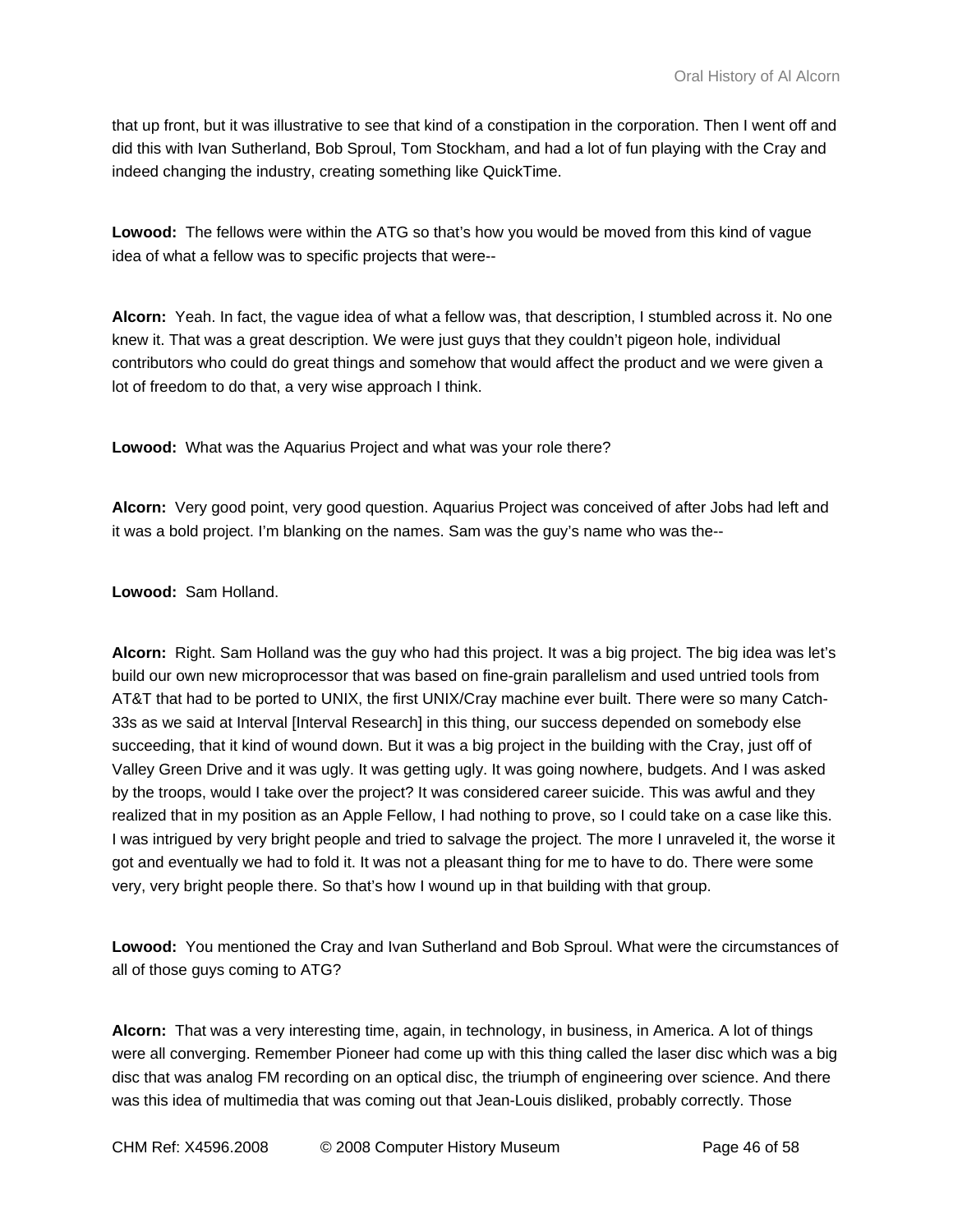products were pretty ugly but they were really the thing at the time, the leading edge. The idea was go make a custom laser disc. That was not easy to do, shoot the video footage and put it on a laser disc and then have that disc controlled by your computer. So you had a TV monitor, a raster scan TV, you had a computer display, you had this laser disc, this huge thing and you had a computer. So you had two displays and two big pieces of hardware minimum and you could then do some interesting things where you could jump around and do that stuff. So that was where that was at. Jean-Louis Gassée had gone to corporate meetings about multimedia and declared it was a bad idea to our customers, which is fine. At the same time, the compact disc had come out, had just emerged, and it was a very interesting product. Of course, it was meant for music but there was now this thing called a CD-ROM that was out there so you could put data on it, so it was all digital, no analog stuff. Very interesting. RCA, the venerable old Radio Corporation of America, was dying and they had come up with a weak competitor to the video laser disc. I forget what it was called but it was capacitive stylus analog thing that looked very similar to the laser disc but used a physical stylus in measuring capacity, and it failed. It was the publishing business of movies on discs from one publisher to many people, like book publishing or record publishing. And RCA had shown early secret looks at this thing to Larry Tesler. I wasn't even involved in the first one. I left a part out. The people at the Sarnoff Labs, the research lab at RCA, stung by this failure of the capacitive disc, came up with this interesting idea of digitizing video, compressing it, and putting it on a CD-ROM. Like whoa, this is interesting. It was still the publishing business. It was still publishing from one to many but the concept now was you had the CD. The data rate on the CD was about a megabit per second. Very interesting and it was cheap, really, really cheap. So now, people with stories today, hah, what's that, but that was a big deal. So now you could get 500 megabytes on a platter for 50 cents. Wow! Now what can you do with this? They had come up with this weird compression scheme using a super parallel computer-- again, publishing. It was very, very heavy front end compression that required hours to compress a one hour movie, and then they would publish it. Until we saw this and we kind of rushed it at that time and then RCA went poof. About the same time, a group called SSA -- Sutherland, Sproul, and Associates -- a consulting group with Ivan Sutherland, Bob Sproul, and Burt Sutherland and associates, basically were going around the world every year. I think they worked in Australia--wherever they wanted to work--and they'd go to find the big companies in the area and say we'll work for you for a million bucks for the year but we'll peck if we want and there's no negotiation. We only get to see this the other way. We'll decide if we'll work for you. So I went to Larry and said wow, we're in the running for this. I think because we had this Cray they were intrigued. "We'll play with this thing." So all of a sudden, they came to work for Apple. I went to Larry and said great, I've always wanted to meet Ivan. He's a hero of mine and Larry said "Oh, you'll have no problem. I'm going to have him report to you." Oh my God, I was so nervous, petrified. But we made friends. So the idea was let's find a way to somehow integrate the media into the computer. Ivan's contributions and Bob Sproul's contributions were spectacular. Allen Kay warned me. He said, "Oh, you'll love working with Ivan because he'll be making fundamental contributions to a new field within six months," and he did: the idea of the almond shaped region in sixth dimensional space. At the same time we just started this meeting with the media lab at MIT. We were funding, as all the big corporations did, the media lab at MIT and I guess every year or every six months, Nicholas Negroponte and Andy Lippman came by and would give a talk to their sponsors, tell them what's going on. So here was this wonderful meeting in Larry's office with Andy Lipmann, Nicholas Negroponte, Ivan Sutherland, and Bob Sproul and I'm sitting there. Andy is talking about how they were working on a form of video compression on their own called pyramid coding. Ivan and Bob decided that it would be fun to go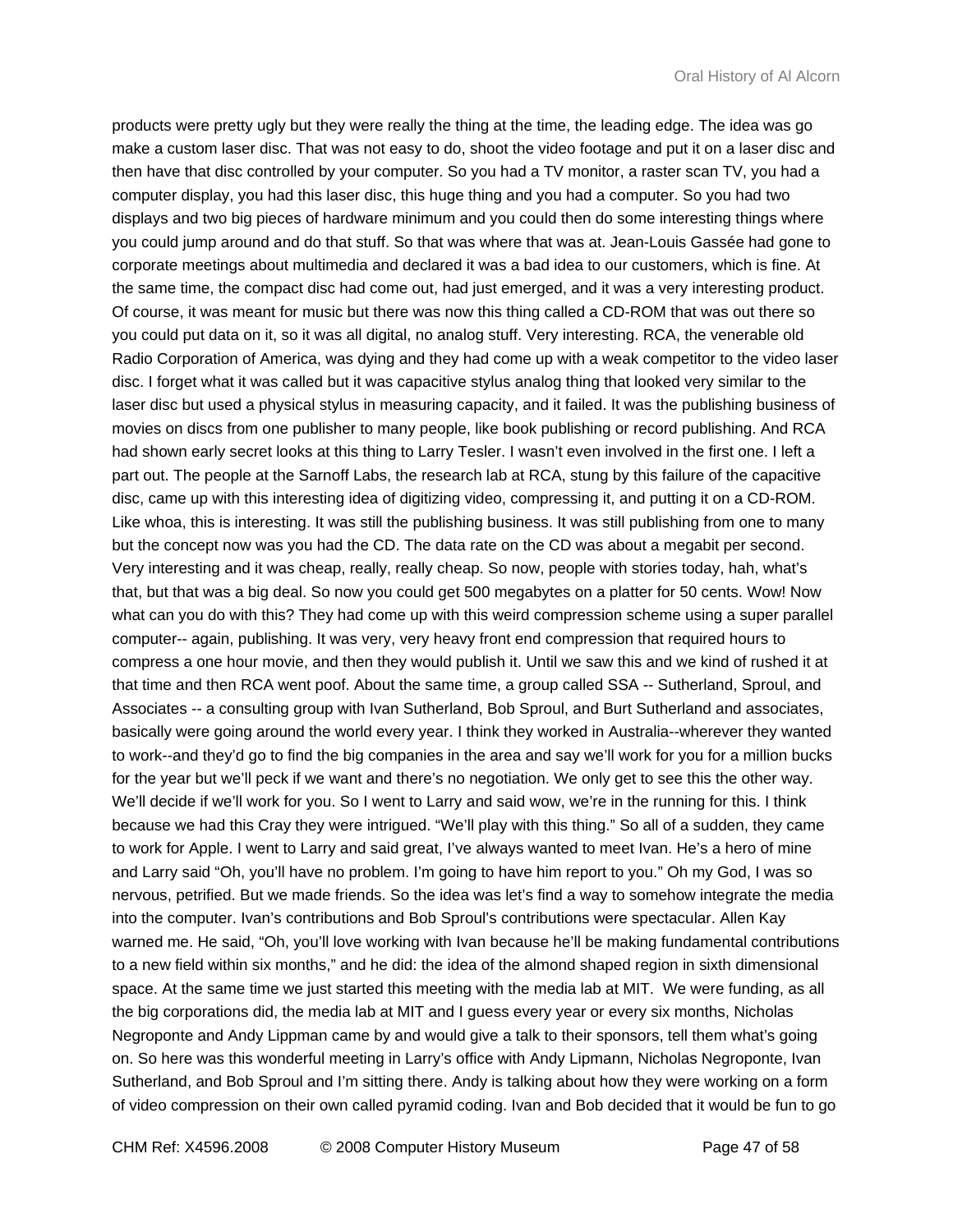work on something called vector quantization. That approach, fine. We had to create a play list and basically Andy was giving an explanation of how he was doing his stuff and Ivan in his professorial fashion just asked the one question that's the most interesting. He said "What kind of a sensor are you using for your camera?" What do you mean, I'm using a TV camera. Well, is it linear, square, logarithmic? Andy said "Why would you ask?" I think Ivan said "Forget about it. Don't worry." I get a call a few days later and Andy wants to come to work on the project and he's allowed to do a consulting job while he's there as a professor at the media lab. So I said okay, that'd be great, I got him. So we had Tom Stockham, University of Utah, Andy Lippman, Bob Sproul, Ivan Sutherland, we had this Cray, and we had a great time. But Burt Sutherland was the most key to this whole thing because he's set way back. We had these meeting obviously and we really defined the space, because at that time, there was teleconferencing going on. People could talk, from my days at Widcomm, real time one-to-one using video compression. The stuff wasn't stored; it was real live one-to-one. There was now this thing from RCA that had failed. The idea of publishing, compression, putting it on a disc but it was one to many. But what about the idea that you could do your own compression on your computer of video and audio and send it to somebody else, personal, without having to save \$100,000 on a compressor and store it on your hard disk, which was never done. So that was really fun for me, to be able to go to some of these other people that were doing video compression. For example, the French and the phone company were doing teleconferencing because that was where their focus was, telephones, and they had this brilliant machine using discrete cosign transform compression similar to Widcomm for an h.261 coder which was really meant for 64 kilobit lines, but it would scale up to a megabit. But they never considered that and my engineer, Paul Gavarini, French, went there, found these guys and said run it up at a megabit. Why would you want to do that? 64 kilobits, it works great for teleconferencing. Take a cartoon off of television and run it through that to see how it handles scene changes. Why would you want to do that and store it on a disk? They just didn't see that. It was really this insight that Burt really brought to us. There were all these aspects. There was from one to many, from many to one, from publishing to real time to delay in time and we really saw this. We were the first guys to really see this. Meanwhile, Jean-Louis Gassée is over there pissing in multimedia so it was really great because in retrospect, had Jean-Louis realized how important this technology was going to be -- it led to DVDs, to Quick Time, to stuff that's ubiquitous now, satellite distribution, all this stuff -- they would have supported it. They would have taken it seriously and probably ruined it, because some of the stuff we did was that we realized we didn't even want to get into this argument about should it be proprietary or not. Because if it was a proprietary technology, it would never work. How could you send a letter to somebody if nobody could read it? You had to <inaudible>. At the same time Andy Lippmann made us aware of this group called MPEG [Moving Picture Experts Group], which had been going on. It was an ISO standards group, Motion Picture Experts Group, and it was really kind of going just around, I don't think [they were] doing much. They were arguing over should it be discrete cosine transform, should it be vector quantization, should it be pyramid coding and they were having this never-ending argument that was really going nowhere. So at the end of the tenure of Sutherland, Sproul and Associates, Andy suggested we have a party, a consortium where we had a oneday event. I picked Rickey's Hyatt off campus because I think it's just a great place to do things. It doesn't exist anymore but a lot of companies were funded there. So we rented a space and we had all the top compression groups in the world. They all happened to be involved with MPEG and Andy said, "I'm going to give you the same footage from the Cybill Shepherd Moonlighting sequence and you all have to compress this at 1 megabit rate and show us how good it looks. You can do everything else you want,"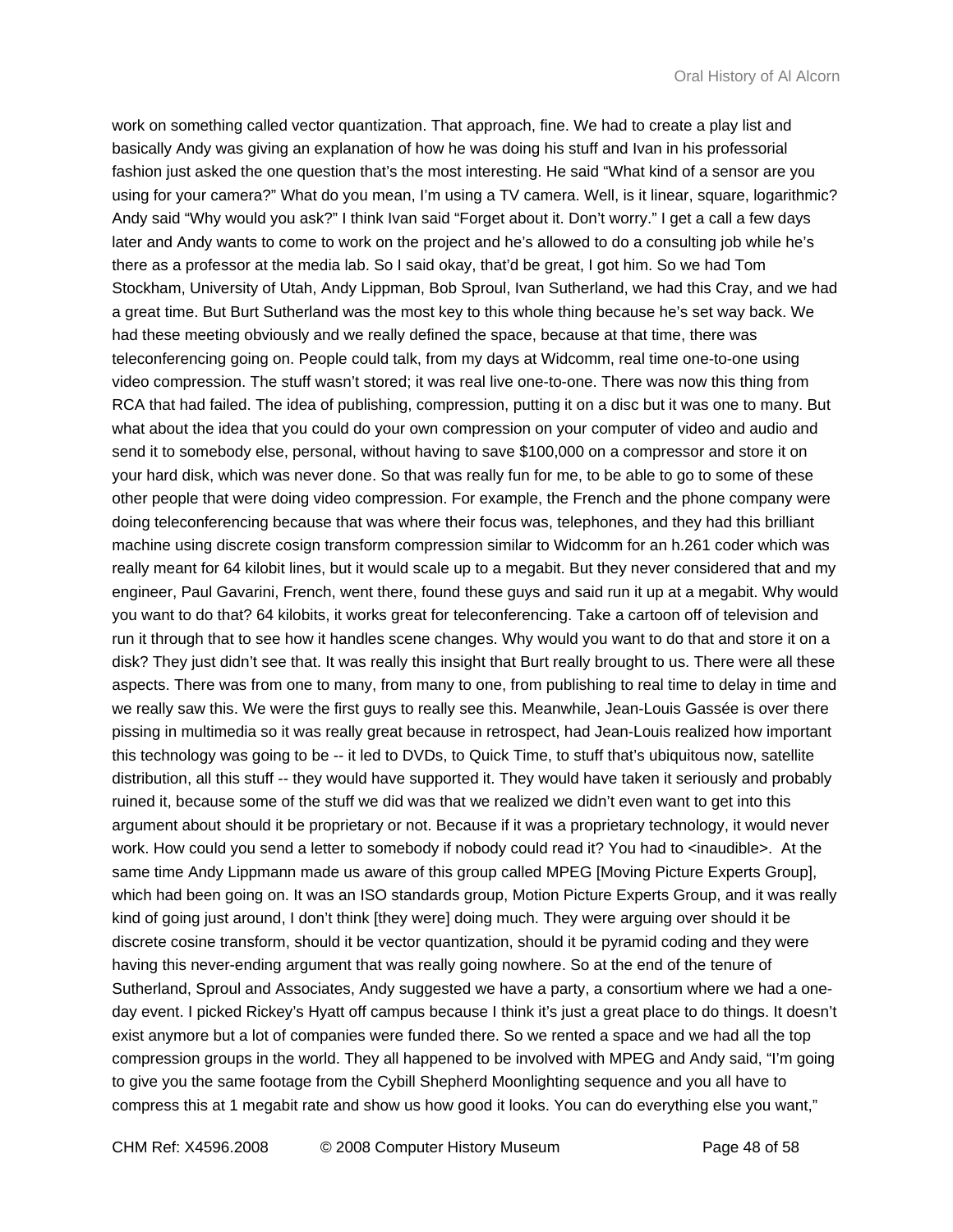and it was the first time. Because I was able to leverage this big lie because I was from Apple, this was the first time that a big company appeared to be interested in this technology. None of the corporations got how important this technology was, so it was just research, go futz around with it, no impact. So all of a sudden, hey, we can sell this stuff to Apple--not realizing I'm a fellow. I can buy two of anything. That's it. Everybody came to this event thinking that we're going to sell this to Apple and fine, whatever gets them going. And Andy Lippmann had actually brought out -- this was so important, a very seminal meeting -- he brought out all the people in the Media Lab involved with their project to see this stuff. So we got to see everybody else's work at the same time and about the same time Intel had just bought the remains of the RCA thing. They called it DVI and again, they didn't see the big picture because it was the publishing business. We tried to tell them and they wouldn't listen to us and they in fact wanted to show early in the morning because they didn't want to stay around to see the rest of the stuff. Big mistake. Had they stayed the rest of the day and seen the competition, they might have said "Wait a second. We've got problems here," but they didn't.

**Lowood:** Why was the Cray there?

**Alcorn:** Remember, I did tell you. The secret project was the Aquarius Project. Aquarius was the reason for the Cray but we couldn't tell anybody that because it was this big secret. By the way, anybody listening to this, secrets are very, very destructive. People have secrets really to keep people from telling them how stupid they are. I've seen it [become] more and more destructive. Because this was a secret project, it could've been killed a lot earlier and saved a lot of money. But anyway, we had the Cray for that reason. The public reason was that we're creating the next generation of Macintosh computers using a Cray. The fact was nobody was using the damned thing because it was very hard to program. It was the first Unix Cray and cost a lot of money to run. But we played with it and we had a great time.

**Lowood:** So the idea was it would be for some sort of computer-aided design.

**Alcorn:** Yeah. For the Aquarius, we actually had to port these weird design tools from AT&T over to the Cray, which was a task that was never accomplished. It was also in dispute.

**Lowood:** What was the state of MPEG at that time?

**Alcorn:** Academic. You had people from AT&T, Bell Labs, which was kind of industry academic, you had the French phone company involved. It was really academic but they were associated with some corporations. The French, SGS Thomson, we became partners with. They had some people there. It was your high-end academic research people and the first corporation that got an inkling of how important this was, was Philips in the Netherlands. They had this product come out called CD-i (Compact Disc Interactive), I think it was. Itt was a kind of game player that used a CD. They were going to put movies on it. They realized this MPEG technology and they actually wanted to ship it at a time they had to ship it.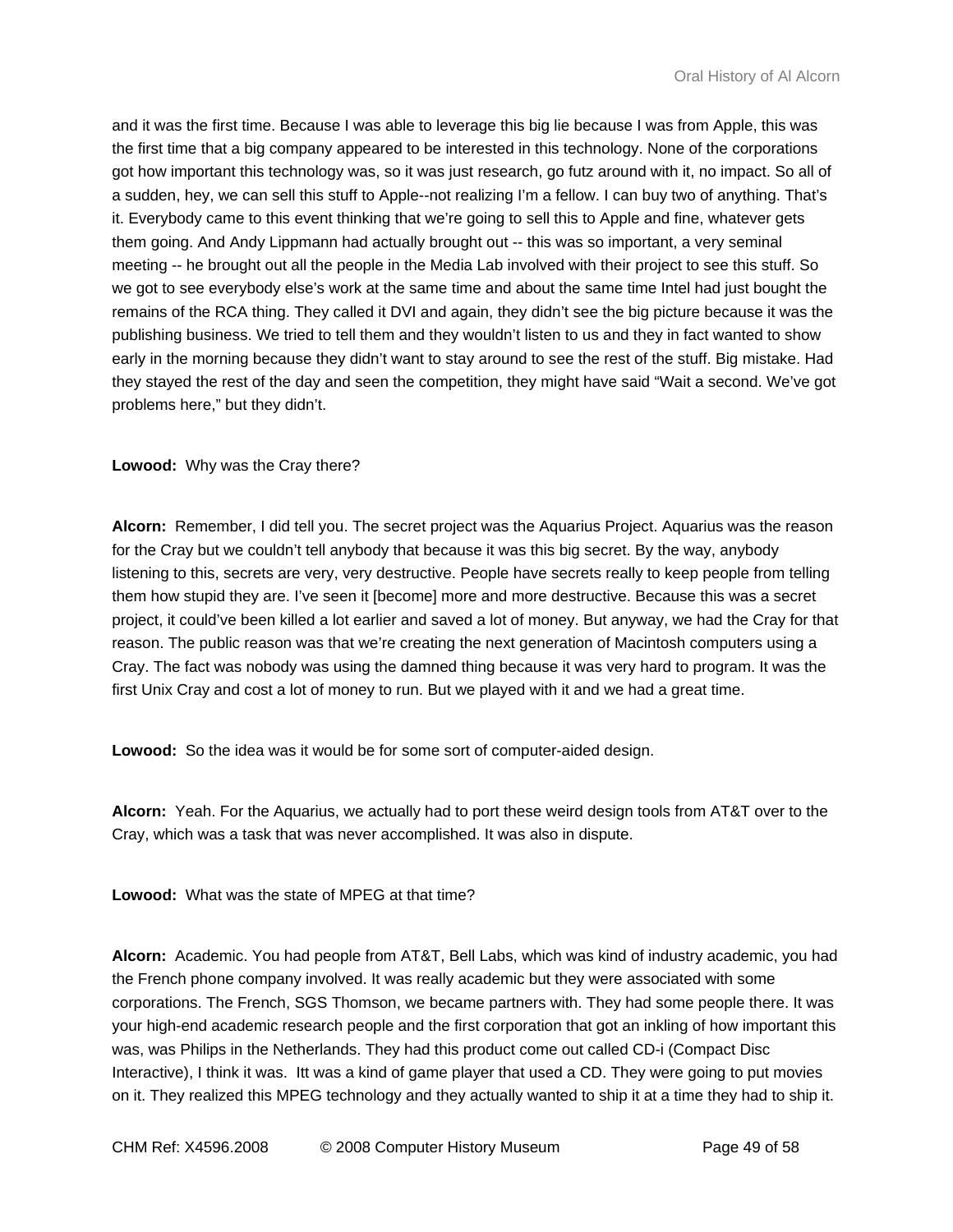But they wanted to cut the standard off and ship it and the engineers protested it wasn't done yet, it wasn't fully baked. In a way, Philips tried to hijack it and they came to me and the engineer said "Al, you need to host an MPEG meeting," because the meetings were hosted around the world. They go to Portugal, Philips had one in Eindhoven and they said "Al, we want you to host the next meeting after Philips. Get it away from Philips so we can continue this thing." So being an Apple Fellow, I actually hosted an MPEG meeting on Apple's dime and nobody from Apple management thought it was important to attend or even talk about it or advertise it or whatever.

# **Lowood:** Did Apple become a member of MPEG?

**Alcorn:** Yeah, from an engineering standpoint through Mark Cutter. A great graphics guy who had a really great graphics group and he had a small team working on this and they were actually part of the MPEG technical group. I wasn't technically qualified enough to get down to the details of what was going on.

**Lowood:** What was the state of digital signal processing at that point?

**Alcorn:** We built at Apple, that team under Mark Cutter, actually built the first real-time MPEG decoder ever in hardware. The state of technology at that time was you certainly couldn't do this in software. It had to be dedicated hardware to decode or encode MPEG. So they actually used very complex DSP boards in a Mac -- we had to use a Mac because we're at Apple -- but it took like three high-powered cards with a high-speed bus across the top. It was certainly not product development. It could never be a product that way. So that was the state. It really was something that could not be done under CPU software. Fascinating story of how this evolved. So two things we did: One was we got SGS Thomson interested in making this chip because they already had a couple of DCT [Discrete Cosine Transform] cores, parts of the company, and it was kind of a castaway little team of very bright engineers that didn't fit the traditional mold of Thomson. They were using high level languages, VHDL [VHSIC hardware description language], to do chips, which was new. It was coming off of polygons on physical stuff. We actually worked with them cooperatively with no agreement, nothing, and co-worked with this to help them make a real MPEG decoder chip. They were driven by the idea that that hey, I'm Apple, we're going to buy a million of these things. And \_\_\_\_\_\_\_\_\_\_\_\_\_\_\_\_\_\_\_\_\_\_\_\_\_\_\_ Vergon was the guy at Thomson SGS to do this. I worked with him and they finally built the chip, got it to work. How many am I going to buy? I'll buy two. Uh-oh, no, you're kidding. No, I can't buy any of these. I'm research. "Al, I'm going to get clobbered, I'm going to get fired. I did all this stuff and you promised. Oh, come on." He was in trouble, but then there was this little project. Hughes Satellite had this idea of beaming digital signals to the home for movies and stuff. Guess who had the only chip that would do this decoded in the set? Now, he was a hero, but there were two months when he was in trouble, but he became a hero. So we co-opted them. What was the other one? Well, I'll think of it.

**Lowood:** We should stop there.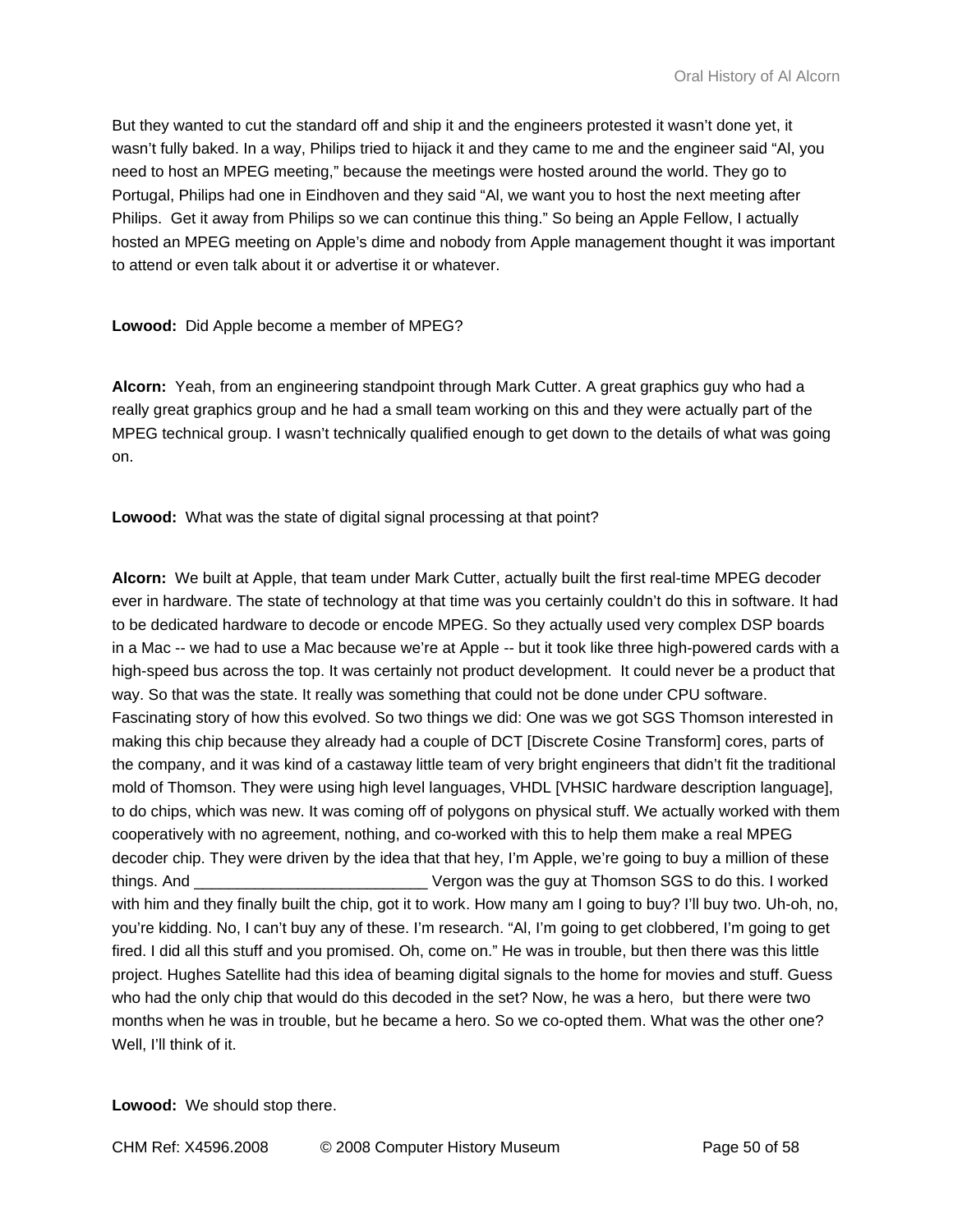**Lowood:** Okay. From this point in the project, how did this lead to the idea of the software codec and then eventually, of course, to QuickTime.

**Alcorn:** Yeah, well, QuickTime and MPEG were really separate things. And in the early days, in the beginning of QuickTime, people really misunderstood what QuickTime was. QuickTime originally came out of a project in Advanced Technology-- I'm trying to think of her name-- again, in the graphics group. We were doing a SIGGRAPH [ACM Special Interest Group on Graphics] movie. We decided to do a SIGGRAPH movie and then use the Mac. And the fun was we were going to do the rendering as a desk accessory in the background at night on all these computers and the Internet-- the network had just come out in engineering. Under Steve Jobs, there was no network. Now we actually had an Ethernet network emerging in the lab, and so everybody could put this program called NetSlave that would do the rendering at night. But [after] all this work, [we] realized that, wait a second, the Mac operating system is a terrible platform for video, for media, just terrible, terrible. And so, a group was formed called "The Time Lords" in engineering that basically was an interest group that would meet every week. They would talk about "what do we do to fix the operating system of the Mac to allow for media to get in there?" That evolved into, that infected product development, and that became QuickTime. QuickTime, by its nature, to allow video, had to have codecs. And so the very first codecs were crude software codecs that worked on very small pictures, but the concept was there. So people then, all of a sudden, somehow, QuickTime was defined as the codec, but it really wasn't. It was really the bigger picture of the hacks to the operating system. So under that, you could run, arguably, any kind of codec. And that's the way it was architected. Now, MPEG was far too compute-intensive to work as a software codec at that time with those processors. And so the way that happened was I was an attendee at the computer elements workshop in Vail, Colorado, the top computer architects in the world. And they're always interested in these things called benchmarks to see how fast your computer is running. Benchmarks are funny. Benchmarks are the old job; how well does this do the last year's work? But as the job changes, those benchmarks are not appropriate. And so, what they were really interested in, the reason they invited me from this toy computer company, was they wanted to know if maybe there's a new job out there. And indeed there was. It was called compressing video. So I gave talks at that conference about MPEG. It's going to be the big thing, it's going to be important. And a few guys took it and ran with it. And one of the guys from IBM, I forget his name, wound up as the head of the MPEG-2 committee. And they actually, then you started seeing the processors have multimedia instructions and hardware support for some of the stuff. But originally, it had to be a custom chip, a separate module to do it in the hardware, and eventually MPEG could be done. But QuickTime was really architecture and modifications to the operating system to allow a non-fair arbitration scheme so you could handle audio in continuous streams while you did other stuff at the same time.

**Lowood:** So QuickTime was outside ATG?

**Alcorn:** Again, yeah. It started in ATG as Time Lords, and then we infected-- that was the way you got things out-- one way to get things out was to infect product development. And QuickTime was not going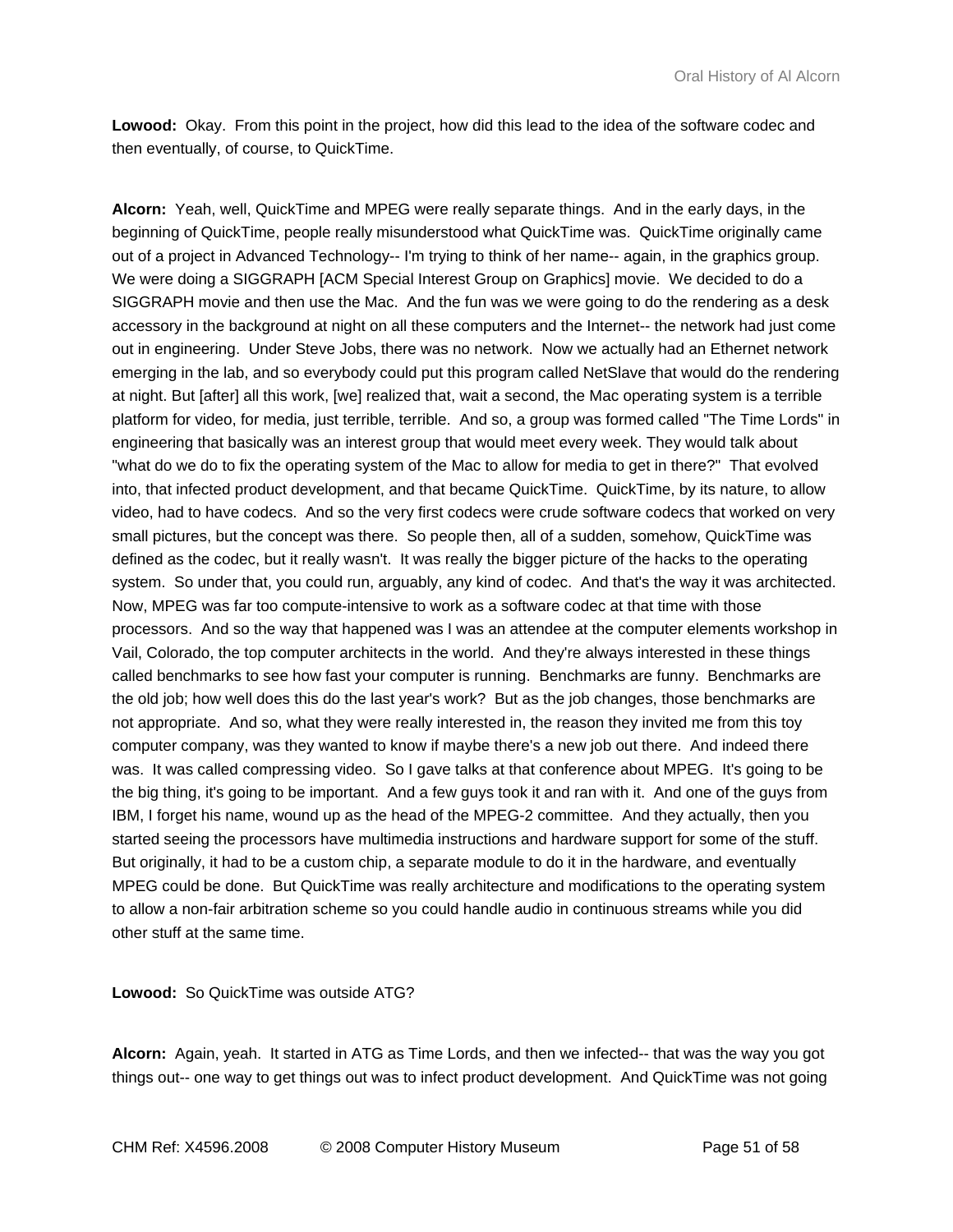to get released even in product development. And that was another story about how Dave Nagel caused it to be released at the risk of his own job.

## **Lowood:** Why don't you...

**Alcorn:** Well, we saw how important this was at ATG and the guys in product development, or at least in the QuickTime group, but it wasn't going to get out because, remember, ATG, Advanced Technology Group, doesn't do releases. This is product development's purview and thoughts come down from on high. They don't come up from the bottom like this. Right? Just like Hypercard, the same way, wasn't going to get out. So, it was a fascinating time, because Dave Nagel had taken over from Larry Tesler. Larry Tesler went off to run Newton. Dave got how important this was, QuickTime was, to Apple's future. There was another marketing guy that we had hired from IBM who was really quite good. I wish I could remember his name. He and a product manager whose name I don't remember, the three of them conspired, unbeknownst to me, to release QuickTime. And at the next Worldwide Developer Conference, Dave Nagel was supposed to give a talk, a usual, a pablum talk about how wonderful Advanced Technology Group is and how much wonderful things are going to be, and all this stuff. He hijacked his own talk and actually announced QuickTime. He had the demo and announced the product and forced Apple to release it. Product development was hopping mad. He knew he could get fired for doing this but felt it was important enough. And these three guys did it and got out. And that's how Apple QuickTime got released in spite of management. So when people talk about how companies can be creative, it was in spite of the corporation. And it's funny, at the same time Apple would run around saying, "Oh, these engineers, they won't listen to me. You know, we can't control them. They did their own…" Well, thank God they did, because stuff never would have happened if they didn't.

**Lowood:** So, you left Apple in '91. Was this the project that you pretty much closed out your time at Apple with or were there other projects there as well?

**Alcorn:** No, no, no, no. Oh, no. At that time, there was actually a little subterfuge going on. There was a lot of tension between a lot of the bright people in product development, or some in product development, and a lot of them in ATG management. Some people felt that there was a real problem in engineering at Apple, in management, leadership from the top down, how new products got out. It was not right. And the proposal was for Ivan Sutherland and Bob Sproul to have some position that could kind of replace some of what Larry Tesler did--not Larry Tesler; excuse me, Jean-Louis Gassée--on making technical product decisions. And I, being a reckless and carefree fellow was nominated to form this idea and actually pitch it to John Sculley. This could be a real career-limiting move suggesting that these guys be elevated. And I went right past my boss and Larry Tesler and everything. I had a meeting with Sculley, and he said, "Sounds interesting. Talk to Jean-Louis." And it's like, you don't get it; you don't get it. So it died and Sutherland and Sproul went off to Sun [Sun Microsystems], and that's, you know, history. And then eventually Sculley fired Jean-Louis--God bless him, very bright guy, released a lot of product-- because [there was] a lot of politics going on and he [Gassee] wanted to run manufacturing. He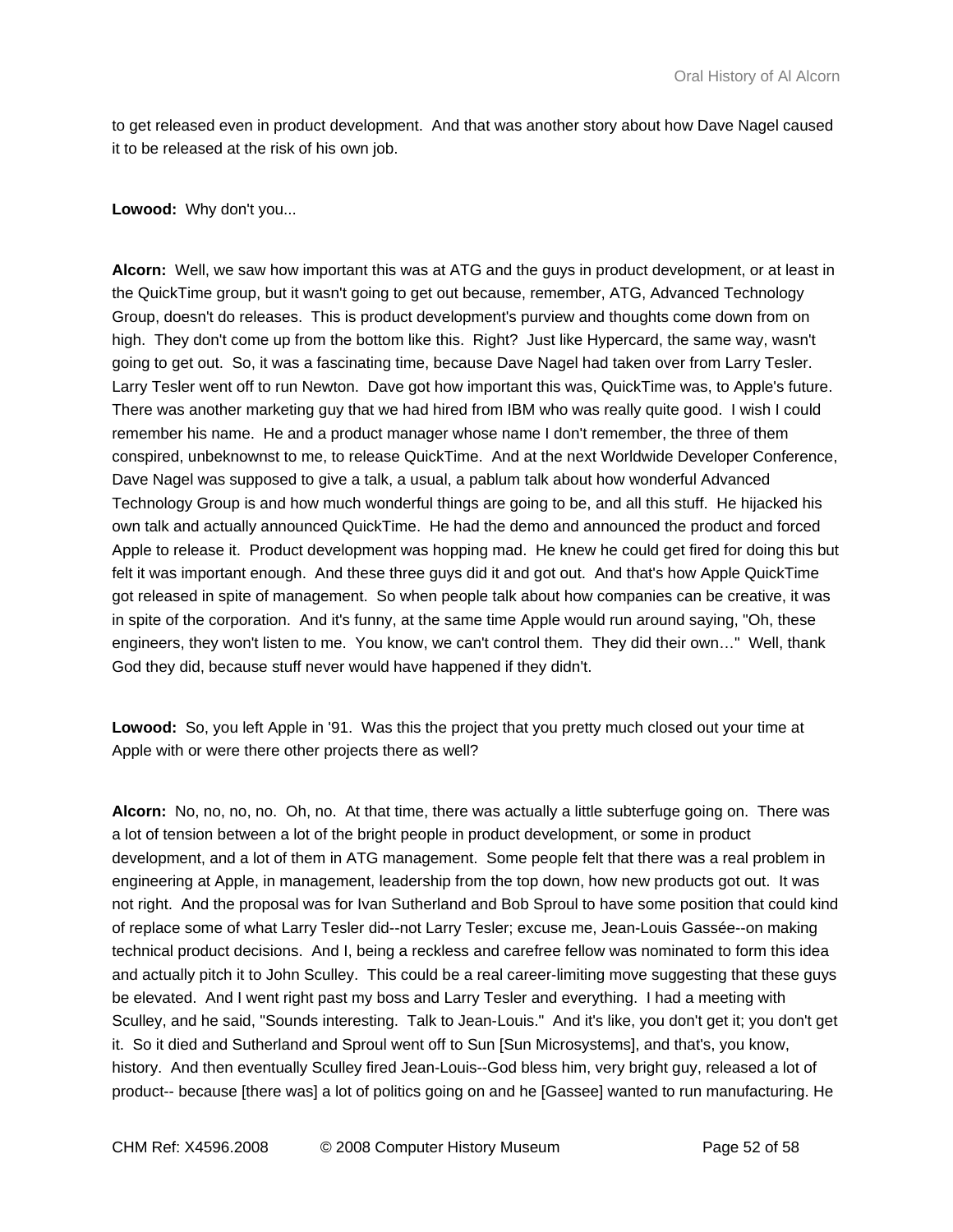was more interested, I think, in grabbing more power that making some interesting, hard decisions about the products.

**Lowood:** What did you then close out your time at Apple with?

**Alcorn:** Ah! Oh, there were some harebrained ideas. One, there was quietly killing the Apple II. And some of us who loved the Apple II, there was no real reason to do it other than the Macintosh was making the money. We felt that the Apple II had a special place in society and science. The Apple II was the last, only personal computer [from which] you could actually learn about real computers as opposed to using it to do recipes and stuff. In college and high school, you could actually watch it work in a way. The tools were there. It was very, very open, and [we thought] that it shouldn't die. There was still profit in the thing. And so we actually proposed, instead of killing it, to find a manufacturer. I also worked on a remarkable microprocessor: a semiconductor device that would run Macintosh, emulate a 68000 or 68020. The chip itself would emulate an MS-DOS computer, and it would emulate a 6502. So you put a disk in. The idea was it was cheaper than a Mac, and it would run Mac. We actually built one or a prototype, sort of. You put the disk in and it would, ah, it would be an Apple II, it would be this, it would be that. And the idea, ooh, that was, you know, nasty and scared a lot of people. That was, product development just basically formed a scab around me and stopped that. And then one of the other projects I proposed at the end, based on this emulation technology, and we had semiconductor companies lined up and what-not to do this, we were making the transition. Remember the shift to the RISC [Reduced Instruction Set Computer], the shift to the power PC? We realized that when this happens, emulation usually suffers a huge hit in performance. And so what's going to happen-- we predicted what did happen-- you'd have a loss in performance. And so why are you just walking away completely from the 68000? Motorola had decided to stop building it, and the whole thing just died, and that's very dangerous. We proposed a make-our-own, next generation, scale it up just in case we had problems with this thing. And we saw Hugh Martin doing his Tesseract product, which eventually failed. We thought it was going to fail and Apple would be in big trouble. So we tried to do that. That got killed. And after a few failures realized that I really wasn't a research guy, you know. I wasn't comfortable just doing papers. Stuff I did, I had to affect to be a product, and I realized that it was not going to happen, so I left and on good terms with everybody.

**Lowood:** Then, well after that, you were involved with a number of different startups?

**Alcorn:** Well, I went to work at Digital FX with Steve Mayer, and it was a salvage job. I was the last VP of engineering there, and I learned back to video, professional video editing and authoring. And then after that, the slot machine company, Silicon Gaming. Yes, that was fun.

Lowood: Yeah. So what was it like to go into that market? I mean, I imagine now you're dealing with gambling and things like that. You're dealing with a whole different ball game as far as the legal environment goes? How did you learn about that and what was the product that you were doing?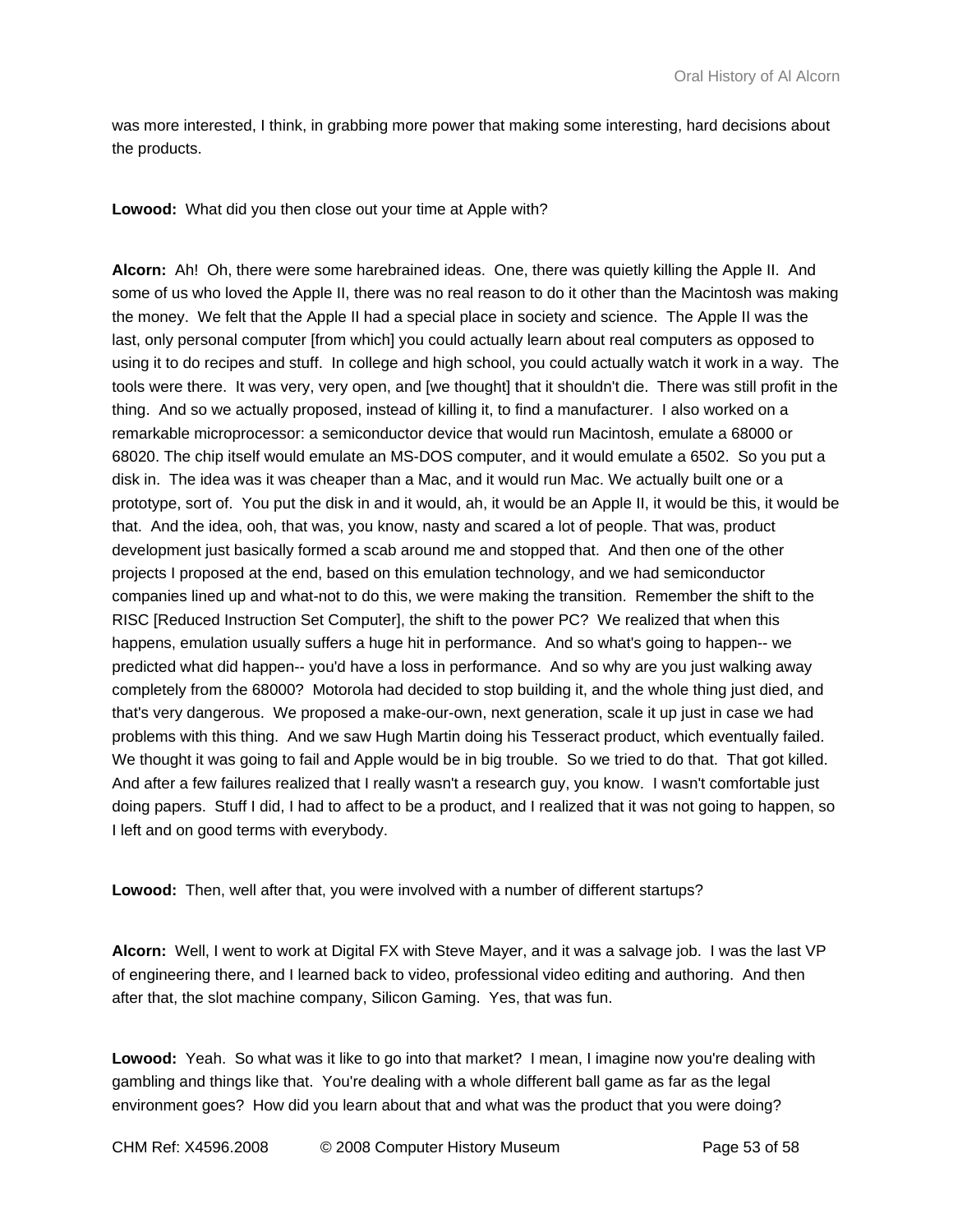**Alcorn:** Ah, well, again, that's, I guess, my quirk in life, that if I had to recreate video games, I'd be very, very bad at it. I mean, there's people. Most engineers get into building a better computer, a better video game and extend stuff. And I'm not good at that. I found my niche is to go take a technology and put it in a marketplace that exists but create a disruptive technology that changes that marketplace. And so, that's sort of what I like to do. And now, for the first time-- not for the first time-- but the first time in a while, I was back. It was an Ab Initio startup, complete real startup, clean, and Dave Morse, who founded Amiga and designed the 3DO [3DO Interactive Multiplayer], called me up and said, "Al, how about doing this?" That's the nature of what a disruptive technology's going to be. It's going to be foreign. That's the whole point. The first thing I did was went to the trade show for the gambling industry that was happening at that time in Vegas and looked around at all the products and said, "Gee whiz, these are 1970s" -- this was in '95, '94, '95-- "1970s-based technology, like video games from the old days." And here they're selling entertainment and everything is stored on a ROM chip. I mean, this is ridiculous. Let's put multimedia, let's put, you know, video and make it exciting and entertaining on a slot machine. And it was like, why aren't these guys doing this? I mean, this is so obvious. And so that's what that was about. And that was a lot of fun. It was just great. It was the most-- the purest startup company I'd ever worked in before or since. We had a million dollars seed round from the angels [angel investors], good angels. Within a year, we had Kleiner Perkins as our lead venture capitalist on our B round. We did a mezzanine round, the public offering, you know, went into production, and it scared the entire industry, just shook up that whole slot machine business. It was great. It was wonderful.

**Lowood:** What was the elevator pitch of what you would deliver?

**Alcorn:** Ah, well, it was that Steve Winn had changed the industry from gambling to entertainment. The biggest money earners in the casinos were the slot machines. Let's make entertainment on the slot machines with multimedia.

**Lowood:** And so once you had that, what were some of the problems that you had to solve in this arena?

**Alcorn:** Oh, well, a huge array of problems. I mean, let's just focus on the technical problems. The regulations in Nevada, the Nevada Gaming Control Board, are built to protect their industry, in a way, from foreigners coming in. Oh, yeah, they're very good ideas, by the way, when you look at voting machines. They have regulations about who can make these machines and how they're tested and stuff like that. But the regulations specifically said that the program had to be stored on a read-only memory chip, on a ROM chip, and that somehow made it more secure. And we wanted to store on a hard disk with a PC motherboard and actually use a big 4-gigabyte hard disk in those, a huge card disk for those days. And that was not allowed by the regs. And so we had to change the regulations to allow this kind of stuff and create a technology that made it more secure doing it this way than the ROM chips. And that was a lot of fun to go do that. That was the technical thing to change. We also used a 16 x 9 CRT in a portrait mode. We had to solve that problem. Now, the business problems were even tougher because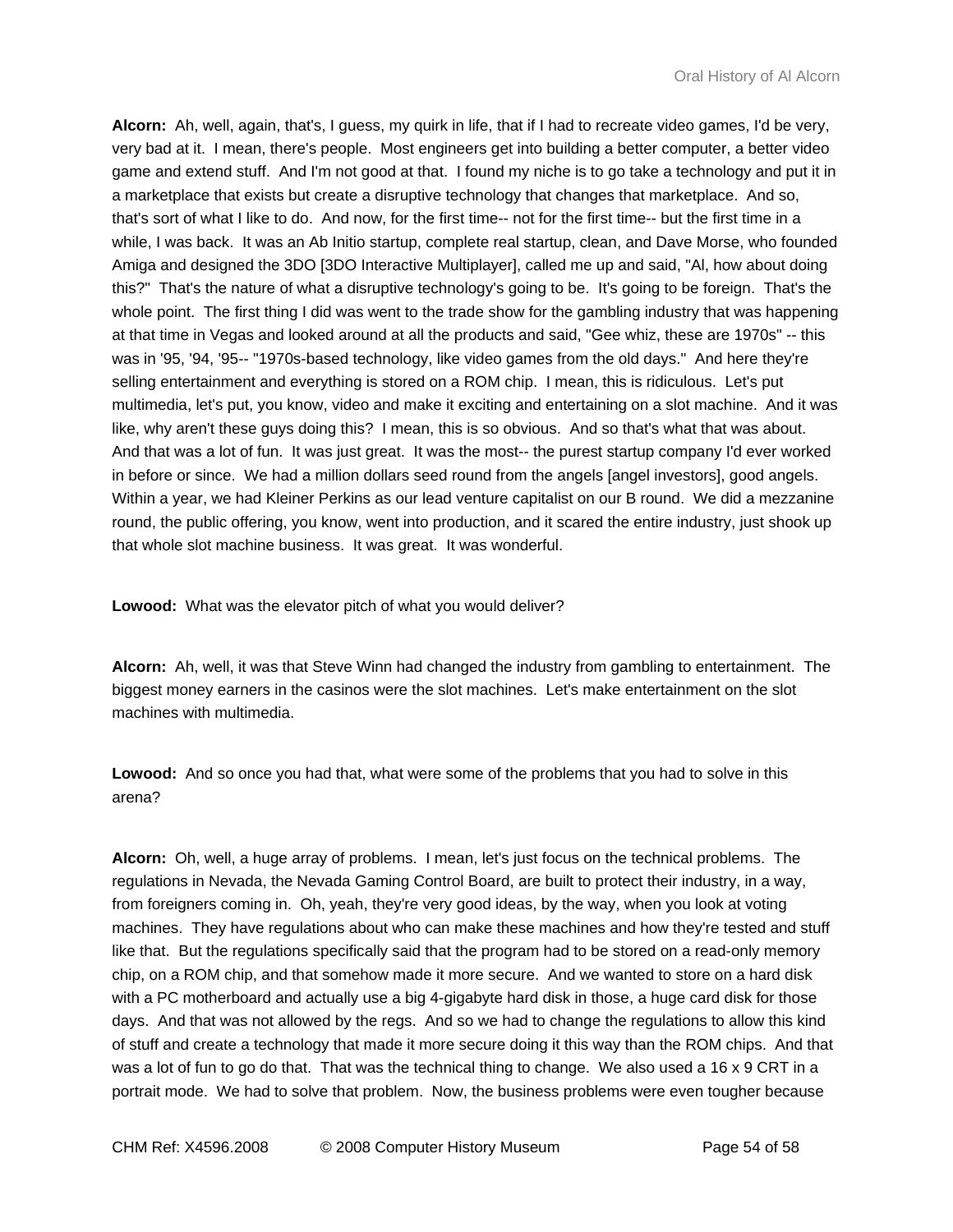to do a slot machine for Nevada, you had to be licensed by the Nevada Gaming Control Board. To do that, all the executives and board members had to be investigated by the Nevada Gaming Control-- and we're talking about a one-year-long investigation into every negotiation ordeal you've ever been in. It's really, really extensive. And then once that one-year process is done, you then can submit a prototype to the Nevada Gaming Control Board for inspection, and they take a year to do that. And then once that's done, and you get approval, now you can sell a machine. So those were very hard things. And one of the funnier things was they wanted to investigate every member of Kleiner Perkins, all the partners at Kleiner Perkins and every deal they'd ever done. This was like a 4 million dollars round, which was peanuts, you know. And I was told, they said, "Al, you don't understand. Prior to you guys, the main source of venture funding for Nevada was the Teamsters Central States Pension Fund." So, I said, "Well, Kleiner Perkins isn't those kind of guys. And this is, you know...." So we worked something out. It was a lot of interesting business challenges to get by the barriers that they had to keep us from getting in. But the engineering challenges were even more fun to go do that.

**Lowood:** And you were able to solve those problems and penetrate Nevada gaming with your machines?

**Alcorn:** In fact, I remember talking to Ed, I wish I could remember his name-- wonderful guy-- the head of the technical branch of the Nevada game control board. When I first went back there to that first trade show, I stopped in and talked to him, and he met with me, and I explained what we were going to do from Silicon Valley, and he said he would support it. He said, "Look, Nevada makes revenue from these machines, so anything you can do to make the machines better." And he admitted the machines are like toasters. They're very boring and we could use a shot of technology. So I said, "What is your familiarity with modern cryptography, specifically public key cryptography and RSA [Rivest, Shamir, Adelman algorithm]?" And they'd never heard of it. And so I said, "Okay." So we then paid RSA [RSA Laboratories] to consult with the Nevada Gaming Control Board so we could be independent and educate them about it, and they got it. I mean, they got it and they were enthusiastic. And we hired the best attorneys to help rewrite the regs, so we were able to change the regs. It was very funny and very disruptive, because there was this funny meeting when they had to announce the change in regs, and it was up in Carson City, where the state capitol of Nevada is, and they had all the VPs of engineering from all the different companies that were licensed or going to be licensed, and they announced this change. One old guy got up in the back and said, "Can we postpone these changes until we can catch up?" You know, and I said, "You can't say that." You can't actually-- here they are blatantly trying to use this process to keep out new technology, and Ed said, "Look, things happen, changes." And indeed, I have been told recently that-- well, IGT [International Game Technology], the dominant manufacturer of slot machines in the world now, bought the remains of Silicon Gaming. Basically, for the patents that we have. And because my name starts with an A, Alcorn, it's called the Alcorn patent that really defines the way how to make a very, very secure gaming machine on a hard disk with a media. So now they're using it to keep out other people.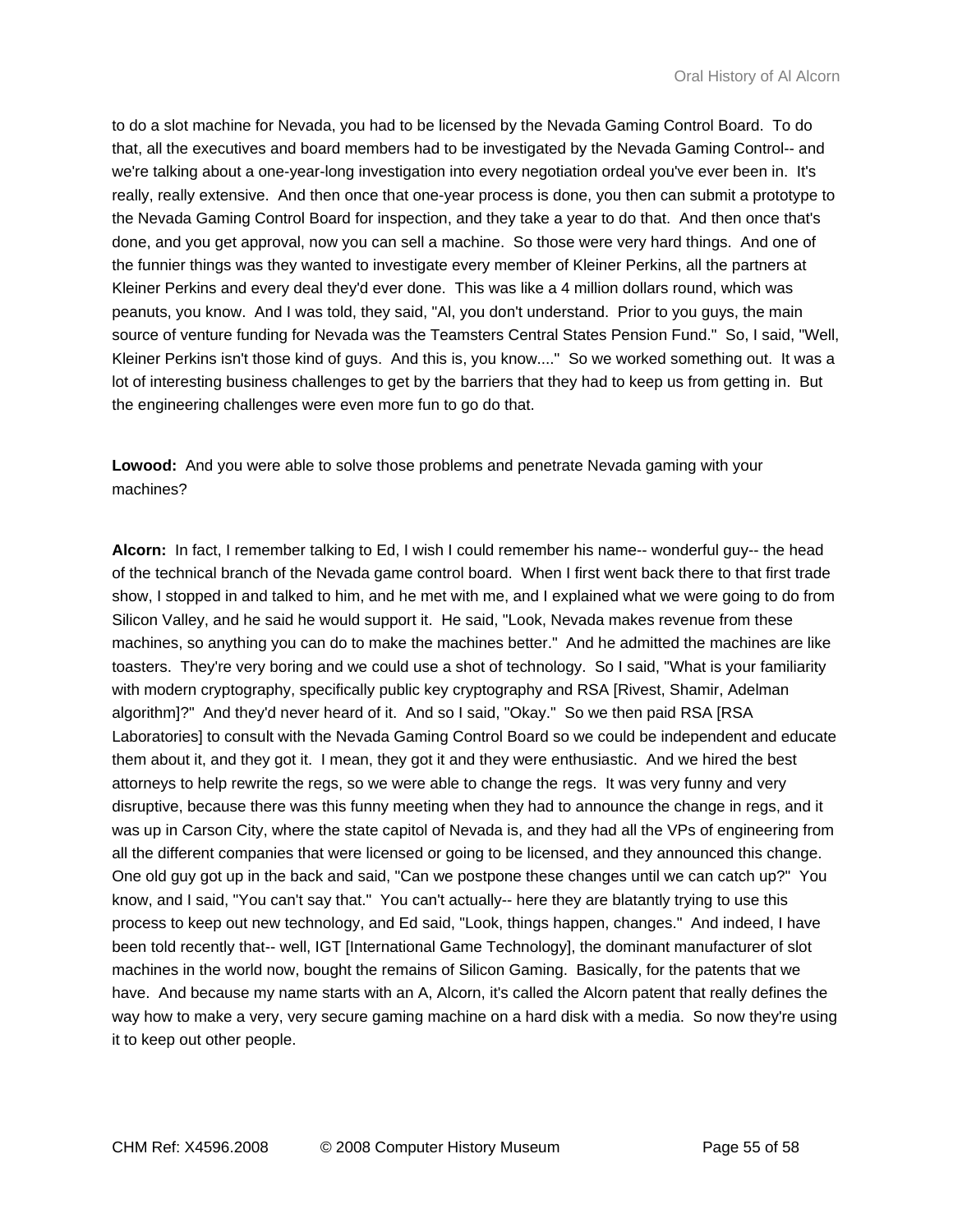**Lowood:** So, was it at the same time as this was going on that you became involved with Interval or was that after you left?

**Alcorn:** No. Once I left, once my time was up. When any company gets a little too big and successful, it's my time to move on, and I was asked to join Interval Research, which was wonderful. I was going to be a senior business management advisor. That was the title. And it was basically let's have some people who are good at business and technology and actually exporting technology into a product work for us. This was a new kind of a position at Interval, because Interval's thesis was, "We're going to be a corporate industrial research arm that no longer exists in America and we're going to try to create new products and form new companies around them as opposed to licensing technology. We're going to actually try to create a spin-out company." And that would give more return for Paul Allen's investments. But it wasn't going as well as they'd thought, so they brought me and a few other guys like me in to help that process to bring products out. I was eventually asked to take a company out, called Zowie, and make a product that shipped.

**Lowood:** Yeah. Interestingly enough, two of my sons were play testers or involved in focus groups for Zowie early on. There was a psychologist at Stanford who was running those tests. And so we found out about it. My boys were involved in that. So I know a little bit about Zowie. And tell me about that, because Zowie got involved with Lego eventually, right?

**Alcorn:** Yeah.

**Lowood:** And there were a lot of issues there around understanding electronic toys and trying to move into an area where toys could somehow be merged with computer-based entertainment. How did that all work out?

**Alcorn:** It was all, in my opinion, in retrospect, very naïve. The idea was to create a great toy. I think we really had done that, an innovative toy that provided more than just play value. In a way to describe it briefly, the idea was a children's play set. We're talking about a 5-year-old to 10-year-old, that kind of a young age group. They liked manipulating objects. Yes, they could use a mouse and a keyboard, but they prefer to manipulate objects. So, can we create a kid's play set where they can manipulate figures and actually have a video game associated with that? So you had the physical, real world of the play set and a virtual game world connected, actually merged. That was really an exciting effect. The task I had was figure out how to make a very low-cost device that would track these objects. And we did that. The problem is that, that's not how the toy company works. It was a very naïve assumption about the toy business. It's kind of sad. I think the toy industry is one of the most uncompetitive, un-capitalistic industries in the world. The way it works, it's really based on advertising, television advertising. And so, toys are bought, in my cynical opinion, by aunts and uncles and grandparents running down the aisle of ToysRUs or Wal-Mart, you know, in December, looking at something that attracts them and they throw it in the thing and give it to the kids. The fact that you have a great toy that has value beyond just a Star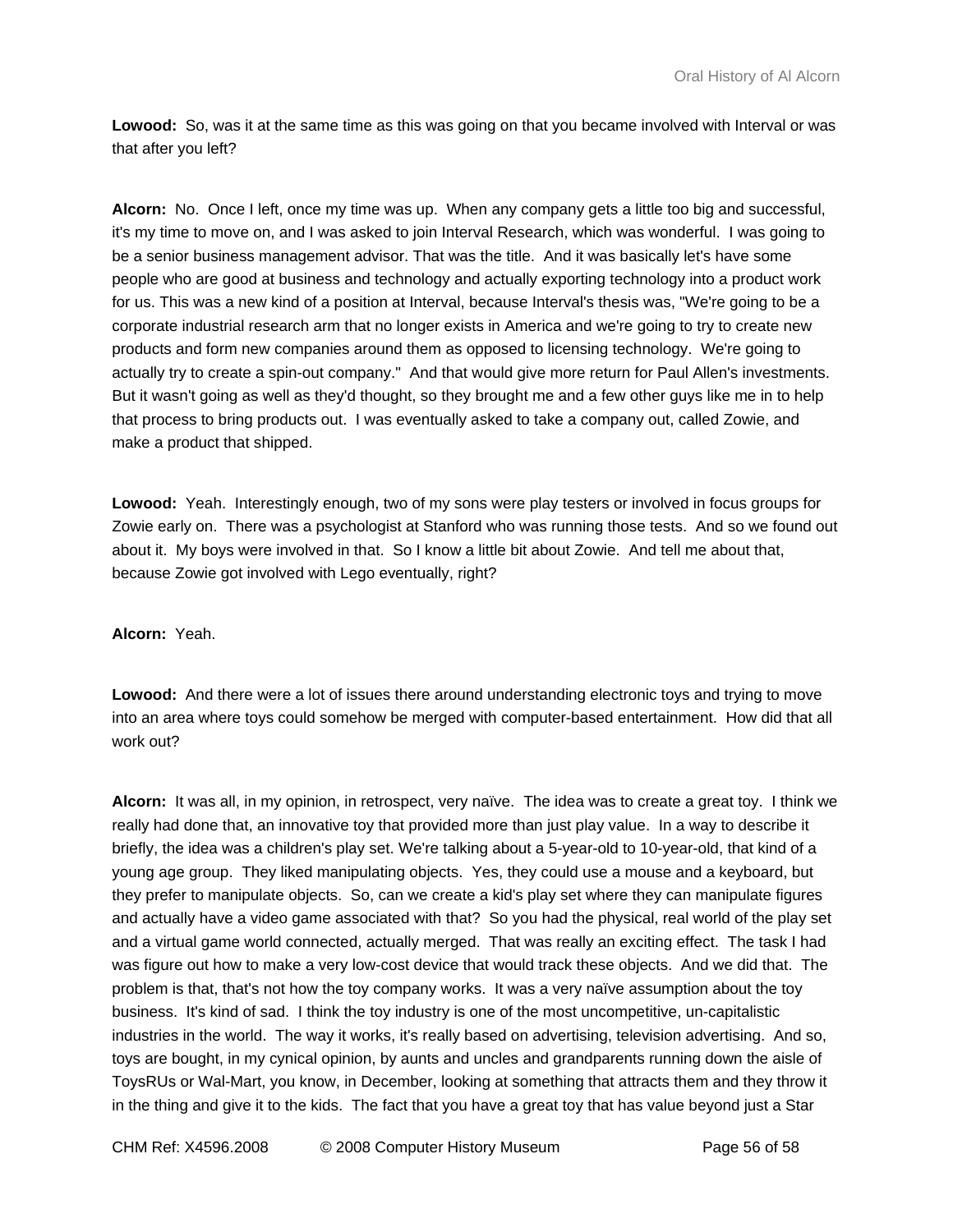Wars name or Mickey Mouse or Barbie doesn't affect. It's bought by what the box looks like and if it says Star Wars. That's what it's bought by. So it was kind of a waste of foolish effort to do this. And this is why Lego eventually picked the pieces up, because it was really a very fundamental technology that could be applied to a lot of other areas, especially Lego, where you construct stuff. The idea was to make a good, valuable toy, but it was doomed from the start, in my opinion, because trying to spend money on developing a great toy is a fool's errand. Perhaps I'm too cynical, forgive me.

**Lowood:** Well, I want to finish up by asking you a few questions about the kind of recognition you've been getting in the last few years. I mean, just looking around on the web at various events, just recently at the game developers' conference, there was this event with you and Ralph Baer with hundreds of people. It was very interesting to see how-- I'm reluctant to say that you've gone into the role of being kind of an elder statesman, because that's not really fair to you-- but definitely there's recognition now of the contribution that you've made to the industry. I just saw last night that the Game On exhibit in Australia has a video of you being interviewed there. I know you got a big award in Germany last year. So clearly, there's a lot of recognition for what you have done. From the way you talk about it, it's kind of going from one project to the next and following what interested you. How do you feel about this sort of recognition that you've been receiving.

**Alcorn:** Well, it's wonderful. It makes you feel good when people say nice things about you and what you've done in the past. And so I really enjoy it. I've really been honored by it. It certainly feels good when people who don't know you like you and they're interested in what you have to say. It's a little disconcerting because there's a misconception that people see me as this video game guy and that I'm the world's expert on video games because, hell, I invented them, right? I didn't really, but, you know … And that's not what I'm about, because I said, you know, it's about disruptive technologies and exciting things. And it would be sad to be stuck doing nothing but video games for me. So, it's wonderful to do that, and it's been great. I get to travel a little bit and talk about it, but I have more fun talking about issues like managing creativity in a corporate setting. Those issues are more interesting and exciting. But God bless people who like the old video games and that stuff. And I'm just so honored and lucky to have been there and been at the right place at the right time to have been part of that and be crazy enough and risky enough to have done that. But as you know, I really enjoy doing the new disruptive technologies.

**Lowood:** Just the last thing, then, what's the disruptive technology that you're working on now?

**Alcorn:** Well, I just finished my tenure at a company called Integrated Media Measurements. I was, again, kind of brought out of retirement, because the idea was let's change the way people measure media consumption. The old methodologies like Nielson and Arbitron were people filling out diaries, and people lie, or they wire the TV set up and assume everybody's watching the one TV. So the idea was to hijack a cell phone, a modern cell phone so it listens to the sound in the background using a new technology called Acoustic Matching, which is very, very well developed now and very effective. We can